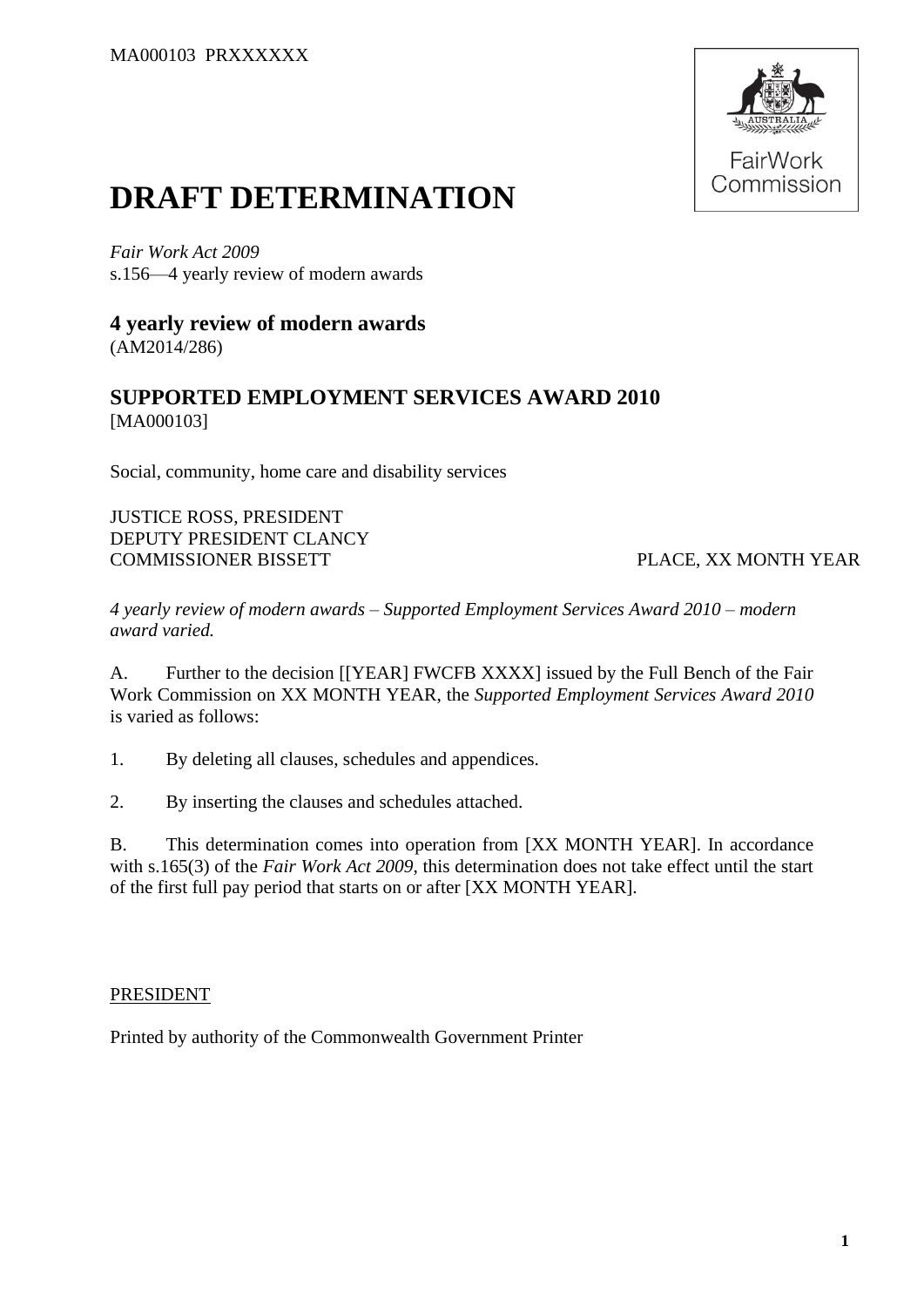# **Supported Employment Services Award 20XX**

## **Table of Contents**

| 1.               |  |
|------------------|--|
| 2.               |  |
| 3.               |  |
| $\overline{4}$ . |  |
| 5.               |  |
| 6.               |  |
| 7.               |  |
|                  |  |
| 8.               |  |
| 9.               |  |
| 10.              |  |
| 11.              |  |
| 12.              |  |
|                  |  |
| 13.              |  |
| 14.              |  |
|                  |  |
| 15.              |  |
| 16.              |  |
| 17.              |  |
| 18.              |  |
| 19.              |  |
| 20.              |  |
|                  |  |
| 21.              |  |
| 22.              |  |
|                  |  |
| 23.              |  |

#### **MA000103**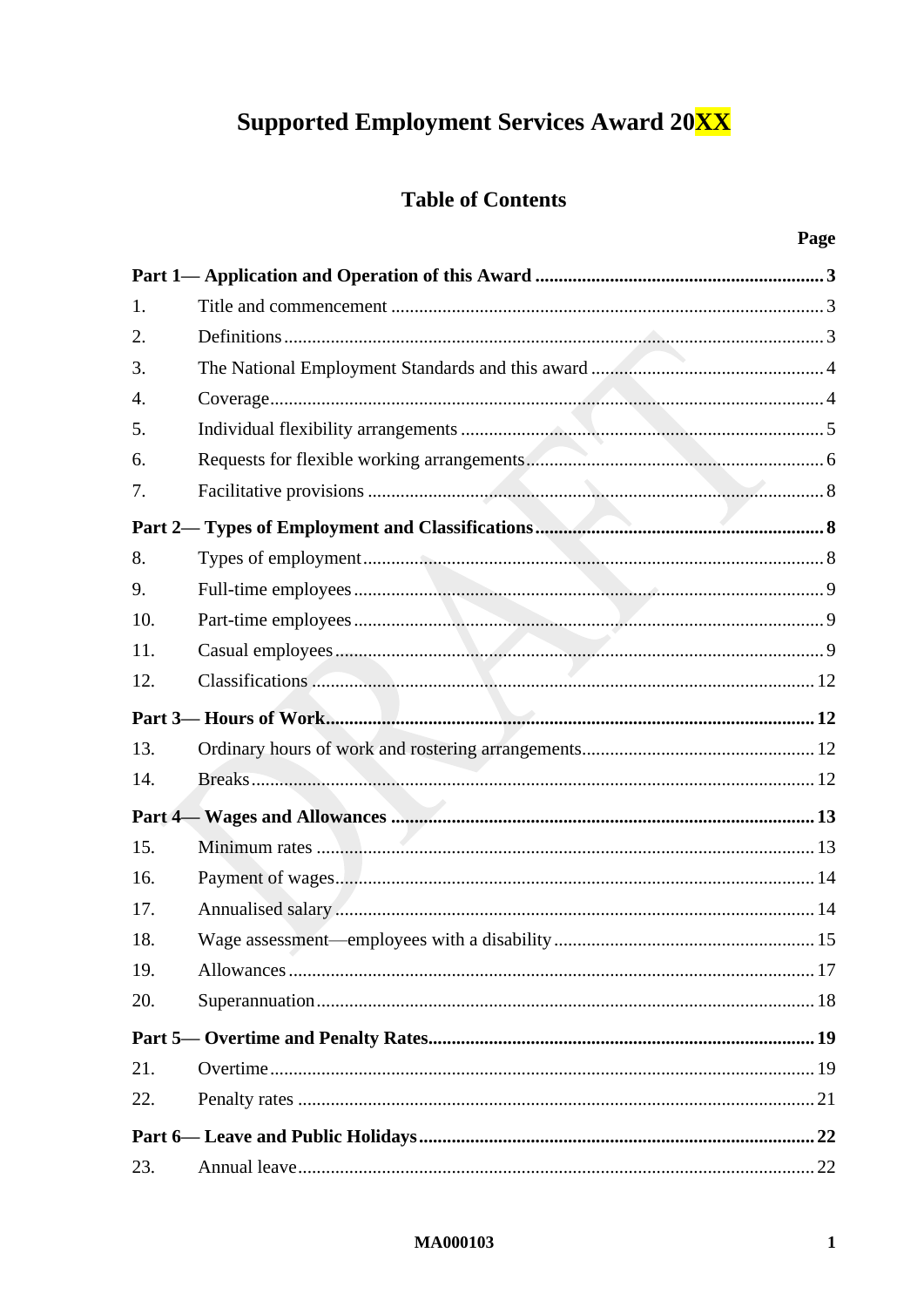## **Supported Employment Services Award 20XX**

| 24. |                                                                       |  |
|-----|-----------------------------------------------------------------------|--|
| 25. |                                                                       |  |
| 26. |                                                                       |  |
| 27. |                                                                       |  |
| 28. |                                                                       |  |
|     |                                                                       |  |
| 29. |                                                                       |  |
| 30. |                                                                       |  |
| 31. |                                                                       |  |
|     |                                                                       |  |
| 32. |                                                                       |  |
| 33. |                                                                       |  |
|     |                                                                       |  |
|     |                                                                       |  |
|     |                                                                       |  |
|     |                                                                       |  |
|     | Schedule E - Agreement for Time Off Instead of Payment for Overtime56 |  |
|     |                                                                       |  |
|     |                                                                       |  |
|     |                                                                       |  |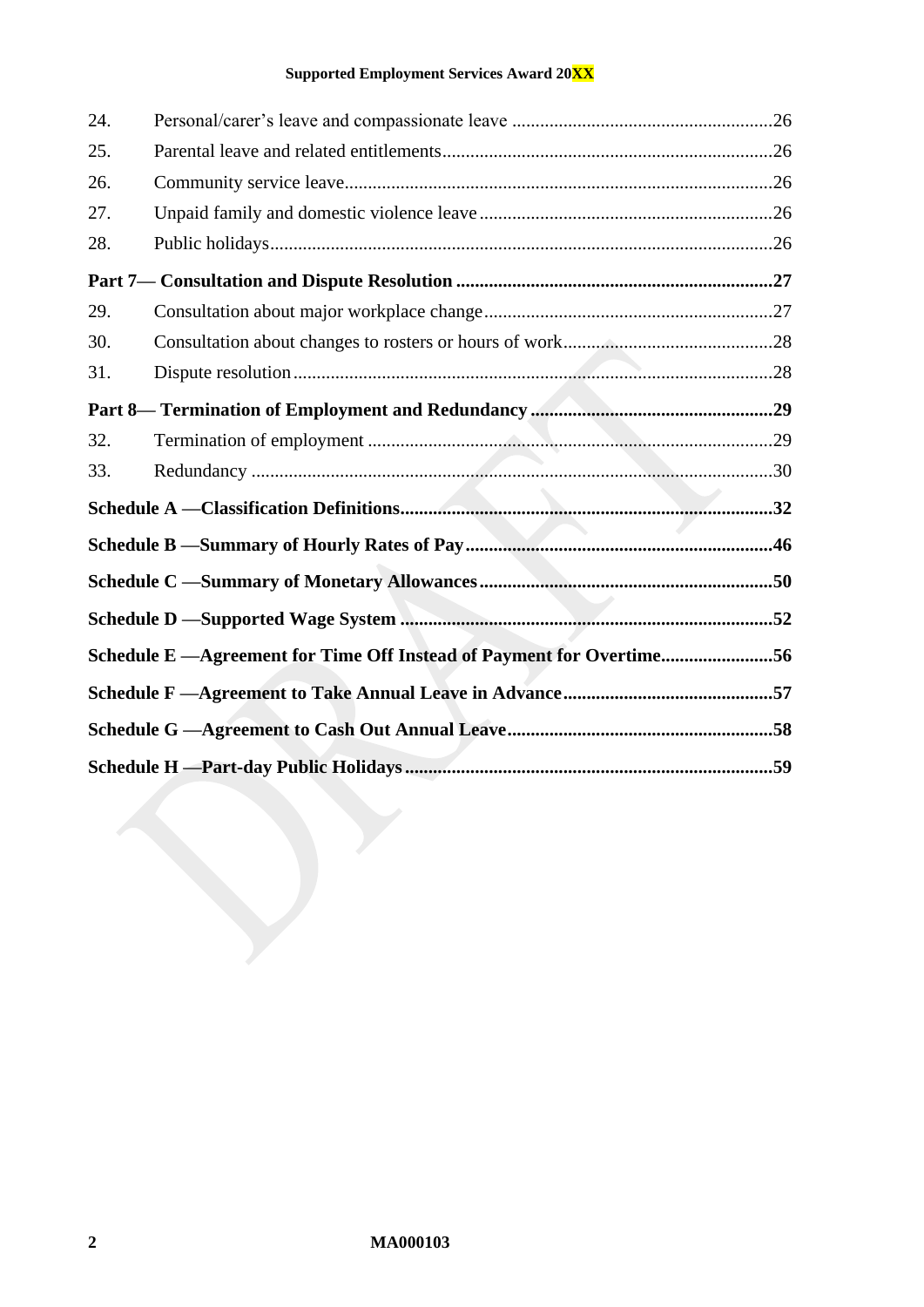## <span id="page-3-1"></span><span id="page-3-0"></span>**Part 1—Application and Operation of this Award**

## **1. Title and commencement**

- **1.1** This award is the *Supported Employment Services Award 20XX*.
- **1.2** This modern award commenced operation on 1 January 2010. The terms of the award have been varied since that date.
- **1.3** A variation to this award does not affect any right, privilege, obligation or liability that a person acquired, accrued or incurred under the award as it existed prior to that variation.

## <span id="page-3-2"></span>**2. Definitions**

In this award, unless the contrary intention appears:

**Act** means the *Fair Work Act 2009* (Cth).

**all purposes** means the payment will be included in the rate of pay of an employee who is entitled to the allowance, when calculating any penalties or loadings or payment while they are on annual leave.

**casual ordinary hourly rate** means the hourly rate for a casual employee for the employee's classification specified in clause [15.2](#page-13-2), inclusive of the casual loading which is payable for all purposes.

**employee** means national system employee within the meaning of the [Act](http://www.legislation.gov.au/Series/C2009A00028) and includes an employee with a disability.

**employee with a disability** means a national system employee who qualifies for a disability support pension as set out in sections 94 or 95 of the *Social Security Act 1991* (Cth), or who would be so qualified but for paragraph 94(1)(e) or paragraph  $95(1)(c)$  of that [Act.](http://www.legislation.gov.au/Series/C2009A00028)

**employer** means national system employer within the meaning of the [Act](http://www.legislation.gov.au/Series/C2009A00028) and includes a supported employment service.

**NES** means the National Employment Standards as contained in sections [59 to 131](http://www.fwc.gov.au/awardmod/download/nes.pdf) of the [Act.](http://www.legislation.gov.au/Series/C2009A00028)

**ordinary hourly rate** means the hourly rate for the employee's classification specified in clause [15.2,](#page-13-2) plus any allowances specified as being included in the employee's ordinary hourly rate or payable for all purposes.

**on-hire** means the on-hire of an employee by their employer to a client, where such employee works under the general guidance and instruction of the client or a representative of the client.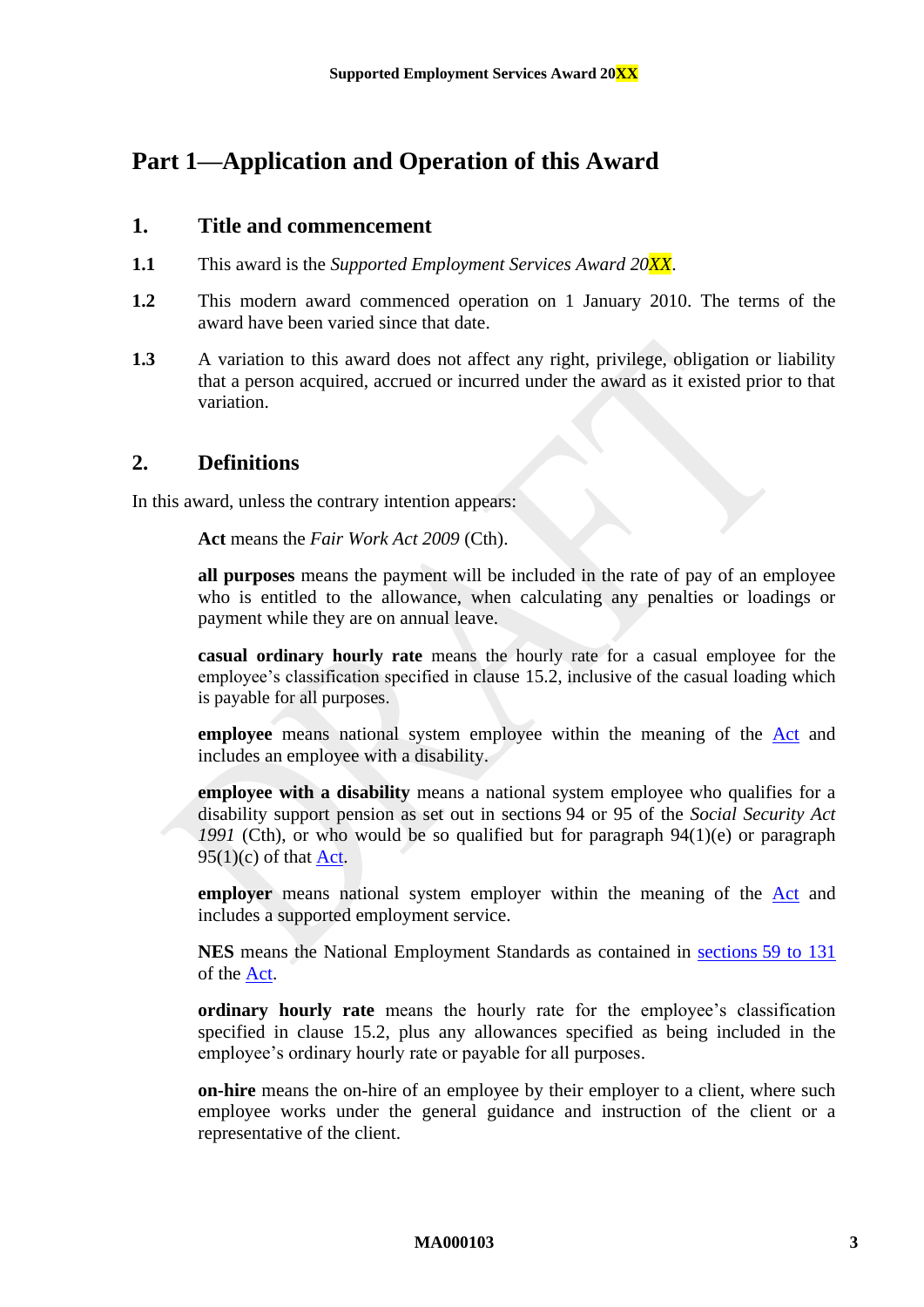<span id="page-4-4"></span>**standard rate** means the minimum weekly rate for a Grade 5 (trade qualified) employee in clause [15.2.](#page-13-2)

**supported employment services** has the meaning given in clause [4.3.](#page-4-2)

## <span id="page-4-0"></span>**3. The National Employment Standards and this award**

- **3.1** The [NES](https://www.fwc.gov.au/documents/awardmod/download/nes.pdf) and this award contain the minimum conditions of employment for employees covered by this award.
- **3.2** Where this award refers to a condition of employment provided for in the [NES,](https://www.fwc.gov.au/documents/awardmod/download/nes.pdf) the [NES](https://www.fwc.gov.au/documents/awardmod/download/nes.pdf) definition applies.
- **3.3** The employer must ensure that copies of the award and the [NES](https://www.fwc.gov.au/documents/awardmod/download/nes.pdf) are available to all employees to whom they apply, either on a notice board which is conveniently located at or near the workplace or through accessible electronic means.

#### <span id="page-4-1"></span>**4. Coverage**

- **4.1** This industry award covers employers throughout Australia who operate supported employment services and their employees working in the classifications listed in [Schedule A](#page-32-1)[—Classification Definitions](#page-32-0) to the exclusion of any other modern award.
- **4.2** The award does not cover employers in respect of other activities that are covered by the awards referred to below or their employees engaged in or in connection with those other activities:
	- **(a)** *Aged Care Award 20XX*;
	- **(b)** *Health Professionals and Support Services Award 20XX*; or
	- **(c)** *Social, Community, Home Care and Disability Services Industry Award 20XX*.
- <span id="page-4-2"></span>**4.3 Supported employment services** means a service as defined in section 7 of the *Disability Services Act 1986* (Cth).
- **4.4** This award does not cover employees who hold executive and management positions not covered by the classification structure contained within this award.
- <span id="page-4-3"></span>**4.5** This award covers any employer which supplies labour on an on-hire basis to the supported employment services industry in respect of on-hire employees in classifications covered by this award, and those on-hire employees, while engaged in the performance of work for a business in that industry. Clause [4.5](#page-4-3) operates subject to the exclusions from coverage in this award.
- **4.6** This award does not cover:
	- **(a)** an employee excluded from award coverage by the [Act.](http://www.legislation.gov.au/Series/C2009A00028)
	- **(b)** does not cover employees who are covered by a modern enterprise award, or an enterprise instrument (within the meaning of the *Fair Work (Transitional*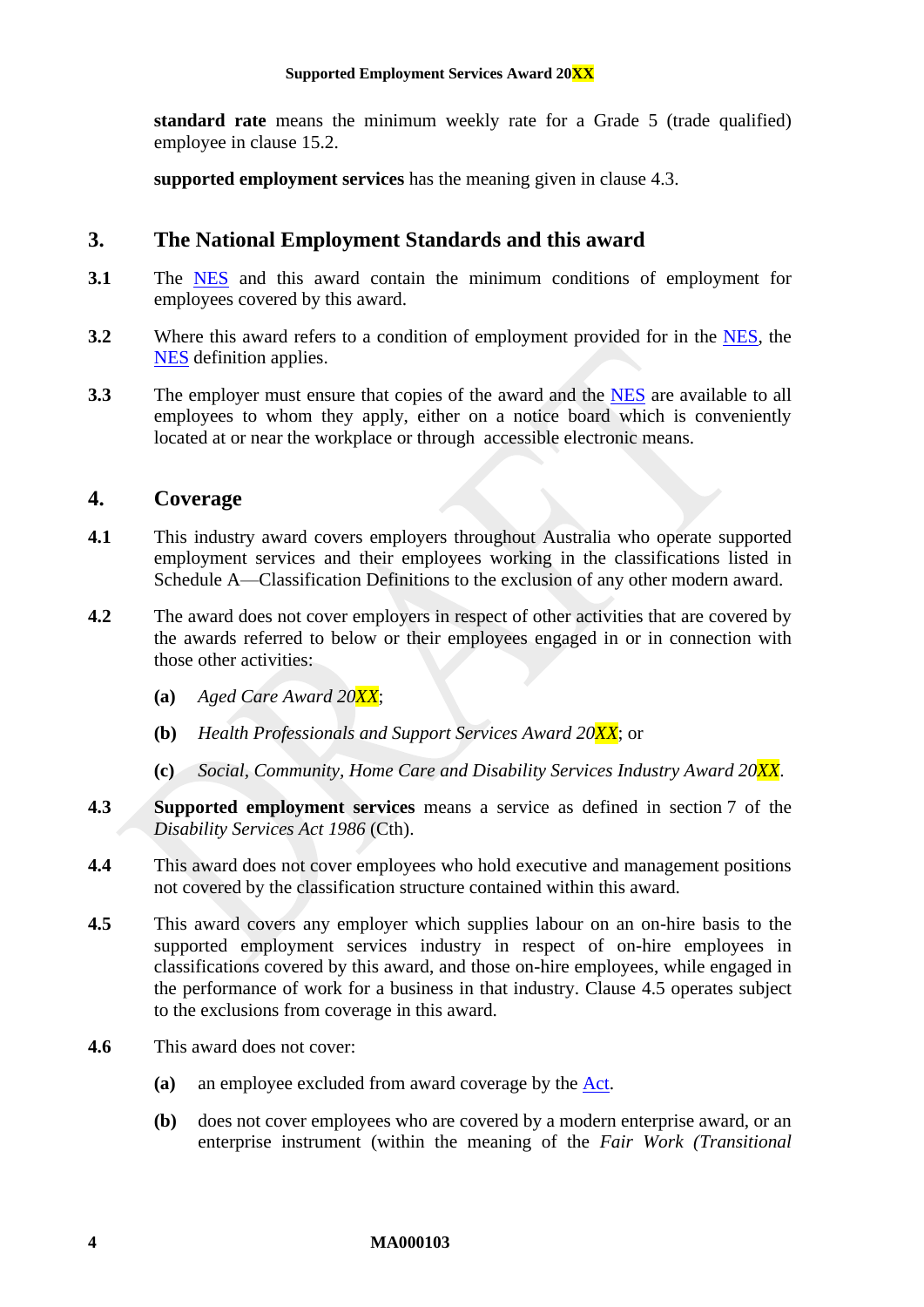*Provisions and Consequential Amendments) Act 2009 (Cth)), or employers in* relation to those employees.

- **(c)** does not cover employees who are covered by a State reference public sector modern award, or a State reference public sector transitional award (within the meaning of the *Fair Work (Transitional Provisions and Consequential Amendments) Act 2009* (Cth)), or employers in relation to those employees.
- **4.7** Where an employer is covered by more than one award, an employee of that employer is covered by the award classification which is most appropriate to the work performed by the employee and to the environment in which the employee normally performs the work.

NOTE: Where there is no classification for a particular employee in this award it is possible that the employer and that employee are covered by an award with occupational coverage.

## <span id="page-5-0"></span>**5. Individual flexibility arrangements**

- **5.1** Despite anything else in this award, an employer and an individual employee may agree to vary the application of the terms of this award relating to any of the following in order to meet the genuine needs of both the employee and the employer:
	- **(a)** arrangements for when work is performed; or
	- **(b)** overtime rates; or
	- **(c)** penalty rates; or
	- **(d)** allowances; or
	- **(e)** annual leave loading.
- **5.2** An agreement must be one that is genuinely made by the employer and the individual employee without coercion or duress.
- **5.3** An agreement may only be made after the individual employee has commenced employment with the employer.
- **5.4** An employer who wishes to initiate the making of an agreement must:
	- **(a)** give the employee a written proposal; and
	- **(b)** if the employer is aware that the employee has, or reasonably should be aware that the employee may have, limited understanding of written English, take reasonable steps (including providing a translation in an appropriate language) to ensure that the employee understands the proposal.
- **5.5** An agreement must result in the employee being better off overall at the time the agreement is made than if the agreement had not been made.
- **5.6** An agreement must do all of the following:
	- **(a)** state the names of the employer and the employee; and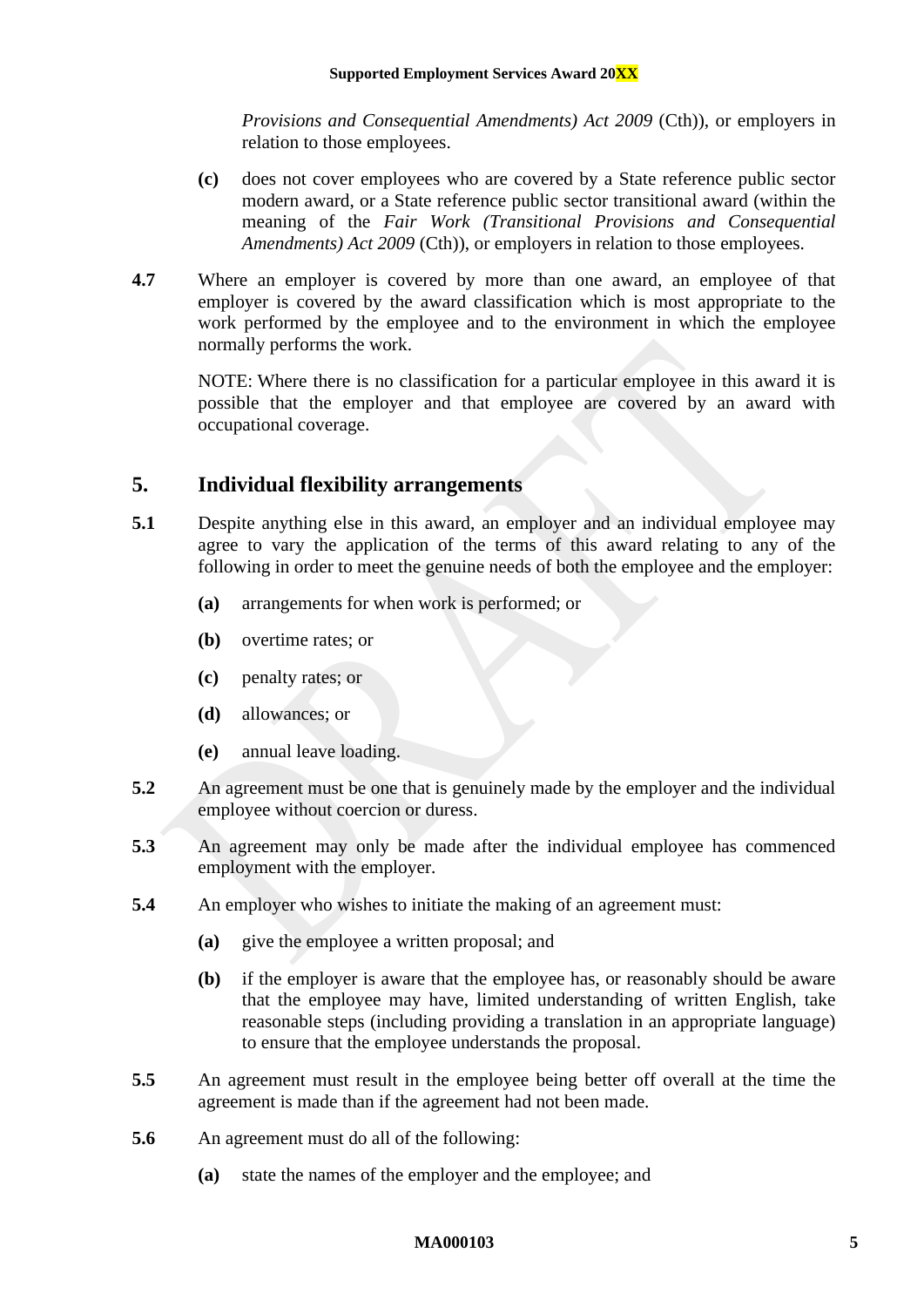- **(b)** identify the award term, or award terms, the application of which is to be varied; and
- **(c)** set out how the application of the award term, or each award term, is varied; and
- **(d)** set out how the agreement results in the employee being better off overall at the time the agreement is made than if the agreement had not been made; and
- **(e)** state the date the agreement is to start.
- <span id="page-6-1"></span>**5.7** An agreement must be:
	- **(a)** in writing; and
	- **(b)** signed by the employer and the employee and, if the employee is under 18 years of age, by the employee's parent or guardian.
- **5.8** Except as provided in clause [5.7\(b\),](#page-6-1) an agreement must not require the approval or consent of a person other than the employer and the employee.
- **5.9** The employer must keep the agreement as a time and wages record and give a copy to the employee.
- **5.10** The employer and the employee must genuinely agree, without duress or coercion to any variation of an award provided for by an agreement.
- <span id="page-6-2"></span>**5.11** An agreement may be terminated:
	- **(a)** at any time, by written agreement between the employer and the employee; or
	- **(b)** by the employer or employee giving 13 weeks' written notice to the other party (reduced to 4 weeks if the agreement was entered into before the first full pay period starting on or after 4 December 2013).

NOTE: If an employer and employee agree to an arrangement that purports to be an individual flexibility arrangement under this award term and the arrangement does not meet a requirement set out in section 144 then the employee or the employer may terminate the arrangement by giving written notice of not more than 28 days (see section 145 of the [Act\)](http://www.legislation.gov.au/Series/C2009A00028).

- **5.12** An agreement terminated as mentioned in clause [5.11\(b\)](#page-6-2) ceases to have effect at the end of the period of notice required under that clause.
- **5.13** The right to make an agreement under clause [5](#page-5-0) is additional to, and does not affect, any other term of this award that provides for an agreement between an employer and an individual employee.

## <span id="page-6-0"></span>**6. Requests for flexible working arrangements**

#### **6.1 Employee may request change in working arrangements**

Clause [6](#page-6-0) applies where an employee has made a request for a change in working arrangements under section 65 of the [Act.](http://www.legislation.gov.au/Series/C2009A00028)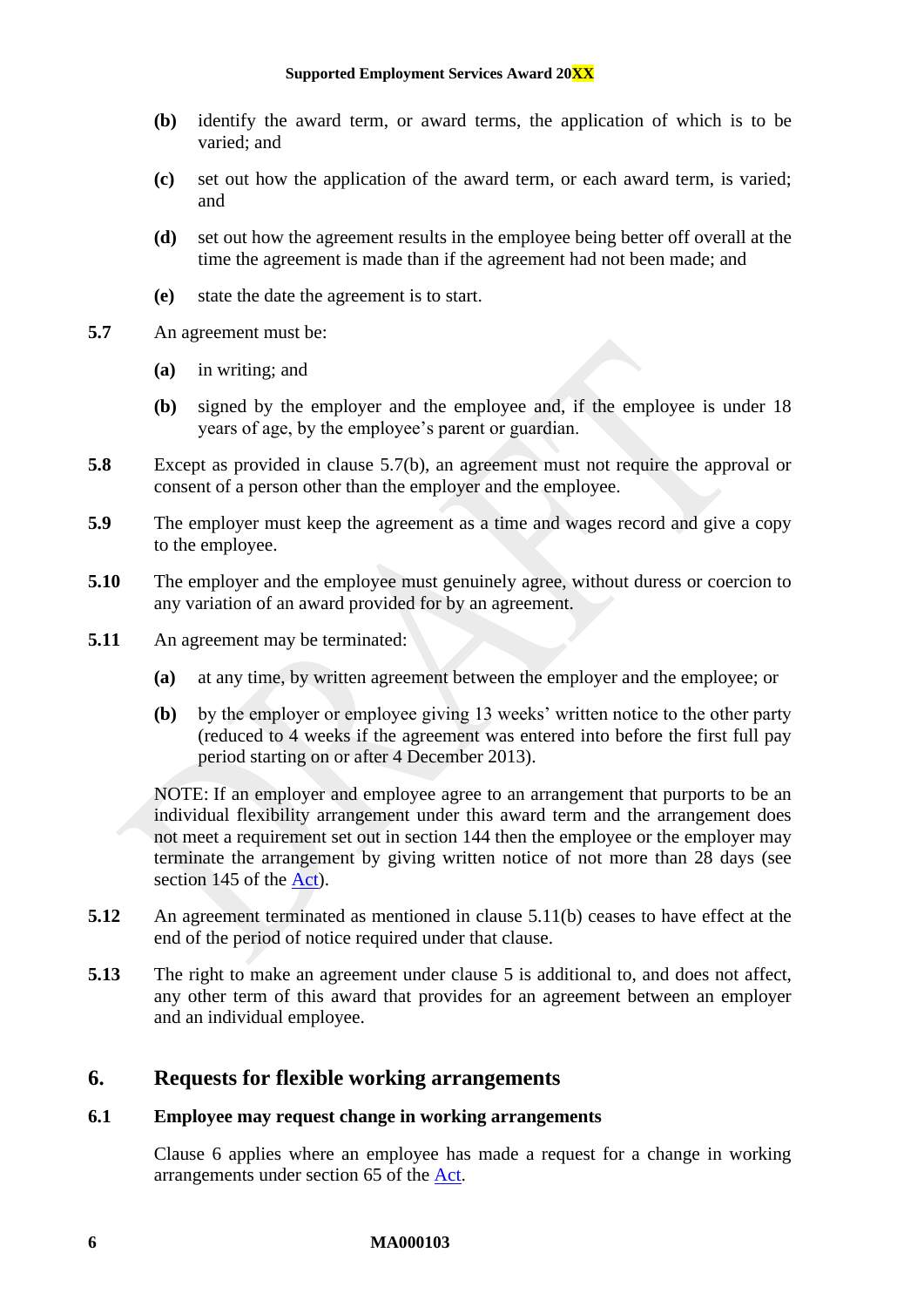NOTE 1: Section 65 of the [Act](http://www.legislation.gov.au/Series/C2009A00028) provides for certain employees to request a change in their working arrangements because of their circumstances, as set out in section [6](#page-6-0)5(1A). Clause 6 supplements or deals with matters incidental to the [NES](https://www.fwc.gov.au/documents/awardmod/download/nes.pdf) provisions.

NOTE 2: An employer may only refuse a section 65 request for a change in working arrangements on 'reasonable business grounds' (see section 65(5) and (5A)).

NOTE 3: Clause [6](#page-6-0) is an addition to section 65.

#### <span id="page-7-1"></span>**6.2 Responding to the request**

Before responding to a request made under section 65, the employer must discuss the request with the employee and genuinely try to reach agreement on a change in working arrangements that will reasonably accommodate the employee's circumstances having regard to:

- **(a)** the needs of the employee arising from their circumstances;
- **(b)** the consequences for the employee if changes in working arrangements are not made; and
- **(c)** any reasonable business grounds for refusing the request.

NOTE 1: The employer must give the employee a written response to an employee's section 65 request within 21 days, stating whether the employer grants or refuses the request (section 65(4)).

NOTE 2: If the employer refuses the request, then the written response must include details of the reasons for the refusal (section 65(6)).

#### <span id="page-7-0"></span>**6.3 What the written response must include if the employer refuses the request**

- **(a)** Clause [6.3](#page-7-0) applies if the employer refuses the request and has not reached an agreement with the employee under clause [6.2.](#page-7-1)
- **(b)** The written response under section 65(4) must include details of the reasons for the refusal, including the business ground or grounds for the refusal and how the ground or grounds apply.
- **(c)** If the employer and employee could not agree on a change in working arrangements under clause [6.2,](#page-7-1) then the written response under section 65(4) must:
	- **(i)** state whether or not there are any changes in working arrangements that the employer can offer the employee so as to better accommodate the employee's circumstances; and
	- **(ii)** if the employer can offer the employee such changes in working arrangements, set out those changes in working arrangements.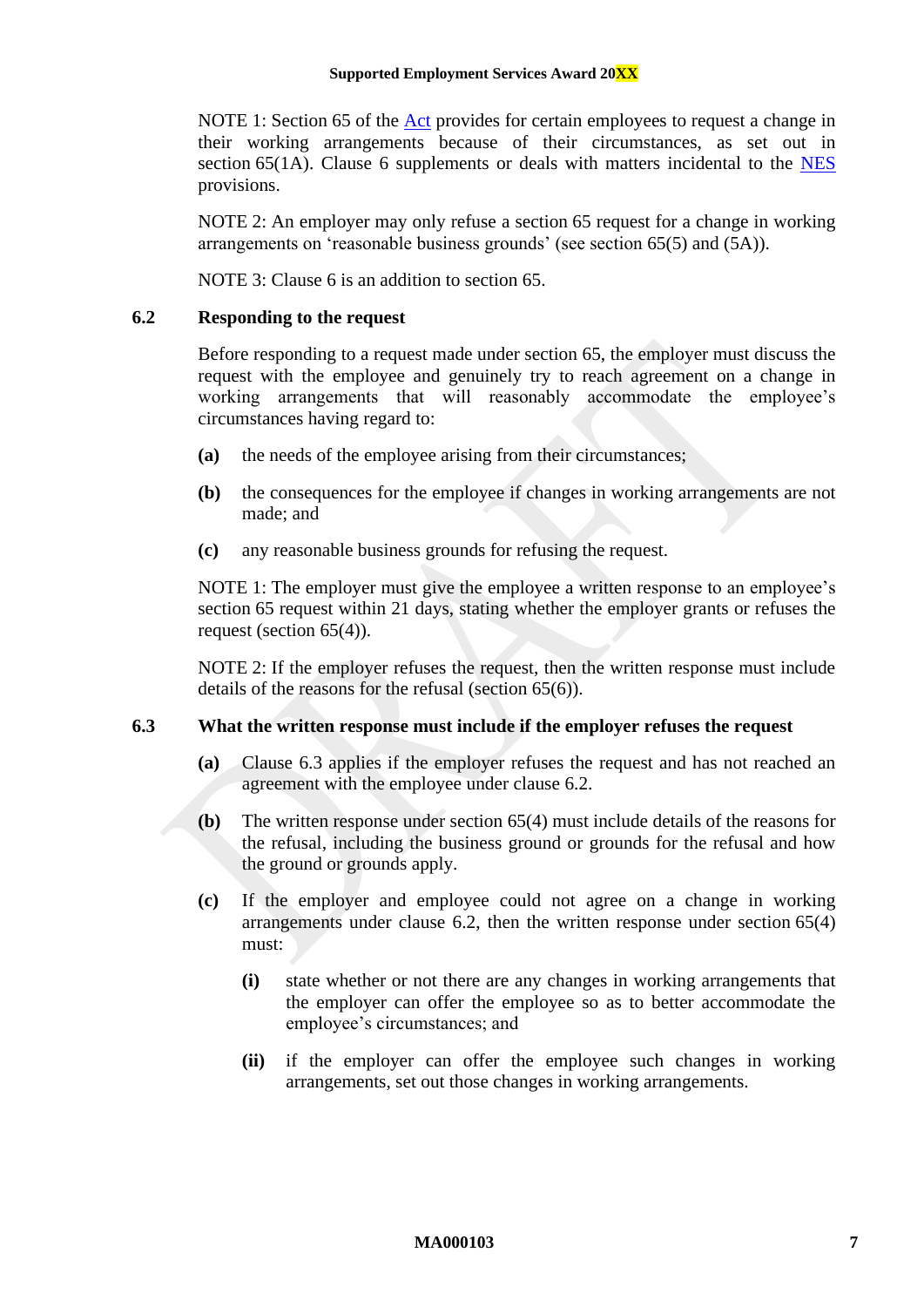#### **6.4 What the written response must include if a different change in working arrangements is agreed**

If the employer and the employee reached an agreement under clause [6.2](#page-7-1) on a change in working arrangements that differs from that initially requested by the employee, then the employer must provide the employee with a written response to their request setting out the agreed change(s) in working arrangements.

#### **6.5 Dispute resolution**

Disputes about whether the employer has discussed the request with the employee and responded to the request in the way required by clause [6,](#page-6-0) can be dealt with under clause [31—Dispute resolution.](#page-28-1)

## <span id="page-8-0"></span>**7. Facilitative provisions**

**7.1** A facilitative provision provides that the standard approach in an award provision may be departed from by agreement between an employer and an individual employee, or an employer and the majority of employees in the enterprise or part of the enterprise concerned.

| <b>Clause</b> | <b>Provision</b>                            | <b>Agreement between an</b><br>employer and: |
|---------------|---------------------------------------------|----------------------------------------------|
| 13.1          | Hours of work                               | An individual employee                       |
| 16.2          | Payment of wages                            | The majority of employees                    |
| 21.5          | Overtime                                    | An individual employee                       |
| 21.6          | Time off instead of payment for<br>overtime | An individual employee                       |
| 23.7          | Annual leave in advance                     | An individual employee                       |
| 23.8          | Cashing out of annual leave                 | An individual employee                       |

**7.2** Facilitative provisions in this award are contained in the following clauses:

## <span id="page-8-2"></span><span id="page-8-1"></span>**Part 2—Types of Employment and Classifications**

## **8. Types of employment**

**8.1** Employees under this award will be employed in one of the following categories:

- **(a)** full-time employment;
- **(b)** part-time employment; or
- **(c)** casual employment.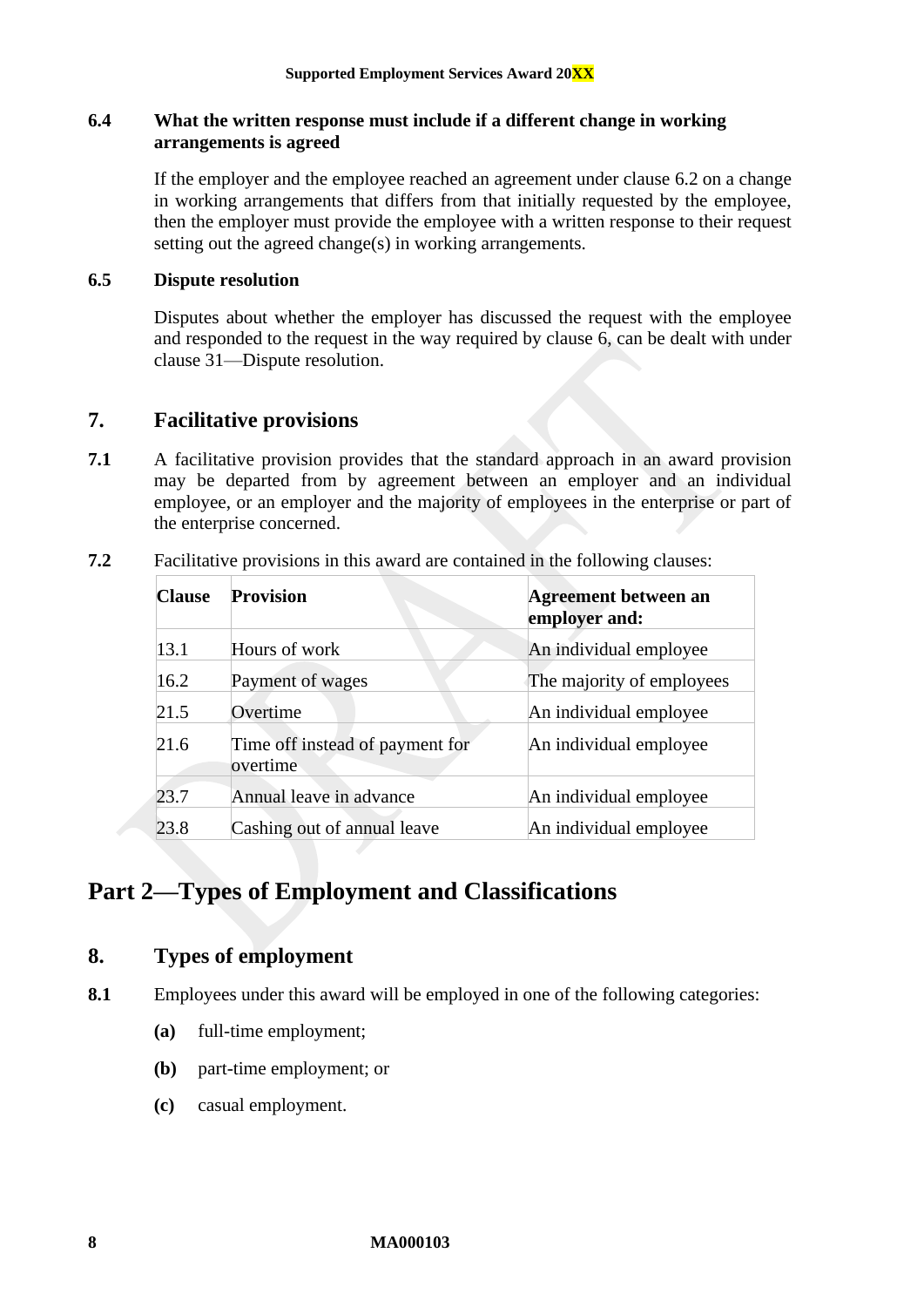**8.2** At the time of engagement an employer will inform each employee in writing of the terms of their engagement and in particular whether they are to be full-time, part-time or casual.

## <span id="page-9-0"></span>**9. Full-time employees**

A full-time employee will be a permanent employee engaged to work an average of 38 ordinary hours per week over a roster cycle.

## <span id="page-9-1"></span>**10. Part-time employees**

- **10.1** A part-time employee is an employee who:
	- **(a)** works less than full-time hours of 38 per week;
	- **(b)** has reasonably predictable hours of work; and
	- **(c)** receives, on a pro rata basis, equivalent pay and conditions to those of a fulltime employee who does the same kind of work.
- **10.2** When determining what is reasonably predictable for an employee with a disability, the nature of the employee's disability and other relevant personal circumstances will be taken into account.
- **10.3** An employer is required to roster a part-time employee for a minimum of 3 consecutive hours on any shift.
- **10.4** A part-time employee employed under the provisions of clause [10](#page-9-1) must be paid the ordinary hourly rate for the class of work performed and for ordinary hours worked.
- <span id="page-9-3"></span>**10.5** At the time of engagement the employer and the part-time employee will agree in writing on a regular pattern of work, specifying at least:
	- **(a)** the hours worked each day;
	- **(b)** which days of the week the employee will work; and
	- **(c)** the actual starting and finishing times each day.
- <span id="page-9-4"></span>**10.6** The employer and the employee may agree from time to time to vary this regular pattern of work, but any variation agreement must be recorded in writing.
- **10.7** Subject to clause [21.5,](#page-20-0) all time worked in excess of the hours as mutually agreed will be paid overtime at the rates as prescribed in clause [21—Overtime.](#page-19-1)

## <span id="page-9-2"></span>**11. Casual employees**

- **11.1** A casual employee is an employee engaged on an hourly basis.
- **11.2** For each hour worked a casual employee will be paid the ordinary hourly rate for the class of work performed, plus an additional loading of **25%** of the ordinary hourly rate.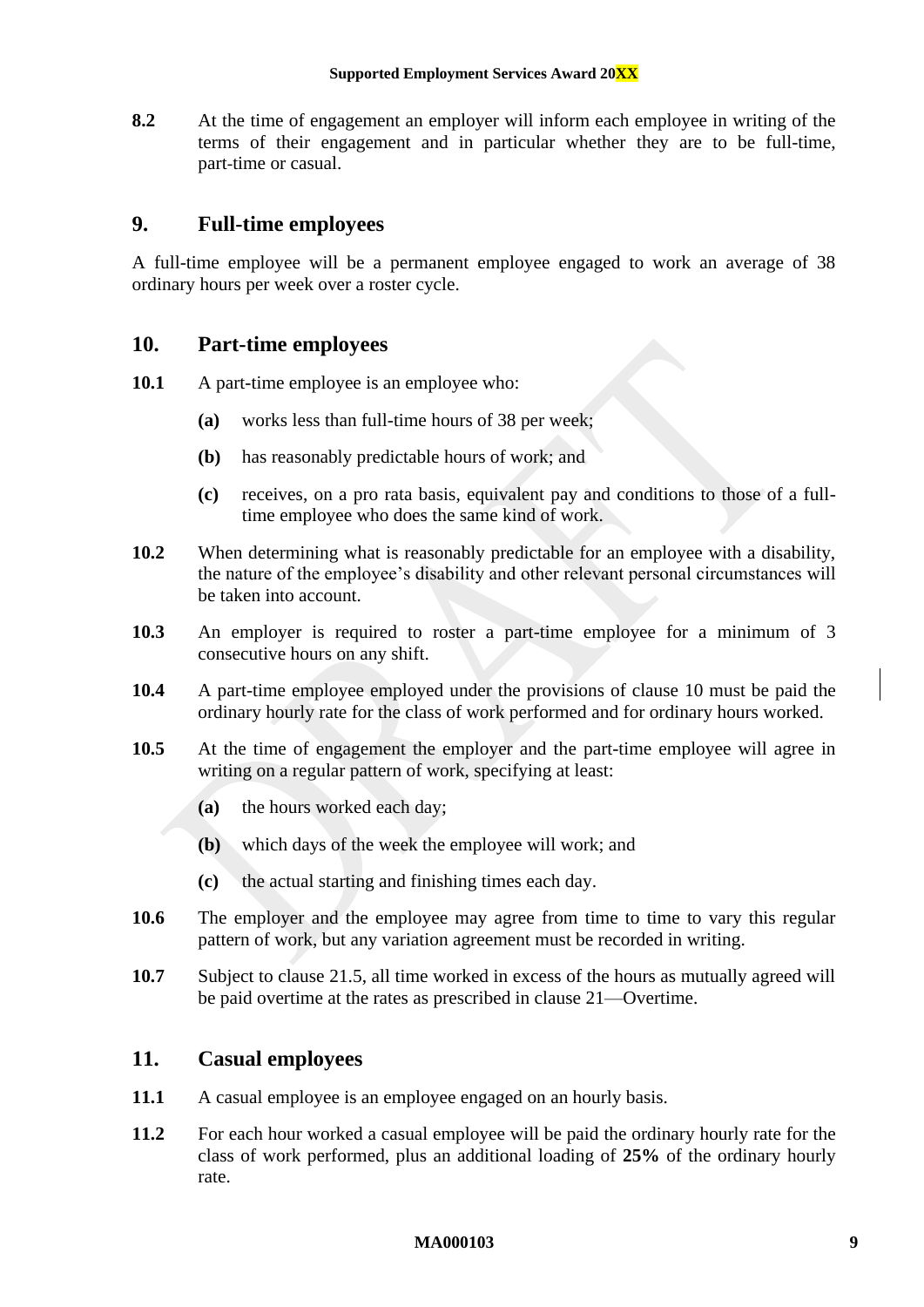- **11.3** All other payments such as shift penalties, overtime etc. will be paid in addition to the loaded rate.
- **11.4** The casual loading will be instead of any entitlement of annual leave and personal/carer's leave and paid public holidays (not worked).
- **11.5** The casual loading will also form part of the employee's ordinary rate of pay for the purpose of superannuation.
- 11.6 On each occasion a casual employee is required to attend work they are entitled to a minimum payment of 3 hours.

#### <span id="page-10-0"></span>**11.7 Right to request casual conversion**

- **(a)** A person engaged by a particular employer as a regular casual employee may request that their employment be converted to full-time or part-time employment.
- <span id="page-10-1"></span>**(b)** A **regular casual employee** is a casual employee who has in the preceding period of 12 months worked a pattern of hours on an ongoing basis which, without significant adjustment, the employee could continue to perform as a full-time employee or part-time employee under the provisions of this award.
- **(c)** A regular casual employee who has worked equivalent full-time hours over the preceding period of 12 months' casual employment may request to have their employment converted to full-time employment.
- **(d)** A regular casual employee who has worked less than equivalent full-time hours over the preceding period of 12 months' casual employment may request to have their employment converted to part-time employment consistent with the pattern of hours previously worked.
- **(e)** Any request under clause [11.7](#page-10-0) must be in writing and provided to the employer.
- **(f)** Where a regular casual employee seeks to convert to full-time or part-time employment, the employer may agree to or refuse the request, but the request may only be refused on reasonable grounds and after there has been consultation with the employee.
- **(g)** Reasonable grounds for refusal include that:
	- **(i)** it would require a significant adjustment to the casual employee's hours of work in order for the employee to be engaged as a full-time or parttime employee in accordance with the provisions of this award – that is, the casual employee is not truly a regular casual employee as defined in clause [11.7\(b\);](#page-10-1)
	- **(ii)** it is known or reasonably foreseeable that the regular casual employee's position will cease to exist within the next 12 months;
	- **(iii)** it is known or reasonably foreseeable that the hours of work which the regular casual employee is required to perform will be significantly reduced in the next 12 months; or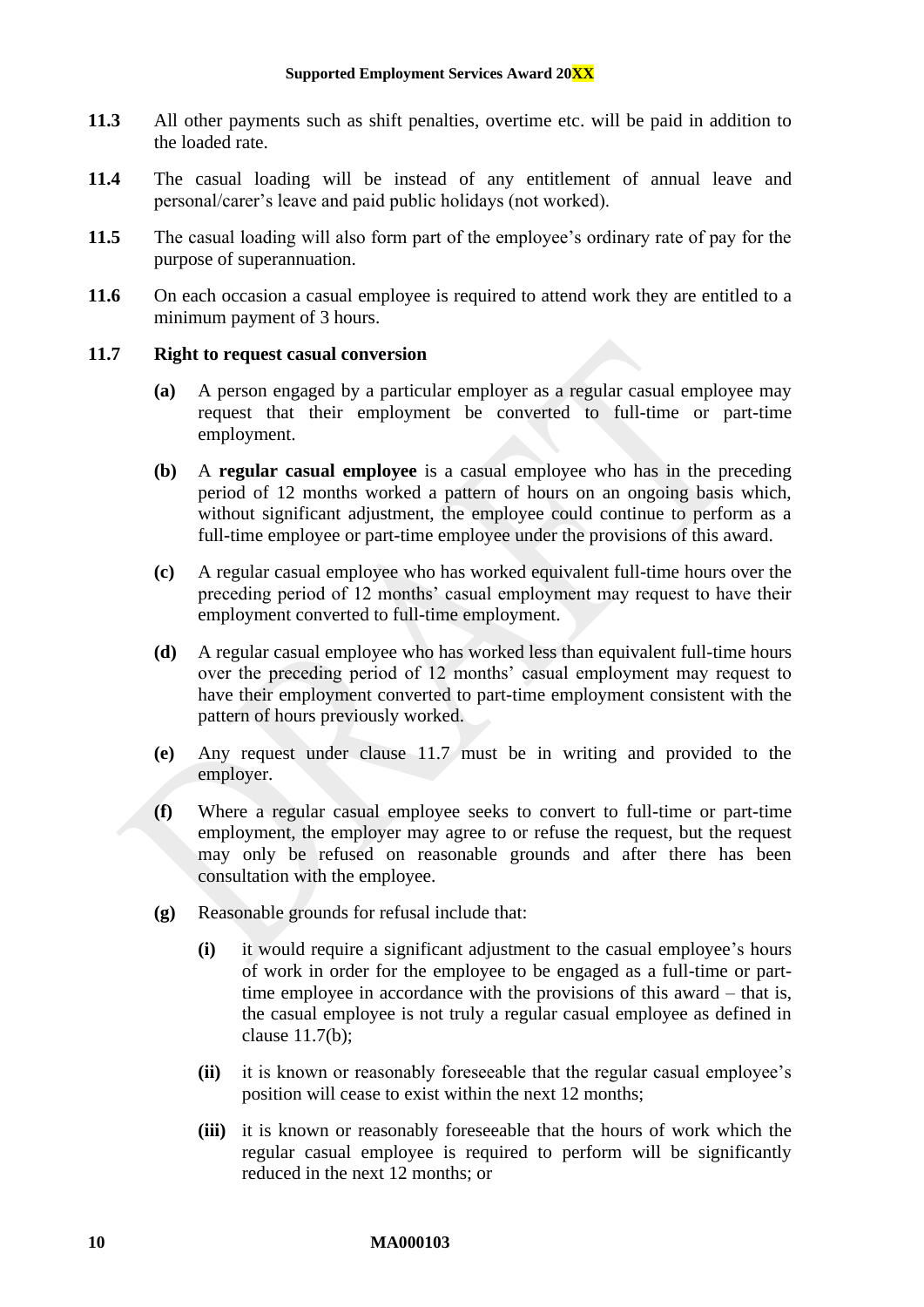#### **Supported Employment Services Award 20XX**

- **(iv)** it is known or reasonably foreseeable that there will be a significant change in the days and/or times at which the employee's hours of work are required to be performed in the next 12 months which cannot be accommodated within the days and/or hours during which the employee is available to work.
- **(h)** For any ground of refusal to be reasonable, it must be based on facts which are known or reasonably foreseeable.
- **(i)** Where the employer refuses a regular casual employee's request to convert, the employer must provide the casual employee with the employer's reasons for refusal in writing within 21 days of the request being made.
- **(j)** If the employee does not accept the employer's refusal, this will constitute a dispute that will be dealt with under the dispute resolution procedure in clause [31](#page-28-1)—[Dispute resolution.](#page-28-1) Under that procedure, the employee or the employer may refer the matter to the Fair Work Commission if the dispute cannot be resolved at the workplace level.
- **(k)** Where it is agreed that a casual employee will have their employment converted to full-time or part-time employment as provided for in clause [11.7,](#page-10-0) the employer and employee must discuss and record in writing:
	- **(i)** the form of employment to which the employee will convert that is, full-time or part-time employment; and
	- **(ii)** if it is agreed that the employee will become a part-time employee, the matters referred to in clauses [10.5](#page-9-3) and [10.6.](#page-9-4)
- **(l)** The conversion will take effect from the start of the next pay cycle following such agreement being reached unless otherwise agreed.
- **(m)** Once a casual employee has converted to full-time or part-time employment, the employee may only revert to casual employment with the written agreement of the employer.
- **(n)** A casual employee must not be engaged and re-engaged (which includes a refusal to re-engage), or have their hours reduced or varied, in order to avoid any right or obligation under clause [11.7.](#page-10-0)
- **(o)** Nothing in clause [11.7](#page-10-0) obliges a regular casual employee to convert to fulltime or part-time employment, nor permits an employer to require a regular casual employee to so convert.
- **(p)** Nothing in clause [11.7](#page-10-0) requires an employer to increase the hours of a regular casual employee seeking conversion to full-time or part-time employment.
- <span id="page-11-0"></span>**(q)** An employer must provide a casual employee, whether a regular casual employee or not, with a copy of the provisions of clause [11.7](#page-10-0) within the first 12 months of the employee's first engagement to perform work. In respect of casual employees already employed as at 1 October 2018, an employer must provide such employees with a copy of the provisions of clause [11.7](#page-10-0) by 1 January 2019.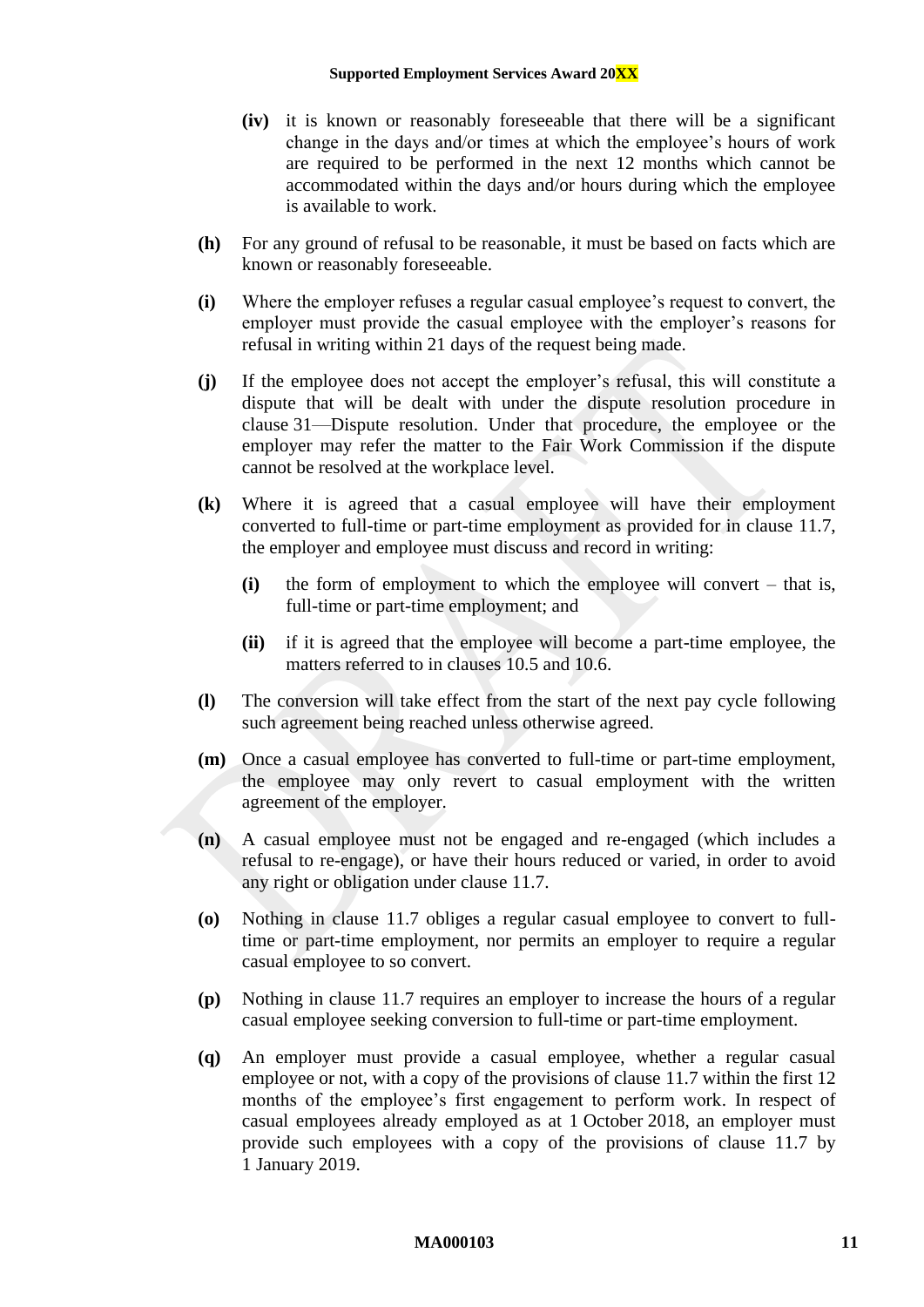**(r)** A casual employee's right to request to convert is not affected if the employer fails to comply with the notice requirements in clause [11.7\(q\).](#page-11-0)

## <span id="page-12-0"></span>**12. Classifications**

**12.1** The definitions of the classification levels in clause [15—Minimum rates](#page-13-1) are contained in [Schedule A](#page-32-1)[—Classification Definitions.](#page-32-0)

## <span id="page-12-2"></span><span id="page-12-1"></span>**Part 3—Hours of Work**

## **13. Ordinary hours of work and rostering arrangements**

- <span id="page-12-4"></span>**13.1** The ordinary hours of work will be worked in not more than 5 consecutive shifts of not more than 8 hours (or by agreement with the employee, 10 consecutive hours).
- **13.2** Ordinary hours will not exceed 38 hours per week or an average of 38 hours per week over an agreed roster cycle.
- **13.3** Subject to clause [21—Overtime,](#page-19-1) ordinary time will be worked between the hours of 6.00 am and 6.00 pm Monday to Sunday.
- **13.4** Ordinary hours worked after 6.00 pm Monday to Friday or on weekends will be paid in accordance with clause [22—Penalty rates.](#page-21-0)
- <span id="page-12-3"></span>**13.5** The actual starting and finishing time will be determined by the employer.

## **14. Breaks**

#### **14.1 Meal break**

- **(a)** An employee will be allowed an unpaid meal break of at least 30 minutes no later than 5 hours after starting work unless otherwise agreed between the employer and employee.
- **(b)** An employee will not be required to work for more than 5 hours without a meal break of 30 minutes.

#### **14.2 Paid tea break**

All employees will receive one paid tea break of 15 minutes in the morning.

#### **14.3 Rosters**

- **(a)** The employer will notify all permanent employees of their roster upon commencement with the employer.
- **(b)** Subject to clause [30—Consultation about changes to rosters or hours of work,](#page-28-0) rosters can only be changed by the employer by giving employees at least 7 days' notice, except in the case of emergency where the employer will have the right to alter rosters immediately.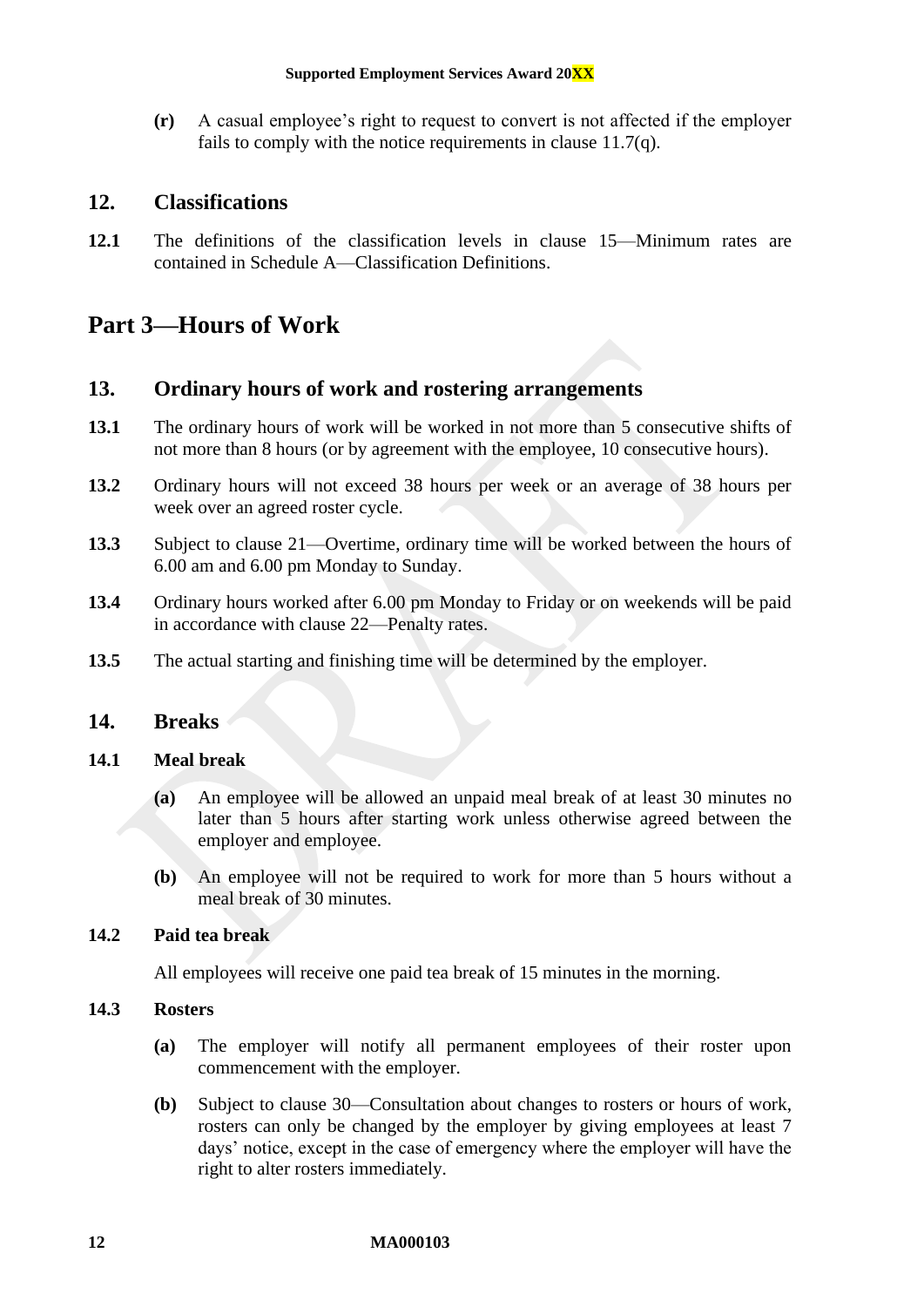## <span id="page-13-1"></span><span id="page-13-0"></span>**Part 4—Wages and Allowances**

## **15. Minimum rates**

- **15.1** Upon appointment, an employee will be graded by the employer in one of the grades in [Schedule A](#page-32-1)[—Classification Definitions](#page-32-0) having regard to the employee's skills, experience and qualifications.
- <span id="page-13-2"></span>**15.2** Subject to clauses [15.3,](#page-13-3) [15.4](#page-13-4) and [18—Wage assessment—employees with a](#page-15-0)  [disability](#page-15-0) the following minimum rates of pay will apply for the grades set out below:

| Grade   | <b>Minimum weekly rate</b><br>(full-time employee) | <b>Minimum hourly rate</b> |  |
|---------|----------------------------------------------------|----------------------------|--|
|         | \$                                                 | \$                         |  |
| Grade 1 | 740.80                                             | 19.49                      |  |
| Grade 2 | 762.10                                             | 20.06                      |  |
| Grade 3 | 791.30                                             | 20.82                      |  |
| Grade 4 | 818.50                                             | 21.54                      |  |
| Grade 5 | 862.50                                             | 22.70                      |  |
| Grade 6 | 941.10                                             | 24.77                      |  |
| Grade 7 | 979.10                                             | 25.77                      |  |

NOTE: For the purpose of this award, the hourly rate for all employees has been calculated by dividing the weekly rate by 38, then rounded to the nearest cent.

NOTE: See [Schedule B—Summary of Hourly Rates of Pay](#page-46-0) for a summary of hourly rates of pay, including overtime and penalty rates.

## <span id="page-13-3"></span>**15.3 National training wage**

- **(a)** Schedule E to the *[Miscellaneous Award 20XX](https://www.fwc.gov.au/documents/modern_awards/award/ma000104/default.htm)* sets out minimum wage rates and conditions for employees undertaking traineeships.
- **(b)** This award incorporates the terms of Schedule E to the *[Miscellaneous Award](https://www.fwc.gov.au/documents/modern_awards/award/ma000104/default.htm)  [20XX](https://www.fwc.gov.au/documents/modern_awards/award/ma000104/default.htm)* as at 1 July 2019. Provided that any reference to "this award" in Schedule E to the *[Miscellaneous Award 20XX](https://www.fwc.gov.au/documents/modern_awards/award/ma000104/default.htm)* is to be read as referring to the *Supported Employment Services Award 20XX* and not the *[Miscellaneous](https://www.fwc.gov.au/documents/modern_awards/award/ma000104/default.htm)  [Award 20XX](https://www.fwc.gov.au/documents/modern_awards/award/ma000104/default.htm)*.

## <span id="page-13-4"></span>**15.4 Higher duties**

- **(a)** An employee will be paid at a higher grade if carrying out the duties of a higher grade for 2 or more hours in any shift. They will be paid at the higher grade for the time worked at the higher rate.
- **(b)** Clause [15.4](#page-13-4) will not apply whilst an employee is carrying out work in a higher grade for training purposes only.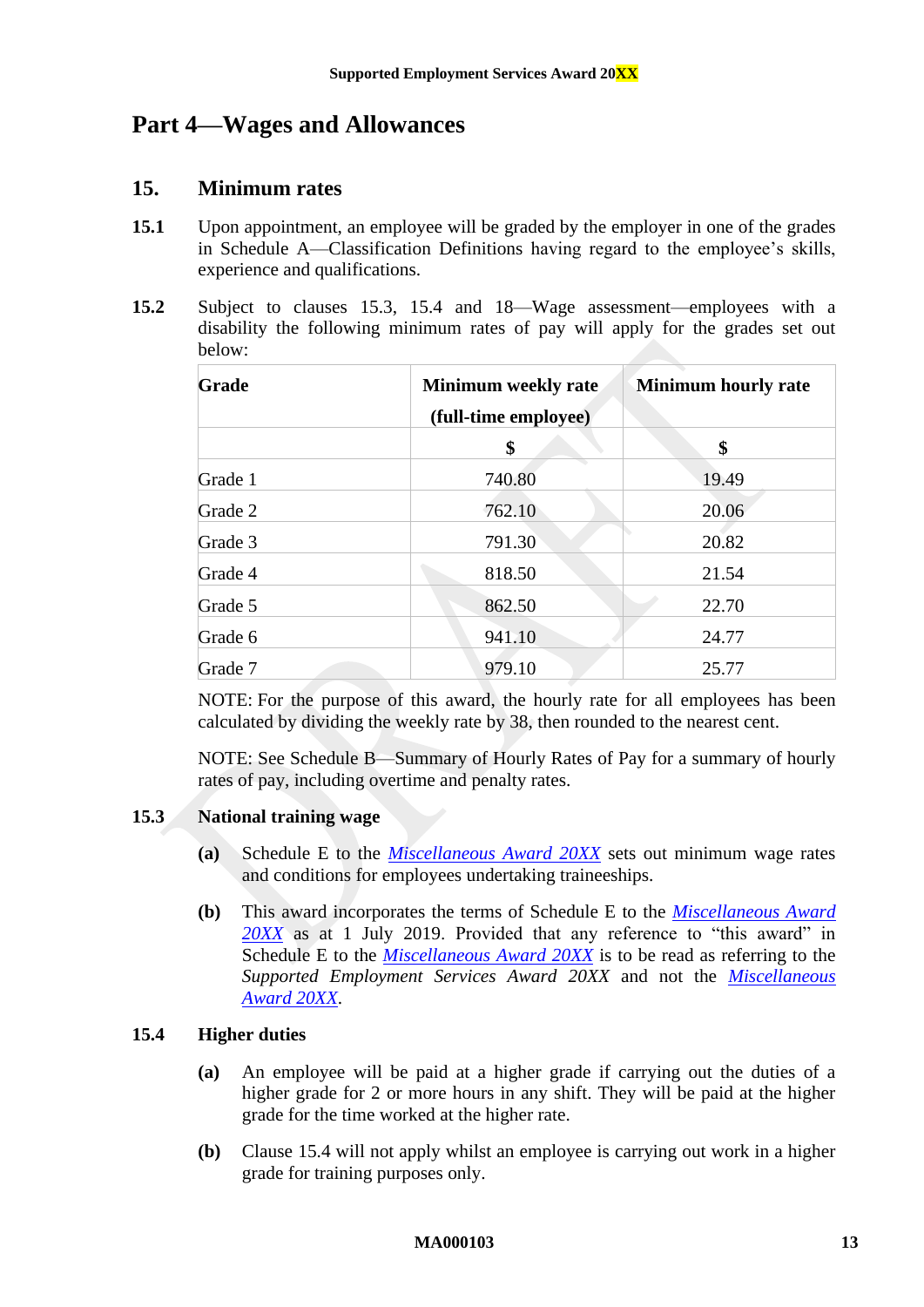## <span id="page-14-0"></span>**16. Payment of wages**

NOTE: Regulations 3.33(3) and 3.46(1)(g) of *Fair Work Regulations 2009* set out the requirements for pay records and the content of payslips including the requirement to separately identify any allowance paid.

- **16.1** Wages will be paid weekly or fortnightly, or, by agreement between the employer and the majority of employees, monthly.
- <span id="page-14-2"></span>**16.2** Payment will be made in cash, by cheque or by electronic funds transfer, as determined by the employer, into the bank or financial institution account nominated by the employee.
- **16.3** Overtime will be paid not later than the pay day next following the week in which the overtime has been worked.
- **16.4** Where an employee is discharged from employment the employee will be paid immediately for all wages, overtime, pro rata payment for annual leave, annual leave loading; or any remuneration due.
- **16.5** Payment may be made by cash, cheque or electronic funds transfer at the discretion of the employer.
- **16.6** Where an employee lawfully leaves their employment they will be paid all monies due at the time of leaving. Payment may be made by cash, cheque or electronic funds transfer at the discretion of the employer.
- **16.7** Where an employee is paid by cash or cheque, in the event of there being any delay in the making of any payment mentioned in clause [16,](#page-14-0) other than a delay beyond the direct control of the employer, an employee will be paid at ordinary rates for all time the employee is kept waiting at the workplace for payment.

## <span id="page-14-1"></span>**17. Annualised salary**

- **17.1** As an alternative to an employee's wages being calculated and paid on a weekly or fortnightly basis, agreement may be reached between an employee and the employer that the employee can be paid a composite annual salary which properly remunerates the employee in accordance with the award for work performed over an agreed roster cycle. In such cases the composite annual salary will be calculated to ensure that such salary paid over the year is sufficient to cover what the employee would have been entitled to if all award overtime and penalty rate obligations have been complied with. The employee is entitled to be represented in discussions with the employer by a registered organisation, or by the employee's parent or guardian.
- **17.2** However, in the event of termination of employment prior to completion of a year, the salary paid during such period of employment, must be sufficient to cover what the employee would have been entitled to if all award overtime and penalty rate payment obligations had been complied with.
- **17.3** Where payment is adopted in accordance with clause [17,](#page-14-1) the employer must keep a daily record of the hours worked by an employee which must show the date, start and finish times of the employee for the day. This record will be countersigned weekly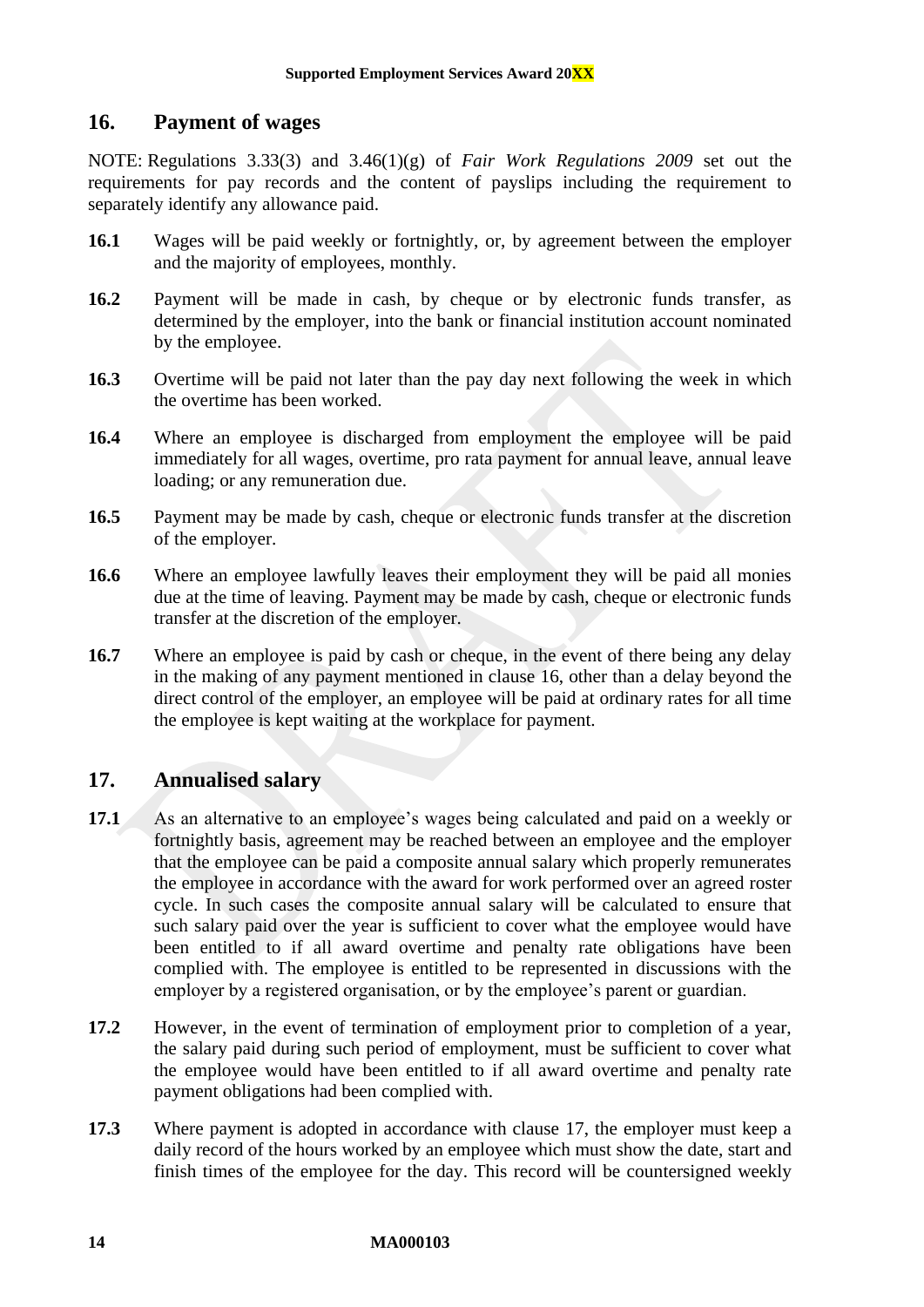by the employee (or their parent or guardian) and must be kept at the place of employment for a period of at least 7 years.

### <span id="page-15-0"></span>**18. Wage assessment—employees with a disability**

- <span id="page-15-5"></span>**18.1** An employee with a disability will be paid such percentage of the rate of pay of the relevant grade in clause [15.2](#page-13-2) as assessed under an approved wage assessment tool chosen by a supported employment service.
- <span id="page-15-4"></span><span id="page-15-3"></span><span id="page-15-2"></span><span id="page-15-1"></span>**18.2** For the purposes of clause [18,](#page-15-0) an **approved wage assessment tool** means wage assessment tools referred to at clauses  $18.2(a)$  to  $18.2(v)$ :
	- **(a)** the Supported Wage System;
	- **(b)** the Civic Industries Supported Employees Wage Assessment Tool;
	- **(c)** the Elouera Association Wage Assessment Tool;
	- **(d)** the FWS Wage Assessment Tool;\*
	- **(e)** the Greenacres Association Competency Based Wages System;
	- **(f)** the Skillsmaster Wage Assessment Tool;
	- **(g)** the Yumaro Wage Assessment Tool;
	- **(h)** the Woorinyan Wage Assessment Tool;
	- **(i)** the Koomarri Competency Based Wages System;
	- **(j)** the Valmar Support Services Wage System;
	- **(k)** the Sunnyfield Association Wage Assessment Tool;
	- **(l)** the New Horizons Wage Assessment Tool;
	- **(m)** the Endeavour Wage Assessment Tool;\*
	- **(n)** the Bedford Employee Wage Assessment Tool;
	- **(o)** the Blue Mountains Employment Services Wage Assessment Tool;\*
	- **(p)** the Blueline Laundry Inc Wage Assessment Tool;
	- **(q)** the Caloola Vocational Services Inc Wage Assessment Tool;
	- **(r)** the GDP Industries Wage Assessment Tool;
	- **(s)** the Kurri Contracting Service Wage Assessment Tool;
	- **(t)** the Mai-Wel Group Wage Assessment Tool;
	- **(u)** the Merriwa Industries Limited Wage Assessment Tool; and
	- **(v)** the Waverley Helpmates Wage Assessment Tool.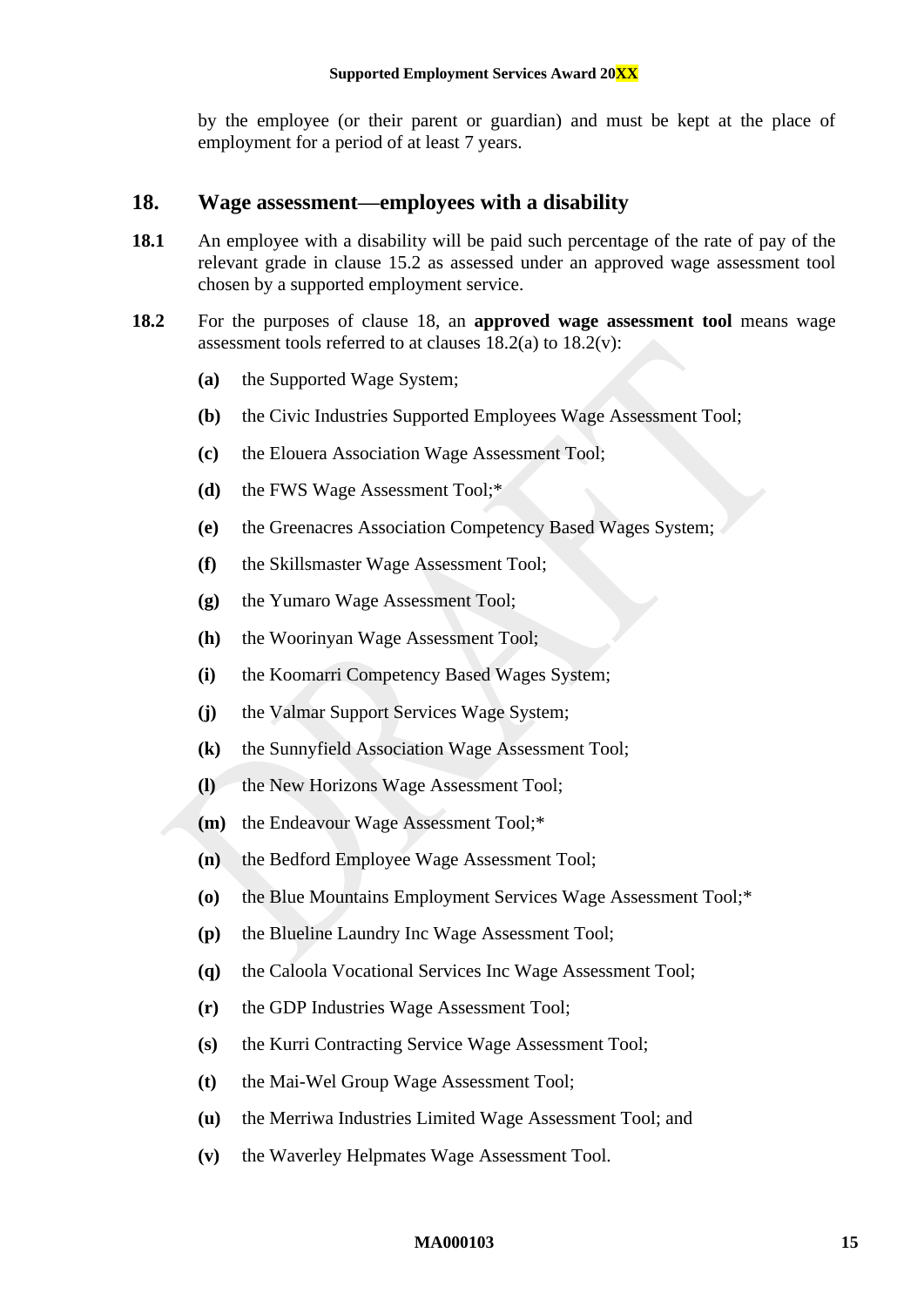\* Wage Assessment Tools restricted to those specific organisations unless an employer was using that tool on or before 27 June 2005.

- **18.3** The Supported Wage System is at [Schedule D—Supported Wage System.](#page-52-0)
- **18.4** Wage assessment tools referred to at clauses [18.2\(a\)](#page-15-1) to [\(o\)](#page-15-3) are described in the Final Report dated 12 April 2006 prepared for the Department of Families, Housing, Community Services and Indigenous Affairs, entitled *Analysis of Wage Assessment Tools used by Business Services*.
- **18.5** Wage assessment tools referred to at clauses [18.2\(p\)](#page-15-4) to [\(v\)](#page-15-2) are described in the Final Report dated 18 October 2007 prepared for the Department of Families, Housing, Community Services and Indigenous Affairs, entitled *Analysis of Wage Assessment Tools* used by Business Services.

#### <span id="page-16-0"></span>**18.6 No decrease—regression of disability**

- **(a)** An employee with a disability will not have their rate of pay reduced as a result of a wage assessment made pursuant to clause [18.1.](#page-15-5)
- **(b)** Clause [18.6](#page-16-0) does not cover the circumstance where the wage of an employee with a disability may need to be reduced due to the regression of the employee's disability. However, a wage assessment that determines a lower percentage than an earlier wage assessment of the employee against the same duties is of no effect unless the reduction in percentage is solely due to the regression of the employee's disability.
- **(c)** Before the wage of an employee may be reduced the employer must exhaust all reasonable training options and options to allocate the employee new tasks to avoid the regression.
- **(d)** Where regression of wages is provided for in the wage assessment tool against which the employee was assessed, regression may only occur in accordance with the method provided for in that tool.

#### <span id="page-16-1"></span>**18.7 Review of assessment**

For the purpose of clause [18.1:](#page-15-5)

- **(a)** unless otherwise provided under the relevant wage assessment tool, the wage assessment of each employee with a disability will be reviewed within a period not exceeding 3 years' service with the supported employment service since the last assessment, and the rate of pay adjusted accordingly; and
- **(b)** unless otherwise provided under the relevant wage assessment tool, a wage assessment may be reviewed at the initiative of either the employee with a disability or the supported employment service, once every 6 months and not more than 4 times every 3 years, and the rate of pay adjusted accordingly.

#### **18.8 Documentation of assessment**

Any assessment made under clause [18.1](#page-15-5) must be documented by the supported employment service and a copy provided to the employee with a disability, and, if requested, to the employee's authorised representative.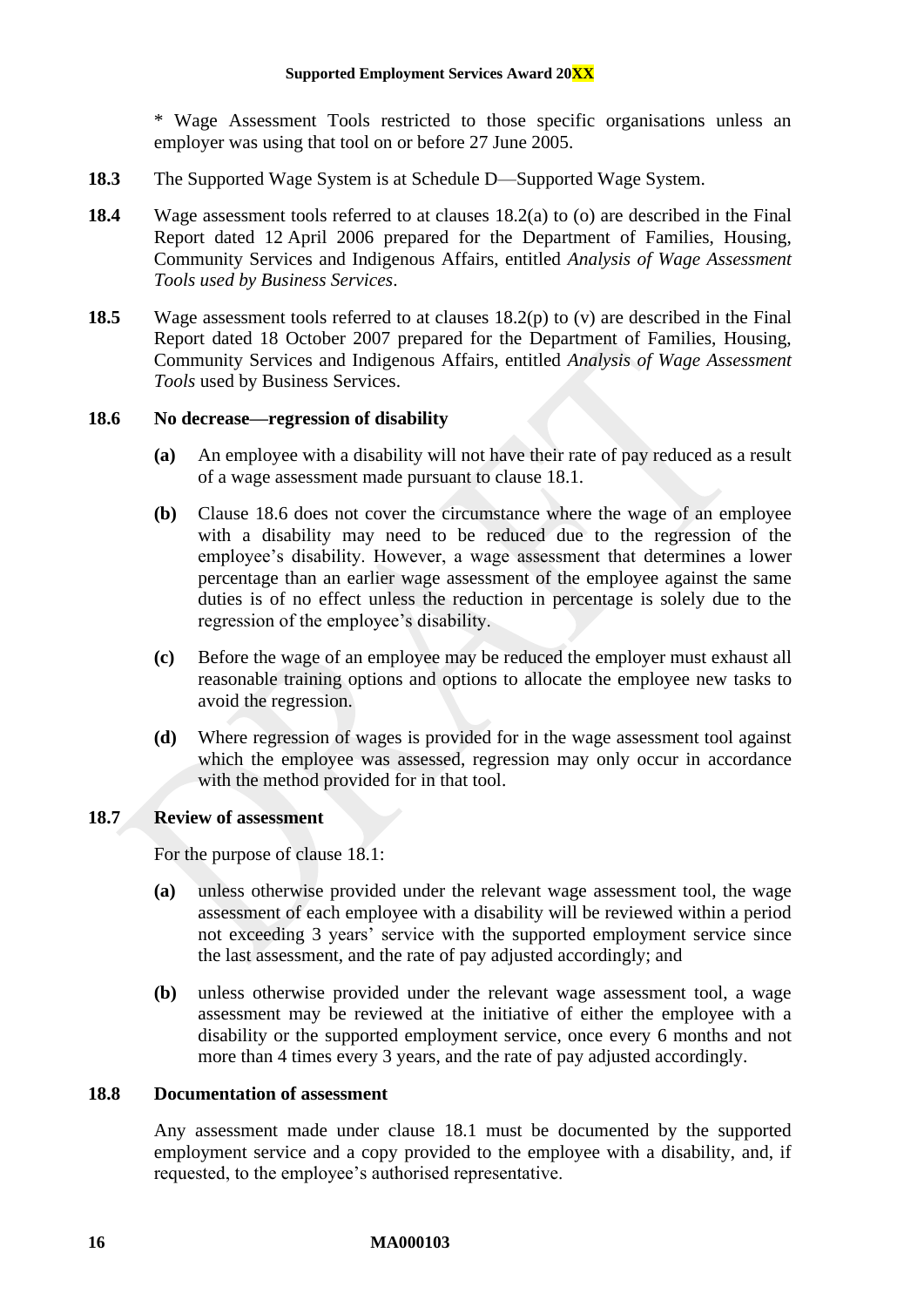## <span id="page-17-0"></span>**19. Allowances**

NOTE: Regulations 3.33(3) and 3.46(1)(g) of *Fair Work Regulations 2009* set out the requirements for pay records and the content of payslips including the requirement to separately identify any allowance paid.

**19.1** Employers must pay to an employee the allowances the employee is entitled to under clause [19.](#page-17-0)

#### <span id="page-17-3"></span>**19.2 Wage-related allowances**

#### **(a) All-purpose allowances**

Allowances paid for **all purposes** are included in the rate of pay of an employee who is entitled to the allowance when calculating any penalties or loadings or payment while they are on annual leave. The leading hand allowance (clause [19.2\(b\)\)](#page-17-1) is paid for all purposes under this award.

#### <span id="page-17-1"></span>**(b) Leading hand allowance**

Leading hands classified at Grade 4 or below are entitled to an all-purpose allowance according to the following table:

| In charge of           | \$ per week |
|------------------------|-------------|
| $3-10$ employees       | 38.99       |
| $ 11-20$ employees     | 58.31       |
| More than 20 employees | 74.00       |

#### **(c) First aid allowance**

An employee who is appointed by the employer as a first aid officer to provide first aid assistance in the workplace and who maintains a current senior first aid qualification from St John Ambulance or similar body will be paid an allowance of **\$17.51** per week.

#### **(d) Toilet cleaning allowance**

An employee engaged for the major portion of a day or shift in cleaning toilets will be paid an allowance of **\$13.93** per week or **\$2.84** per shift.

#### <span id="page-17-4"></span>**19.3 Expense-related allowances**

#### **(a) Use of vehicle**

An employee required to use their own vehicle during working hours will be paid **\$0.78** per kilometre travelled.

#### <span id="page-17-2"></span>**(b) Meal allowance**

Where an employee is entitled to a meal allowance in accordance with clause [21.4,](#page-20-2) the employee will be paid **\$11.24** per meal.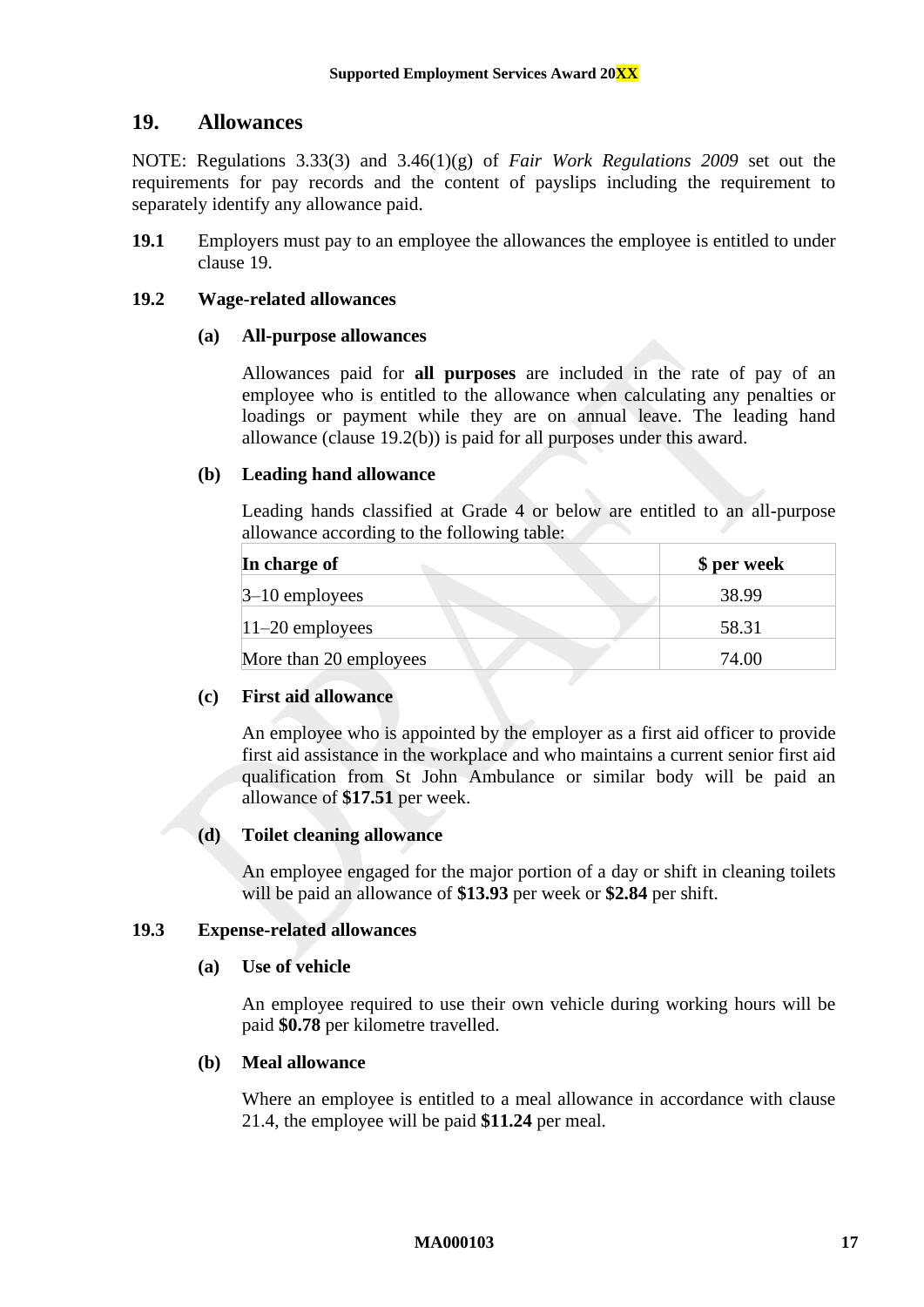#### **(c) Laundry allowance**

An employee required to perform work determined by the leading hand or supervisor to be of a dirty nature will be paid an allowance of **\$0.70** per day unless the employer provides and launders a uniform at no cost to the employee.

#### <span id="page-18-1"></span>**(d) Special and protective clothing**

- **(i)** Where it is necessary that an employee wear special and/or protective clothing, the employer must reimburse the employee for the cost of purchasing the special clothing.
- **(ii)** The provisions of clause [19.3\(d\)](#page-18-1) do not apply where the special clothing is supplied without cost to the employee.
- **(iii)** Where the employer provides the special clothing it will remain the property of the employer.

NOTE: See [Schedule C—Summary of Monetary Allowances](#page-50-0) for a summary of monetary allowances and method of adjustment.

## <span id="page-18-0"></span>**20. Superannuation**

#### **20.1 Superannuation legislation**

- **(a)** Superannuation legislation, including the *Superannuation Guarantee (Administration) Act 1992* (Cth), the *Superannuation Guarantee Charge Act 1992* (Cth), the *Superannuation Industry (Supervision) Act 1993* (Cth) and the *Superannuation (Resolution of Complaints) Act 1993* (Cth), deals with the superannuation rights and obligations of employers and employees. Under superannuation legislation individual employees generally have the opportunity to choose their own superannuation fund. If an employee does not choose a superannuation fund, any superannuation fund nominated in the award covering the employee applies.
- **(b)** The rights and obligations in these clauses supplement those in superannuation legislation.

#### <span id="page-18-2"></span>**20.2 Employer contributions**

Subject to clause [20.5](#page-19-2) an employer must make such superannuation contributions to a superannuation fund for the benefit of an employee as will avoid the employer being required to pay the superannuation guarantee charge under superannuation legislation with respect to that employee.

#### <span id="page-18-3"></span>**20.3 Voluntary employee contributions**

**(a)** Subject to the governing rules of the relevant superannuation fund, an employee may, in writing, authorise their employer to pay on behalf of the employee a specified amount from the post-taxation wages of the employee into the same superannuation fund as the employer makes the superannuation contributions provided for in clause [20.2.](#page-18-2)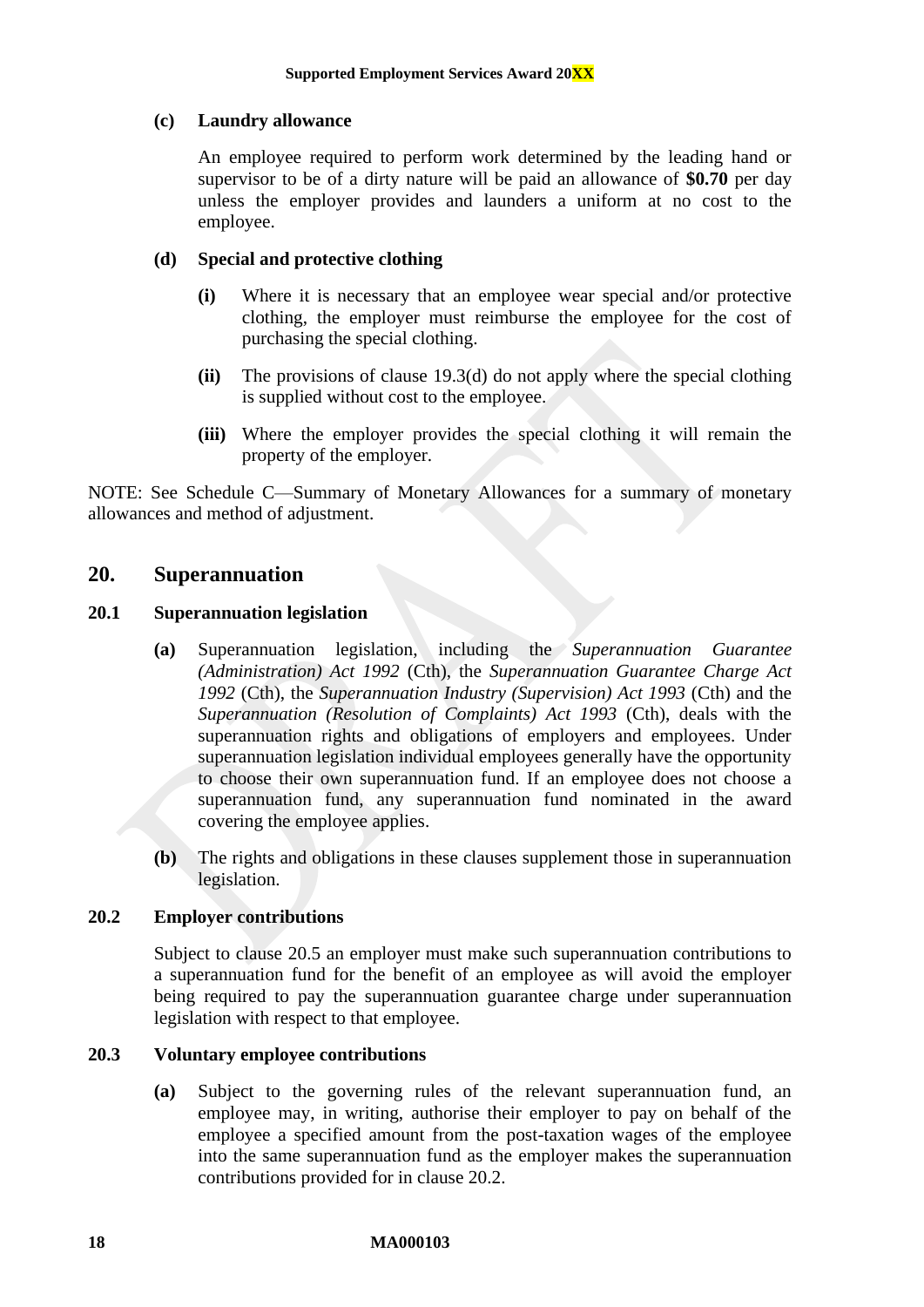- <span id="page-19-3"></span>**(b)** An employee may adjust the amount the employee has authorised their employer to pay from the wages of the employee from the first of the month following the giving of three months' written notice to their employer.
- **(c)** The employer must pay the amount authorised under clauses [20.3\(a\)](#page-18-3) or [20.3\(b\)](#page-19-3) no later than 28 days after the end of the month in which the deduction authorised under clauses [20.3\(a\)](#page-18-3) or [20.3\(b\)](#page-19-3) was made.

#### **20.4 Superannuation fund**

Unless, to comply with superannuation legislation, the employer is required to make the superannuation contributions provided for in clause [20.2](#page-18-2) to another superannuation fund that is chosen by the employee, the employer must make the superannuation contributions provided for in clause [20.2](#page-18-2) and pay the amount authorised under clauses [20.3\(a\)](#page-18-3) or [20.3\(b\)](#page-19-3) to one of the following superannuation funds or its successor:

- **(a)** AustralianSuper; or
- **(b)** any superannuation fund to which the employer was making superannuation contributions for the benefit of its employees before 12 September 2008, provided the superannuation fund is an eligible choice fund.

#### <span id="page-19-2"></span>**20.5 Employees with disabilities**

Where an employee with a disability is being paid less than \$450 per month in accordance with clause [18—Wage assessment—employees with a disability,](#page-15-0) contributions for such employees will be either **3%** of their ordinary time earnings or \$6.00 per week whichever is the greater.

## <span id="page-19-1"></span><span id="page-19-0"></span>**Part 5—Overtime and Penalty Rates**

## **21. Overtime**

**21.1** Subject to clause [21.6,](#page-20-1) all time worked outside the ordinary hours of work will be overtime and will be paid for:

| For overtime worked on                                                      | Overtime rate<br>% of ordinary hourly rate |  |
|-----------------------------------------------------------------------------|--------------------------------------------|--|
| Monday to Saturday—first 2 hours                                            | 150%                                       |  |
| Monday to Saturday—after 2 hours                                            | 200%                                       |  |
| Saturday—after 12.00 pm (where not part of<br>an employee's ordinary shift) | 200\%                                      |  |
| Sunday                                                                      | 200%                                       |  |

**21.2** In computing overtime, each day's work will stand alone and calculation will be made to the nearest 5 minutes.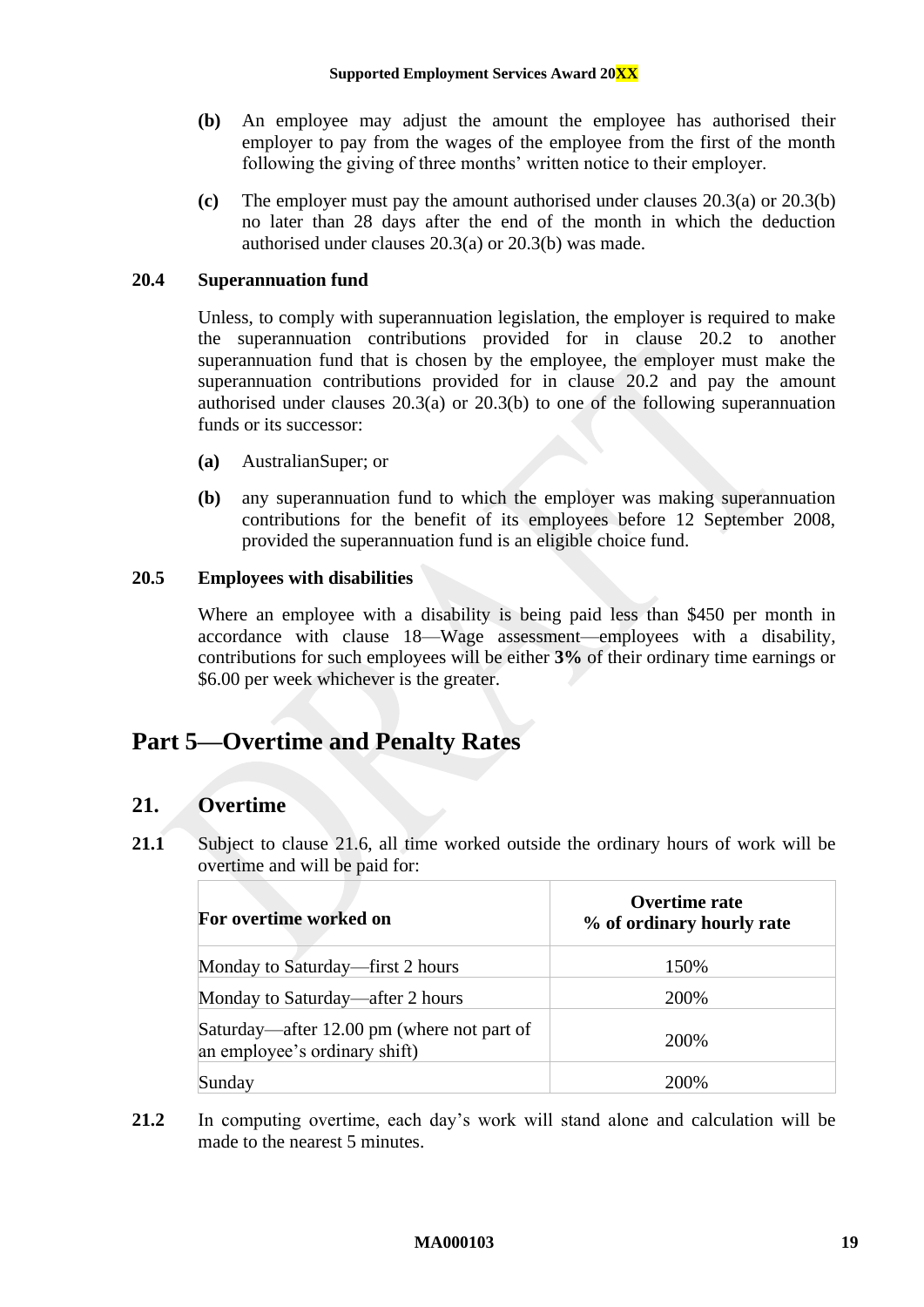- **21.3** When overtime work is necessary it will, wherever reasonably practicable, be so arranged that employees have at least 10 consecutive hours off duty between the work of successive days.
- <span id="page-20-2"></span>**21.4** When required to work beyond 6.00 pm or if overtime continues beyond 10.00 pm, an employee will be provided with a 30 minute meal break and:
	- **(a)** a suitable meal; or
	- **(b)** paid the meal allowance in clause [19.3\(b\).](#page-17-2)
- <span id="page-20-0"></span>**21.5** Where an employee's ordinary hours of work are less than 38 per week, by agreement between that employee and the employer, an employee may work and be paid at ordinary time up to 2 hours beyond their normal finishing time. In any case, an employee will not be required to work more than 10 hours in any one day nor more than 38 hours in any one week without the payment of overtime. For the purposes of clause [21](#page-19-1) **week** means Monday to Friday inclusive.

#### <span id="page-20-1"></span>**21.6 Time off instead of payment for overtime**

- **(a)** An employee and employer may agree in writing to the employee taking time off instead of being paid for a particular amount of overtime that has been worked by the employee.
- <span id="page-20-4"></span>**(b)** Any amount of overtime that has been worked by an employee in a particular pay period and that is to be taken as time off instead of the employee being paid for it must be the subject of a separate agreement under clause [21.6.](#page-20-1)
- <span id="page-20-3"></span>**(c)** An agreement must state each of the following:
	- **(i)** the number of overtime hours to which it applies and when those hours were worked;
	- **(ii)** that the employer and employee agree that the employee may take time off instead of being paid for the overtime;
	- **(iii)** that, if the employee requests at any time, the employer must pay the employee, for overtime covered by the agreement but not taken as time off, at the overtime rate applicable to the overtime when worked;
	- $(iv)$  that any payment mentioned in clause  $21.6(c)(iii)$  must be made in the next pay period following the request.

NOTE: An example of the type of agreement required by clause [21.6](#page-20-1) is set out at [Schedule E—Agreement for Time Off Instead of Payment for Overtime.](#page-56-0) There is no requirement to use the form of agreement set out at [Schedule E—](#page-56-0) [Agreement for Time Off Instead of Payment for Overtime.](#page-56-0) An agreement under clause [21.6](#page-20-1) can also be made by an exchange of emails between the employee and employer, or by other electronic means.

**(d)** The period of time off that an employee is entitled to take is the same as the number of overtime hours worked.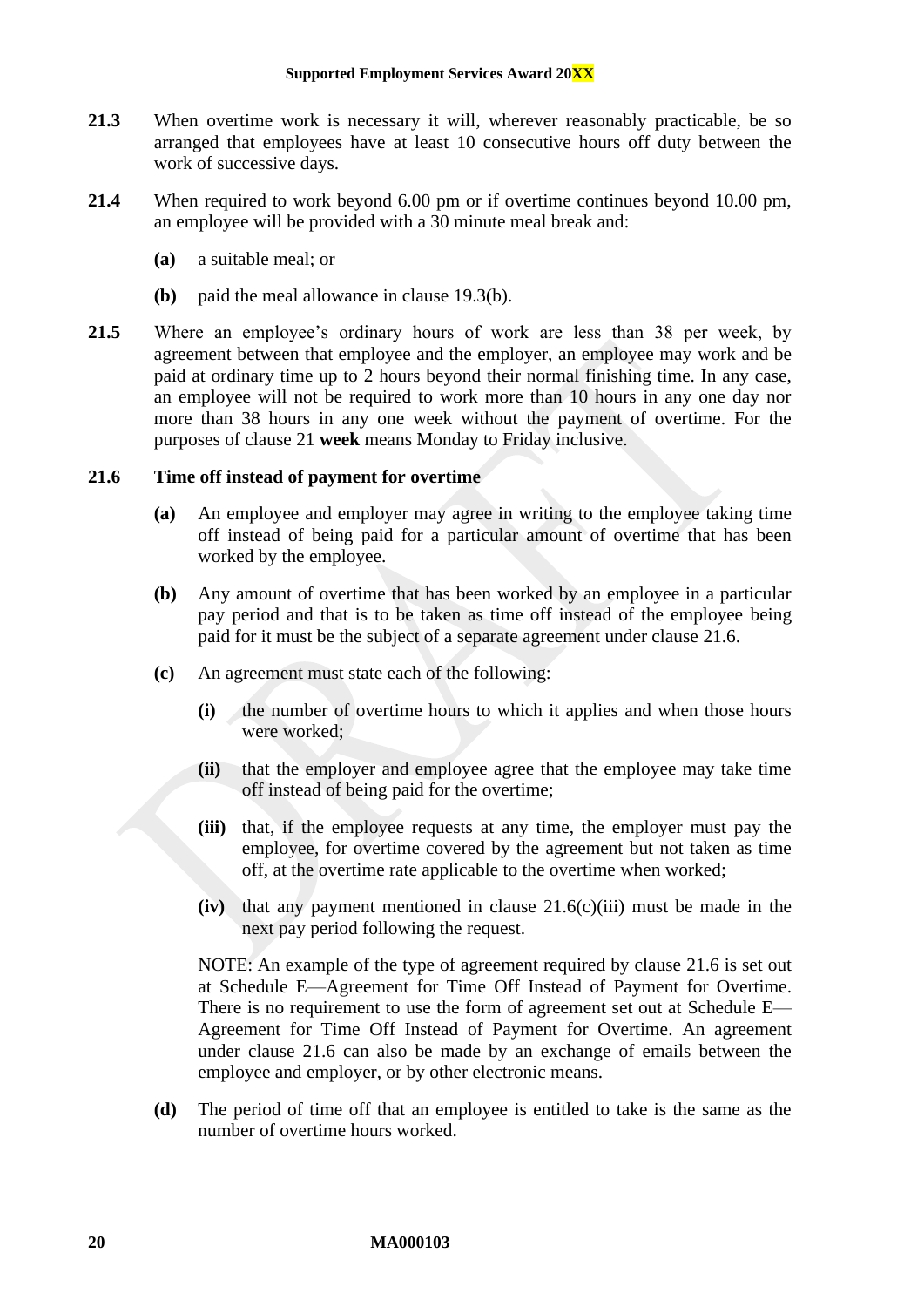EXAMPLE: By making an agreement under clause [21.6](#page-20-1) an employee who worked 2 overtime hours is entitled to 2 hours' time off.

- <span id="page-21-1"></span>**(e)** Time off must be taken:
	- **(i)** within the period of 6 months after the overtime is worked; and
	- **(ii)** at a time or times within that period of 6 months agreed by the employee and employer.
- **(f)** If the employee requests at any time, to be paid for overtime covered by an agreement under clause [21.6](#page-20-1) but not taken as time off, the employer must pay the employee for the overtime, in the next pay period following the request, at the overtime rate applicable to the overtime when worked.
- **(g)** If time off for overtime that has been worked is not taken within the period of 6 months mentioned in clause [21.6\(e\),](#page-21-1) the employer must pay the employee for the overtime, in the next pay period following those 6 months, at the overtime rate applicable to the overtime when worked.
- **(h)** The employer must keep a copy of any agreement under clause [21.6](#page-20-1) as an employee record.
- **(i)** An employer must not exert undue influence or undue pressure on an employee in relation to a decision by the employee to make, or not make, an agreement to take time off instead of payment for overtime.
- **(j)** An employee may, under section 65 of the [Act,](http://www.legislation.gov.au/Series/C2009A00028) request to take time off, at a time or times specified in the request or to be subsequently agreed by the employer and the employee, instead of being paid for overtime worked by the employee. If the employer agrees to the request then clause [21.6](#page-20-1) will apply, including the requirement for separate written agreements under clause [21.6\(b\)](#page-20-4) for overtime that has been worked.

NOTE: If an employee makes a request under section 65 of the [Act](http://www.legislation.gov.au/Series/C2009A00028) for a change in working arrangements, the employer may only refuse that request on reasonable business grounds (see section 65(5) of the [Act\)](http://www.legislation.gov.au/Series/C2009A00028).

**(k)** If, on the termination of the employee's employment, time off for overtime worked by the employee to which clause [21.6](#page-20-1) applies has not been taken, the employer must pay the employee for the overtime at the overtime rate applicable to the overtime when worked.

NOTE: Under section 345(1) of the  $Act$ , a person must not knowingly or recklessly make a false or misleading representation about the workplace rights of another person under clause [21.6.](#page-20-1)

## <span id="page-21-0"></span>**22. Penalty rates**

<span id="page-21-2"></span>**22.1** An employee who works their ordinary hours in a shift which finishes after 6.00 pm and at or before 12.00 midnight Monday to Friday, will be paid at **115%** of their ordinary hourly rate for the whole shift.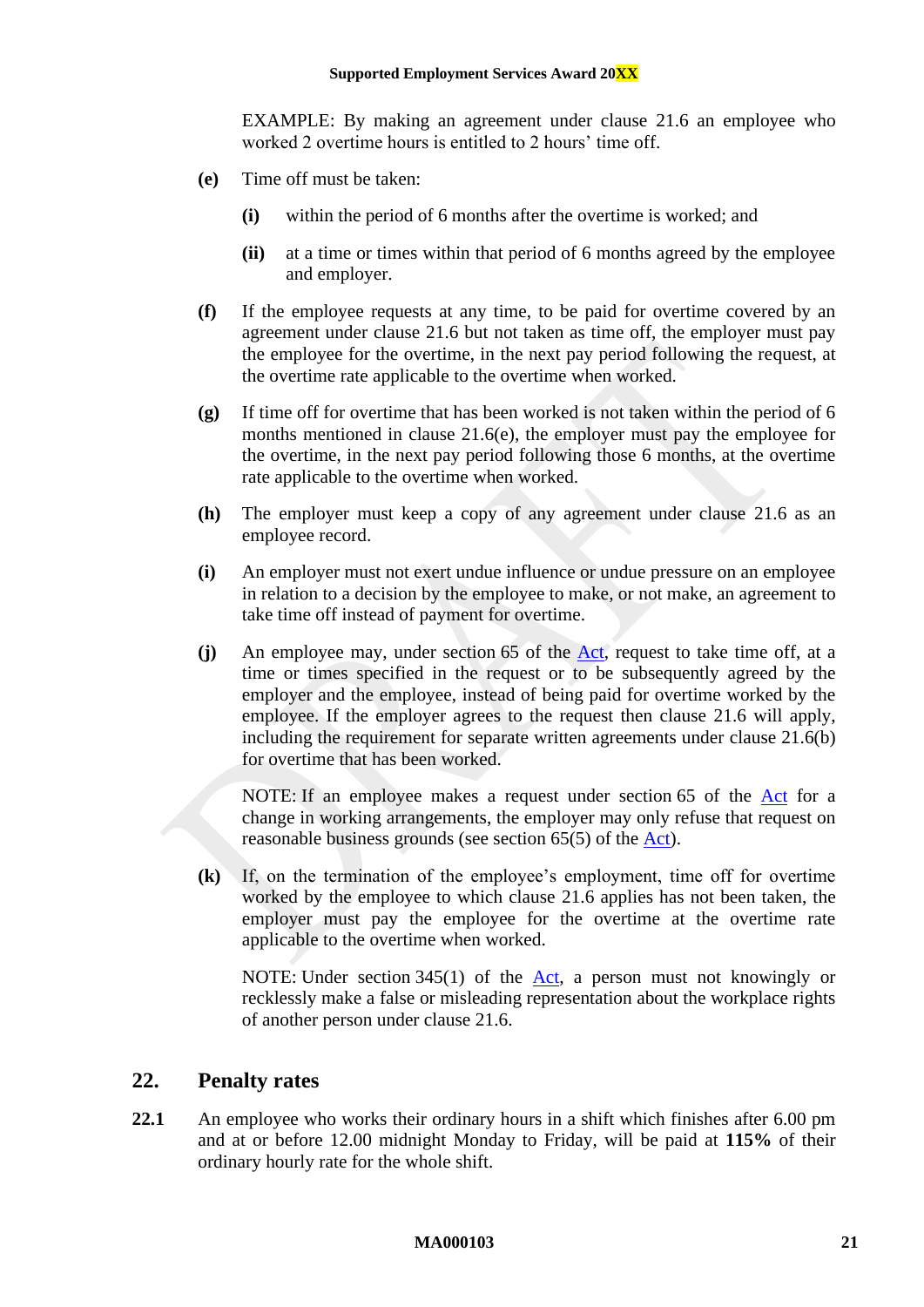<span id="page-22-4"></span>**22.2** By agreement between an employer and employee, an employee who works their hours in a rotating roster shift which finishes after 12.00 midnight and at or before 8.00 am Monday to Friday, will be paid at **130%** of their ordinary hourly rate for the whole shift.

#### **22.3 Weekend work**

- **(a)** Where ordinary hours are worked on weekends, payment will be:
	- **(i) 150%** of the ordinary hourly rate on Saturdays;
	- **(ii) 200%** of the ordinary hourly rate on Sundays; and
	- **(iii) 175%** of the ordinary hourly rate on Sunday when engaged on catering services.

#### <span id="page-22-3"></span>**22.4 Public holidays**

All ordinary hours worked on a public holiday will be paid at **250%** of the ordinary hourly rate.

## <span id="page-22-1"></span><span id="page-22-0"></span>**Part 6—Leave and Public Holidays**

## **23. Annual leave**

#### <span id="page-22-2"></span>**23.1 Leave entitlement**

- **(a)** Annual leave is provided for in the [NES.](https://www.fwc.gov.au/documents/awardmod/download/nes.pdf) It does not apply to casual employees.
- **(b)** For the purposes of the additional leave provided by the [NES,](https://www.fwc.gov.au/documents/awardmod/download/nes.pdf) a **shiftworker** is an employee who is regularly rostered to work their ordinary hours on a Saturday and/or Sunday (that is, not less than 10 in any 12 month period).

## **23.2 Payment for annual leave**

- **(a)** The [NES](https://www.fwc.gov.au/documents/awardmod/download/nes.pdf) prescribes the basis for payment of annual leave, including payments for untaken leave upon termination of employment.
- **(b)** In addition to the payment provided for in the [NES,](https://www.fwc.gov.au/documents/awardmod/download/nes.pdf) an employer is required to pay an additional leave loading of **17.5%** of that payment.

NOTE: Where an employee is receiving over-award payments such that the employee's base rate of pay is higher than the rate specified under this award, the employee is entitled to receive the higher rate while on a period of paid annual leave (see sections 16 and 90 of the [Act\)](http://www.legislation.gov.au/Series/C2009A00028).

#### **23.3 Close-down**

An employer may require an employee to take annual leave as part of a close-down of its operations, by giving at least 4 weeks' notice.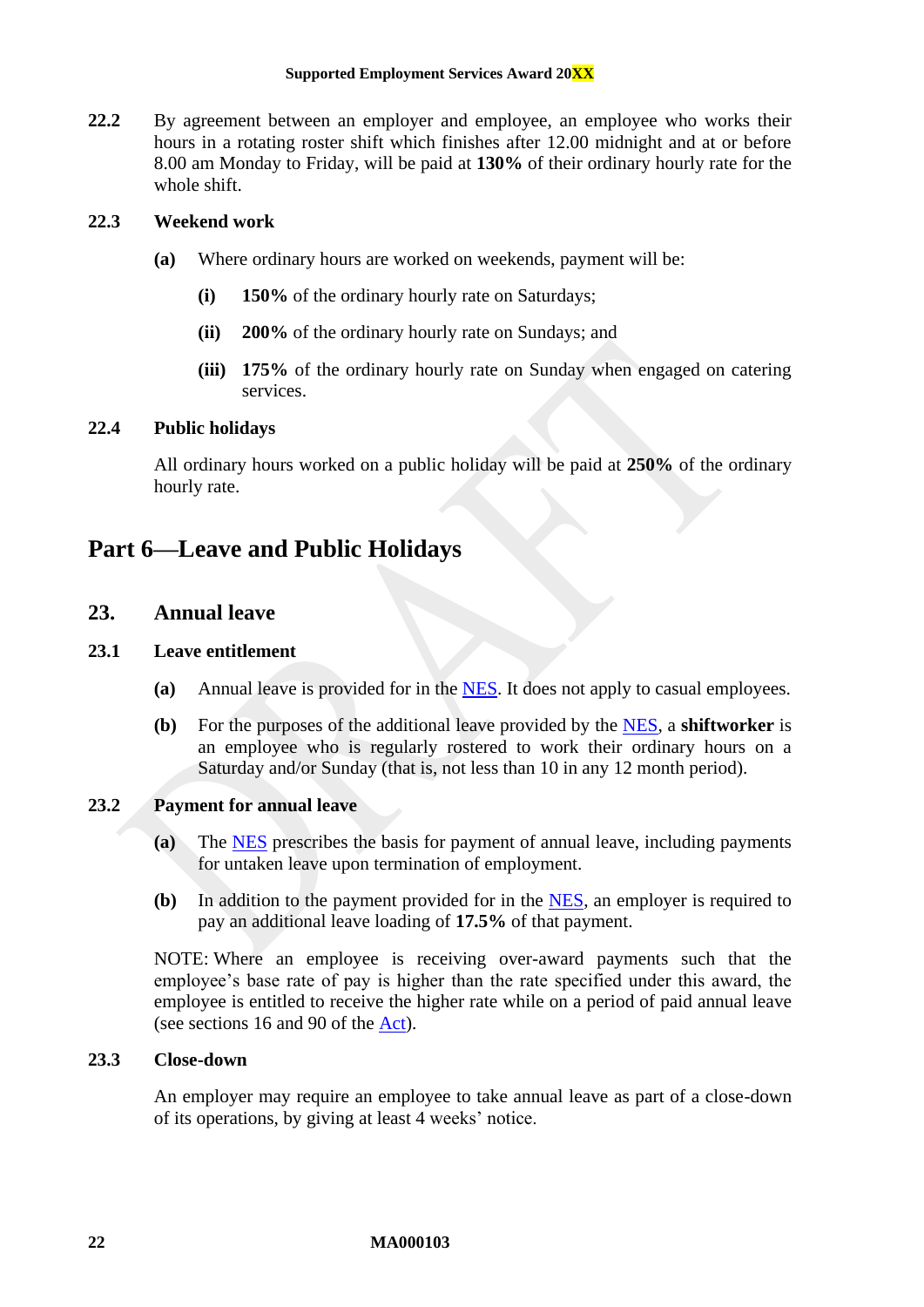#### <span id="page-23-0"></span>**23.4 Excessive leave accruals: general provision**

NOTE: Clauses [23.4](#page-23-0) to [23.6](#page-24-1) contain provisions, additional to the [NES,](https://www.fwc.gov.au/documents/awardmod/download/nes.pdf) about the taking of paid annual leave as a way of dealing with the accrual of excessive paid annual leave. See Part 2.2, Division 6 of the [Act.](http://www.legislation.gov.au/Series/C2009A00028)

- **(a)** An employee has an **excessive leave accrual** if the employee has accrued more than 8 weeks' paid annual leave (or 10 weeks' paid annual leave for a shiftworker, as defined by clause [23.1\(b\)\)](#page-22-2).
- <span id="page-23-2"></span>**(b)** If an employee has an excessive leave accrual, the employer or the employee may seek to confer with the other and genuinely try to reach agreement on how to reduce or eliminate the excessive leave accrual.
- **(c)** Clause [23.5](#page-23-1) sets out how an employer may direct an employee who has an excessive leave accrual to take paid annual leave.
- **(d)** Clause [23.6](#page-24-1) sets out how an employee who has an excessive leave accrual may require an employer to grant paid annual leave requested by the employee.

#### <span id="page-23-3"></span><span id="page-23-1"></span>**23.5 Excessive leave accruals: direction by employer that leave be taken**

- **(a)** If an employer has genuinely tried to reach agreement with an employee under clause [23.4\(b\)](#page-23-2) but agreement is not reached (including because the employee refuses to confer), the employer may direct the employee in writing to take one or more periods of paid annual leave.
- <span id="page-23-5"></span>**(b)** However, a direction by the employer under clause [23.5\(a\):](#page-23-3)
	- **(i)** is of no effect if it would result at any time in the employee's remaining accrued entitlement to paid annual leave being less than 6 weeks when any other paid annual leave arrangements (whether made under clause [23.4,](#page-23-0) [23.5](#page-23-1) or [23.6](#page-24-1) or otherwise agreed by the employer and employee) are taken into account; and
	- **(ii)** must not require the employee to take any period of paid annual leave of less than one week; and
	- **(iii)** must not require the employee to take a period of paid annual leave beginning less than 8 weeks, or more than 12 months, after the direction is given; and
	- **(iv)** must not be inconsistent with any leave arrangement agreed by the employer and employee.
- **(c)** The employee must take paid annual leave in accordance with a direction under clause [23.5\(a\)](#page-23-3) that is in effect.
- <span id="page-23-4"></span>**(d)** An employee to whom a direction has been given under clause [23.5\(a\)](#page-23-3) may request to take a period of paid annual leave as if the direction had not been given.

NOTE 1: Paid annual leave arising from a request mentioned in clause [23.5\(d\)](#page-23-4) may result in the direction ceasing to have effect. See clause [23.5\(b\)\(i\).](#page-23-5)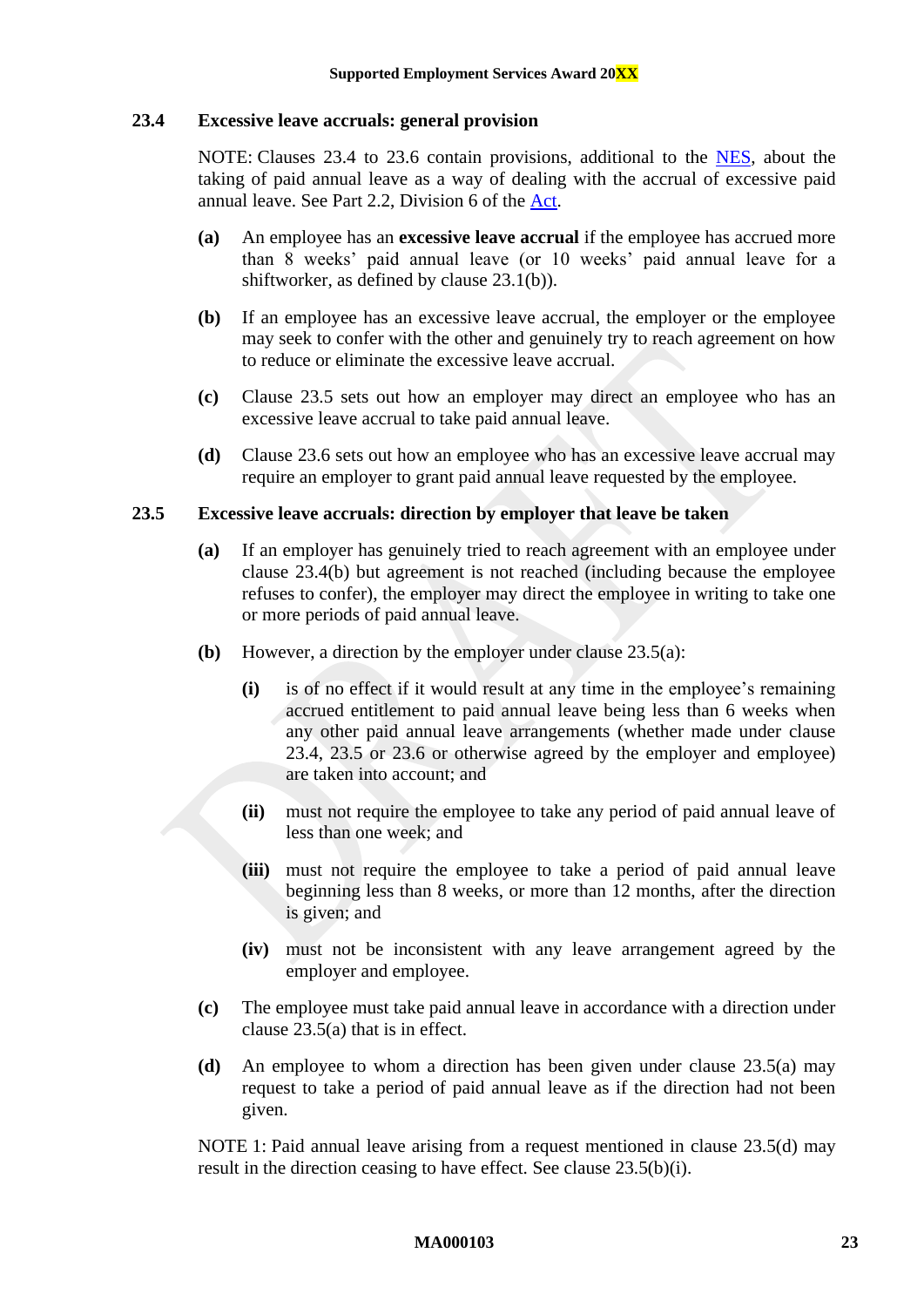NOTE 2: Under section 88(2) of the [Act,](http://www.legislation.gov.au/Series/C2009A00028) the employer must not unreasonably refuse to agree to a request by the employee to take paid annual leave.

#### <span id="page-24-2"></span><span id="page-24-1"></span>**23.6 Excessive leave accruals: request by employee for leave**

- **(a)** If an employee has genuinely tried to reach agreement with an employer under clause [23.4\(b\)](#page-23-2) but agreement is not reached (including because the employer refuses to confer), the employee may give a written notice to the employer requesting to take one or more periods of paid annual leave.
- **(b)** However, an employee may only give a notice to the employer under clause  $23.6(a)$  if:
	- **(i)** the employee has had an excessive leave accrual for more than 6 months at the time of giving the notice; and
	- **(ii)** the employee has not been given a direction under clause [23.5\(a\)](#page-23-3) that, when any other paid annual leave arrangements (whether made under clause [23.4,](#page-23-0) [23.5](#page-23-1) or [23.6](#page-24-1) or otherwise agreed by the employer and employee) are taken into account, would eliminate the employee's excessive leave accrual.
- **(c)** A notice given by an employee under clause [23.6\(a\)](#page-24-2) must not:
	- **(i)** if granted, result in the employee's remaining accrued entitlement to paid annual leave being at any time less than 6 weeks when any other paid annual leave arrangements (whether made under clause [23.4,](#page-23-0) [23.5](#page-23-1) or [23.6](#page-24-1) or otherwise agreed by the employer and employee) are taken into account; or
	- **(ii)** provide for the employee to take any period of paid annual leave of less than one week; or
	- **(iii)** provide for the employee to take a period of paid annual leave beginning less than 8 weeks, or more than 12 months, after the notice is given; or
	- **(iv)** be inconsistent with any leave arrangement agreed by the employer and employee.
- **(d)** An employee is not entitled to request by a notice under clause [23.6\(a\)](#page-24-2) more than 4 weeks' paid annual leave (or 5 weeks' paid annual leave for a shiftworker, as defined by clause [23.1\(b\)\)](#page-22-2) in any period of 12 months.
- **(e)** The employer must grant paid annual leave requested by a notice under clause  $23.6(a)$ .

### <span id="page-24-0"></span>**23.7 Annual leave in advance**

- **(a)** An employer and employee may agree in writing to the employee taking a period of paid annual leave before the employee has accrued an entitlement to the leave.
- **(b)** An agreement must: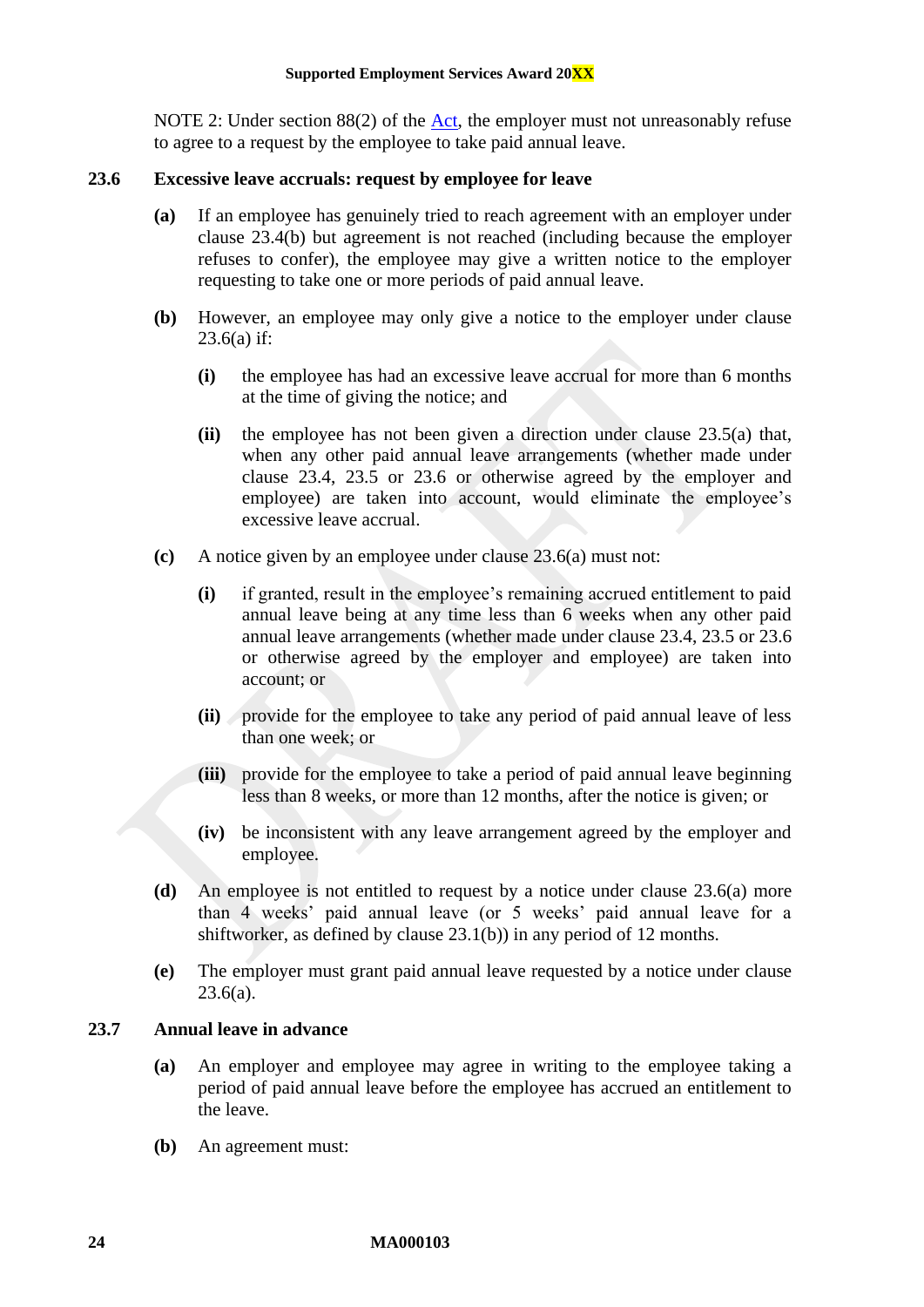- **(i)** state the amount of leave to be taken in advance and the date on which leave is to commence; and
- **(ii)** be signed by the employer and employee and, if the employee is under 18 years of age, by the employee's parent or guardian.

NOTE: An example of the type of agreement required by clause [23.7](#page-24-0) is set out at [Schedule](#page-57-0) [F—Agreement to Take Annual Leave in Advance.](#page-57-0) There is no requirement to use the form of agreement set out at [Schedule F—Agreement to](#page-57-0)  [Take Annual Leave in Advance.](#page-57-0)

- **(c)** The employer must keep a copy of any agreement under clause [23.7](#page-24-0) as an employee record.
- **(d)** If, on the termination of the employee's employment, the employee has not accrued an entitlement to all of a period of paid annual leave already taken in accordance with an agreement under clause [23.7,](#page-24-0) the employer may deduct from any money due to the employee on termination an amount equal to the amount that was paid to the employee in respect of any part of the period of annual leave taken in advance to which an entitlement has not been accrued.

#### <span id="page-25-0"></span>**23.8 Cashing out of annual leave**

- **(a)** Paid annual leave must not be cashed out except in accordance with an agreement under clause [23.8.](#page-25-0)
- **(b)** Each cashing out of a particular amount of paid annual leave must be the subject of a separate agreement under clause [23.8.](#page-25-0)
- **(c)** An employer and an employee may agree in writing to the cashing out of a particular amount of accrued paid annual leave by the employee.
- **(d)** An agreement under clause [23.8](#page-25-0) must state:
	- **(i)** the amount of leave to be cashed out and the payment to be made to the employee for it; and
	- **(ii)** the date on which the payment is to be made.
- **(e)** An agreement under clause [23.8](#page-25-0) must be signed by the employer and employee and, if the employee is under 18 years of age, by the employee's parent or guardian.
- **(f)** The payment must not be less than the amount that would have been payable had the employee taken the leave at the time the payment is made.
- **(g)** An agreement must not result in the employee's remaining accrued entitlement to paid annual leave being less than 4 weeks.
- **(h)** The maximum amount of accrued paid annual leave that may be cashed out in any period of 12 months is 2 weeks.
- **(i)** The employer must keep a copy of any agreement under clause [23.8](#page-25-0) as an employee record.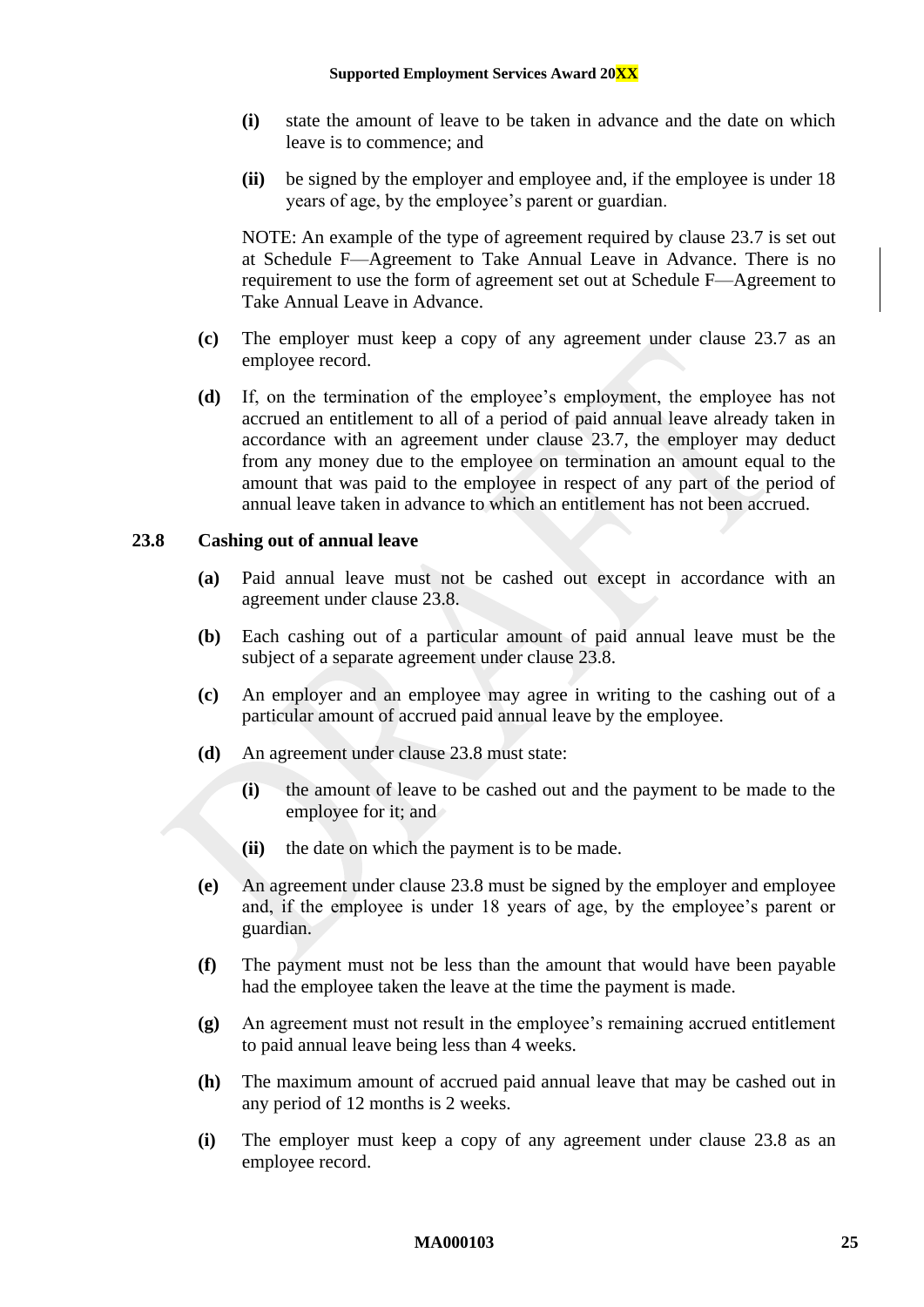NOTE 1: Under section 344 of the [Act,](http://www.legislation.gov.au/Series/C2009A00028) an employer must not exert undue influence or undue pressure on an employee to make, or not make, an agreement under clause [23.8.](#page-25-0)

NOTE 2: Under section 345(1) of the  $Act$ , a person must not knowingly or recklessly make a false or misleading representation about the workplace rights of another person under clause [23.8.](#page-25-0)

NOTE 3: An example of the type of agreement required by clause [23.8](#page-25-0) is set out at [Schedule G—Agreement to Cash Out Annual Leave.](#page-58-0) There is no requirement to use the form of agreement set out at [Schedule G—Agreement to Cash Out Annual](#page-58-0)  [Leave.](#page-58-0)

## <span id="page-26-0"></span>**24. Personal/carer's leave and compassionate leave**

<span id="page-26-1"></span>Personal/carer's leave and compassionate leave are provided for in the [NES.](https://www.fwc.gov.au/documents/awardmod/download/nes.pdf)

## **25. Parental leave and related entitlements**

<span id="page-26-2"></span>Parental leave and related entitlements are provided for in the [NES.](https://www.fwc.gov.au/documents/awardmod/download/nes.pdf)

## **26. Community service leave**

<span id="page-26-3"></span>Community service leave is provided for in the [NES.](https://www.fwc.gov.au/documents/awardmod/download/nes.pdf)

## **27. Unpaid family and domestic violence leave**

Unpaid family and domestic violence leave is provided for in the [NES.](https://www.fwc.gov.au/documents/awardmod/download/nes.pdf)

NOTE 1: Information concerning an employee's experience of family and domestic violence is sensitive and if mishandled can have adverse consequences for the employee. Employers should consult with such employees regarding the handling of this information.

NOTE 2: Depending upon the circumstances, evidence that would satisfy a reasonable person of the employee's need to take family and domestic violence leave may include a document issued by the police service, a court or family violence support service, or a statutory declaration.

## <span id="page-26-4"></span>**28. Public holidays**

- 28.1 Public holiday entitlements are provided for in the [NES.](https://www.fwc.gov.au/documents/awardmod/download/nes.pdf)
- **28.2** A full-time or part-time employee who works on a public holiday will be paid in accordance with clause [22.4.](#page-22-3)
- <span id="page-26-5"></span>**28.3** An employee, other than a casual employee, who works on Christmas Day, New Year's Day, or both, will be paid at the appropriate holiday rate as provided in clause [22.4](#page-22-3) and if such an employee also works on the substitute day or days, they will be paid at ordinary rates for work on the substituted day or days.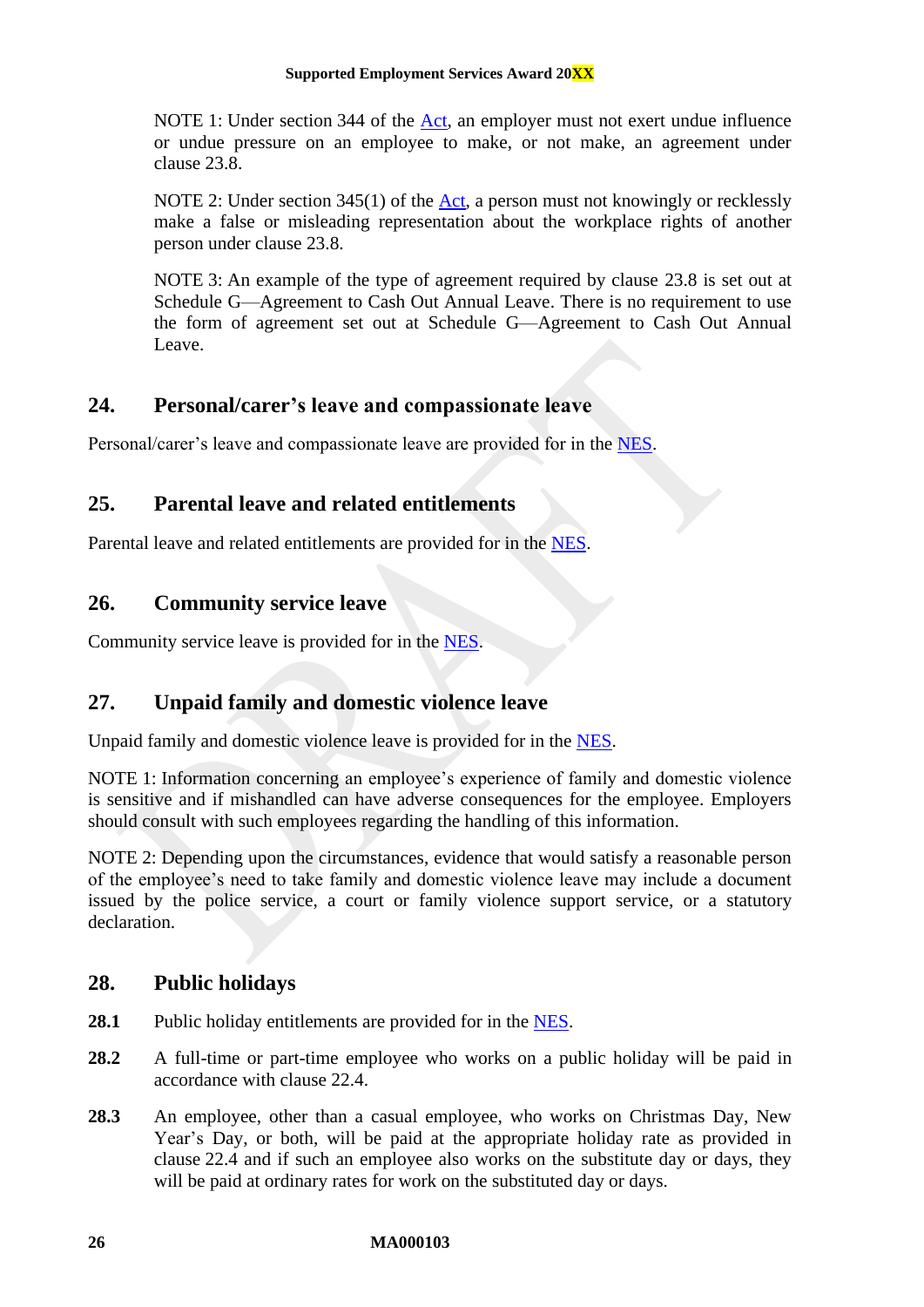- <span id="page-27-2"></span>**28.4** In addition to the rate in clause [22.4,](#page-22-3) an employee who works on Christmas Day or New Year's Day will either be allowed a substitute holiday at a time convenient to the employer or receive an extra day's wages at ordinary rates.
- **28.5** Clauses [28.3](#page-26-5) and [28.4](#page-27-2) override any other provisions of this award with which they are inconsistent.

#### **28.6 Part-day public holidays**

For provisions in relation to part-day public holidays see [Schedule H—Part-day](#page-59-0)  [Public Holidays.](#page-59-0)

## <span id="page-27-1"></span><span id="page-27-0"></span>**Part 7—Consultation and Dispute Resolution**

## **29. Consultation about major workplace change**

- <span id="page-27-3"></span>**29.1** If an employer makes a definite decision to make major changes in production, program, organisation, structure or technology that are likely to have significant effects on employees, the employer must:
	- **(a)** give notice of the changes to all employees who may be affected by them and their representatives (if any); and
	- **(b)** discuss with affected employees and their representatives (if any):
		- **(i)** the introduction of the changes; and
		- **(ii)** their likely effect on employees; and
		- **(iii)** measures to avoid or reduce the adverse effects of the changes on employees; and
	- **(c)** commence discussions as soon as practicable after a definite decision has been made.
- <span id="page-27-4"></span>**29.2** For the purposes of the discussion under clause [29.1\(b\),](#page-27-3) the employer must give in writing to the affected employees and their representatives (if any) all relevant information about the changes including:
	- **(a)** their nature; and
	- **(b)** their expected effect on employees; and
	- **(c)** any other matters likely to affect employees.
- **29.3** Clause [29.2](#page-27-4) does not require an employer to disclose any confidential information if its disclosure would be contrary to the employer's interests.
- **29.4** The employer must promptly consider any matters raised by the employees or their representatives about the changes in the course of the discussion under clause [29.1\(b\).](#page-27-3)
- <span id="page-27-5"></span>**29.5** In clause [29](#page-27-1) **significant effects**, on employees, includes any of the following: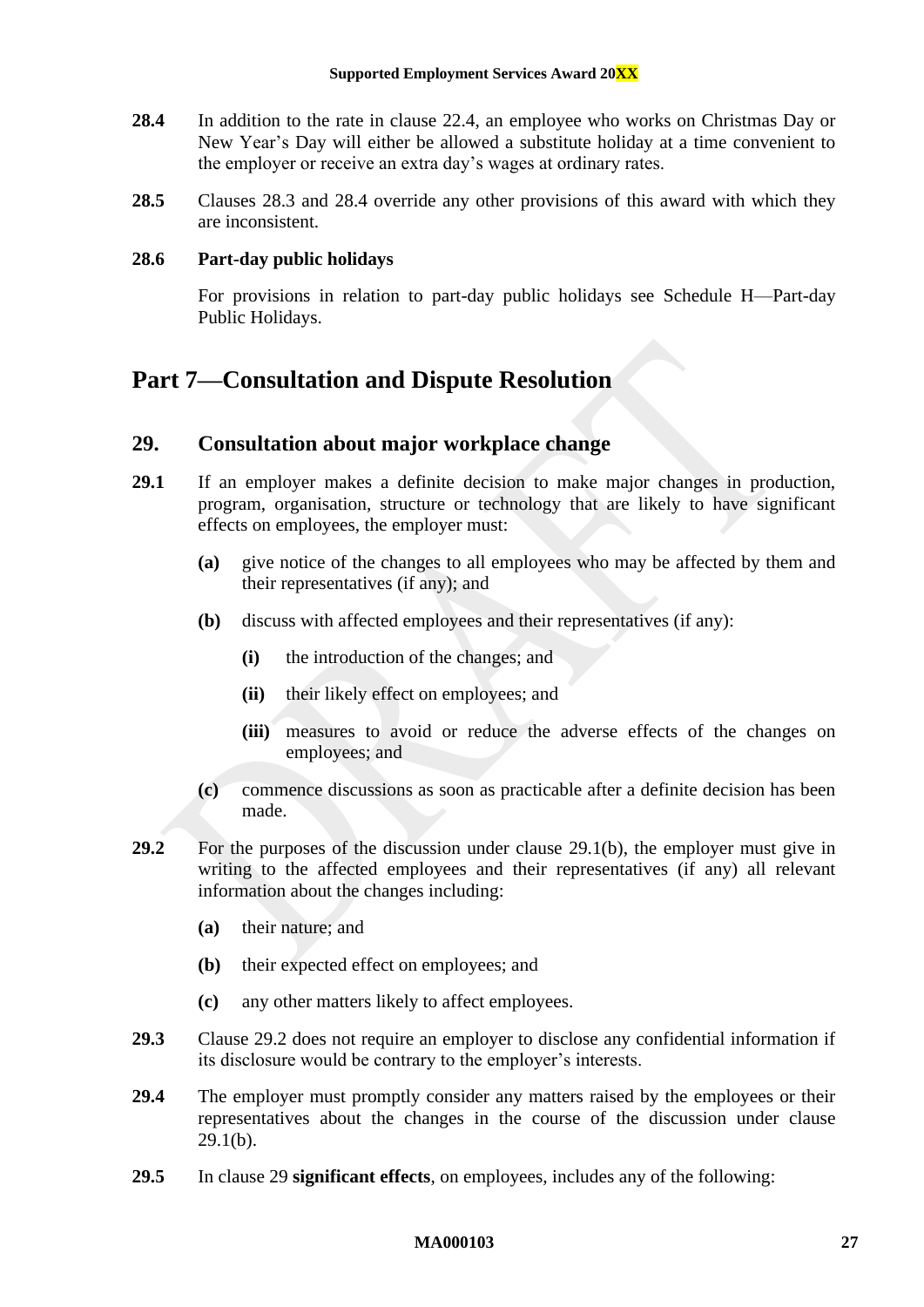- **(a)** termination of employment; or
- **(b)** major changes in the composition, operation or size of the employer's workforce or in the skills required; or
- **(c)** loss of, or reduction in, job or promotion opportunities; or
- **(d)** loss of, or reduction in, job tenure; or
- **(e)** alteration of hours of work; or
- **(f)** the need for employees to be retrained or transferred to other work or locations; or
- **(g)** job restructuring.
- **29.6** Where this award makes provision for alteration of any of the matters defined at clause [29.5,](#page-27-5) such alteration is taken not to have significant effect.

#### <span id="page-28-0"></span>**30. Consultation about changes to rosters or hours of work**

- **30.1** Clause [30](#page-28-0) applies if an employer proposes to change the regular roster or ordinary hours of work of an employee, other than an employee whose working hours are irregular, sporadic or unpredictable.
- <span id="page-28-2"></span>**30.2** The employer must consult with any employees affected by the proposed change and their representatives (if any).
- <span id="page-28-3"></span>**30.3** For the purpose of the consultation, the employer must:
	- **(a)** provide to the employees and representatives mentioned in clause [30.2](#page-28-2) information about the proposed change (for example, information about the nature of the change and when it is to begin); and
	- **(b)** invite the employees to give their views about the impact of the proposed change on them (including any impact on their family or caring responsibilities) and also invite their representative (if any) to give their views about that impact.
- **30.4** The employer must consider any views given under clause [30.3\(b\).](#page-28-3)
- **30.5** Clause [30](#page-28-0) is to be read in conjunction with any other provisions of this award concerning the scheduling of work or the giving of notice.

## <span id="page-28-1"></span>**31. Dispute resolution**

- **31.1** Clause [31](#page-28-1) sets out the procedures to be followed if a dispute arises about a matter under this award or in relation to the [NES](https://www.fwc.gov.au/documents/awardmod/download/nes.pdf).
- <span id="page-28-4"></span>**31.2** The parties to the dispute must first try to resolve the dispute at the workplace through discussion between the employee or employees concerned and the relevant supervisor.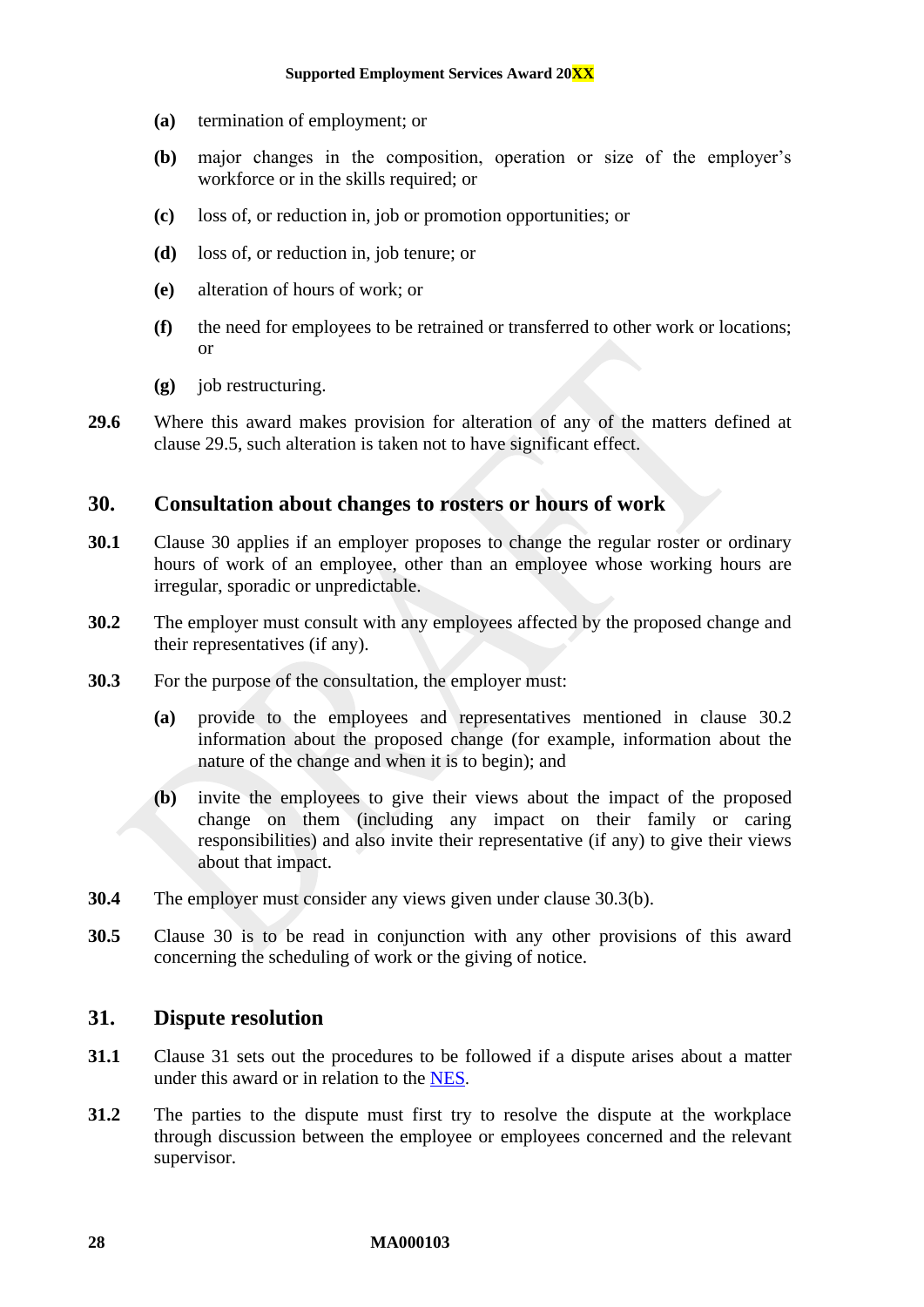- <span id="page-29-2"></span>**31.3** If the dispute is not resolved through discussion as mentioned in clause [31.2,](#page-28-4) the parties to the dispute must then try to resolve it in a timely manner at the workplace through discussion between the employee or employees concerned and more senior levels of management, as appropriate.
- **31.4** If the dispute is unable to be resolved at the workplace and all appropriate steps have been taken under clauses [31.2](#page-28-4) and [31.3,](#page-29-2) a party to the dispute may refer it to the Fair Work Commission.
- **31.5** The parties may agree on the process to be followed by the Fair Work Commission in dealing with the dispute, including mediation, conciliation and consent arbitration.
- <span id="page-29-6"></span>**31.6** If the dispute remains unresolved, the Fair Work Commission may use any method of dispute resolution that it is permitted by the [Act](http://www.legislation.gov.au/Series/C2009A00028) to use and that it considers appropriate for resolving the dispute.
- **31.7** A party to the dispute may appoint a person, organisation or association to support and/or represent them in any discussion or process under clause [31.](#page-28-1)
- <span id="page-29-3"></span>**31.8** While procedures are being followed under clause [31](#page-28-1) in relation to a dispute:
	- **(a)** work must continue in accordance with this award and the [Act;](http://www.legislation.gov.au/Series/C2009A00028) and
	- **(b)** an employee must not unreasonably fail to comply with any direction given by the employer about performing work, whether at the same or another workplace, that is safe and appropriate for the employee to perform.
- <span id="page-29-0"></span>**31.9** Clause [31.8](#page-29-3) is subject to any applicable work health and safety legislation.

## <span id="page-29-1"></span>**Part 8—Termination of Employment and Redundancy**

## **32. Termination of employment**

NOTE: The [NES](https://www.fwc.gov.au/documents/awardmod/download/nes.pdf) sets out requirements for notice of termination by an employer. See sections 117 and 123 of the [Act.](http://www.legislation.gov.au/Series/C2009A00028)

#### <span id="page-29-4"></span>**32.1 Notice of termination by an employee**

- **(a)** Clause [32.1](#page-29-4) applies to all employees except those identified in sections 123(1) and 123(3) of the [Act.](http://www.legislation.gov.au/Series/C2009A00028)
- <span id="page-29-5"></span>**(b)** An employee must give the employer notice of termination in accordance with **Table [1—Period of notice](#page-30-1)** of at least the period specified in column 2 according to the period of continuous service of the employee specified in column 1.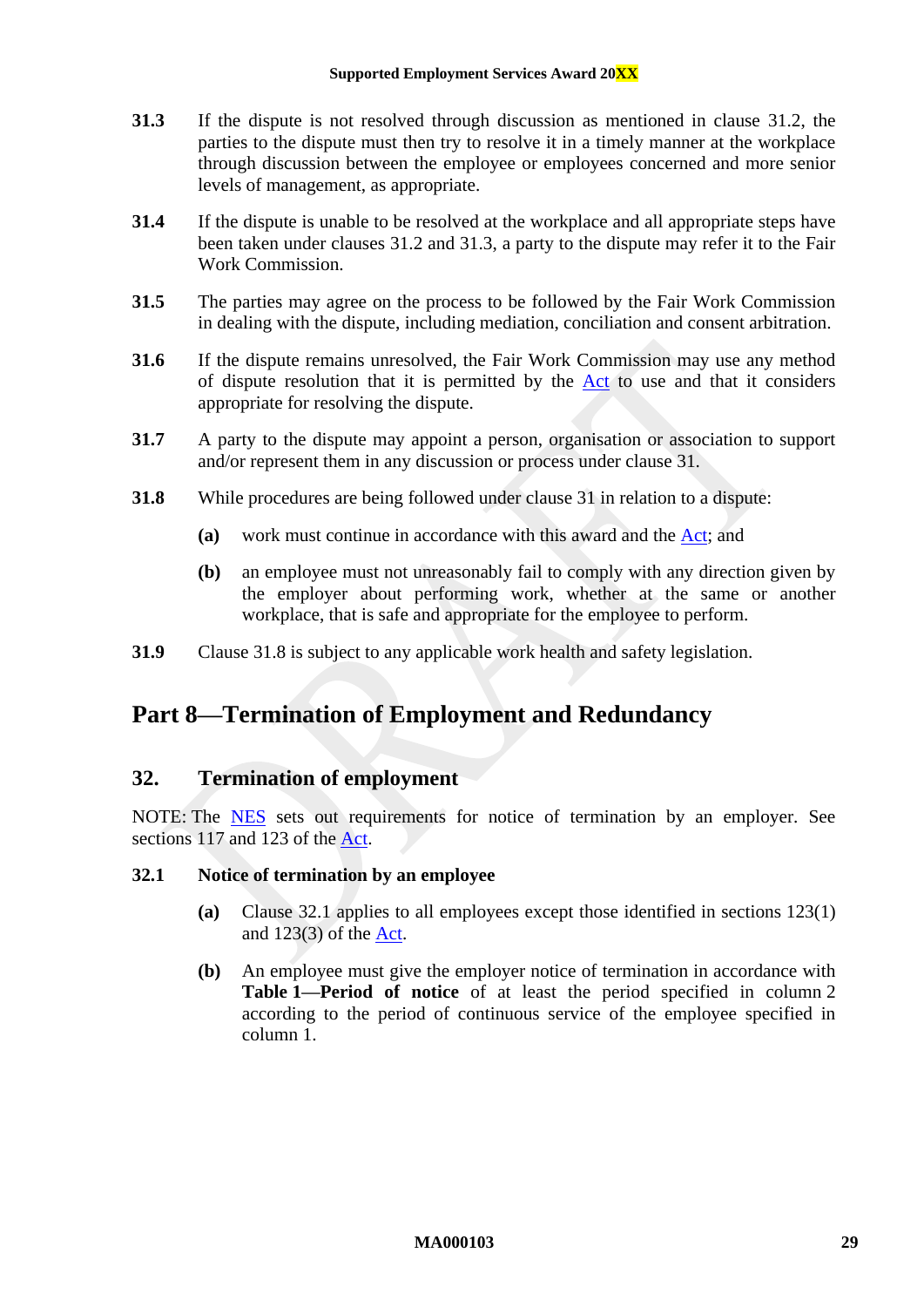#### **Supported Employment Services Award 20XX**

<span id="page-30-1"></span>

| <b>Table 1—Period of notice</b> |  |
|---------------------------------|--|
|                                 |  |

| Column 1                                                                                                      | Column 2                |
|---------------------------------------------------------------------------------------------------------------|-------------------------|
| <b>Employee's period of continuous service with the</b><br>employer at the end of the day the notice is given | <b>Period of notice</b> |
| Not more than 1 year                                                                                          | 1 week                  |
| More than 1 year but not more than 3 years                                                                    | 2 weeks                 |
| More than 3 years but not more than 5 years                                                                   | 3 weeks                 |
| More than 5 years                                                                                             | 4 weeks                 |

NOTE: The notice of termination required to be given by an employee is the same as that required of an employer except that the employee does not have to give additional notice based on the age of the employee.

- **(c)** In clause [32.1\(b\)](#page-29-5) **continuous service** has the same meaning as in section 117 of the [Act.](http://www.legislation.gov.au/Series/C2009A00028)
- <span id="page-30-2"></span>**(d)** If an employee who is at least 18 years old does not give the period of notice required under clause [32.1\(b\),](#page-29-5) then the employer may deduct from wages due to the employee under this award an amount that is no more than one week's wages for the employee.
- **(e)** If the employer has agreed to a shorter period of notice than that required under clause [32.1\(b\),](#page-29-5) then no deduction can be made under clause [32.1\(d\).](#page-30-2)
- **(f)** Any deduction made under clause [32.1\(d\)](#page-30-2) must not be unreasonable in the circumstances.

#### <span id="page-30-3"></span>**32.2 Job search entitlement**

- **(a)** Where an employer has given notice of termination to an employee, the employee must be allowed time off without loss of pay of up to one day for the purpose of seeking other employment.
- **(b)** The time off under clause [32.2](#page-30-3) is to be taken at times that are convenient to the employee after consultation with the employer.

## <span id="page-30-0"></span>**33. Redundancy**

NOTE: Redundancy pay is provided for in the [NES.](https://www.fwc.gov.au/documents/awardmod/download/nes.pdf) See sections 119 to 123 of the [Act.](http://www.legislation.gov.au/Series/C2009A00028)

## <span id="page-30-4"></span>**33.1 Transfer to lower paid duties on redundancy**

- **(a)** Clause [33.1](#page-30-4) applies if, because of redundancy, an employee is transferred to new duties to which a lower ordinary rate of pay applies.
- **(b)** The employer may:
	- **(i)** give the employee notice of the transfer of at least the same length as the employee would be entitled to under section 117 of the [Act](http://www.legislation.gov.au/Series/C2009A00028) as if it were a notice of termination given by the employer; or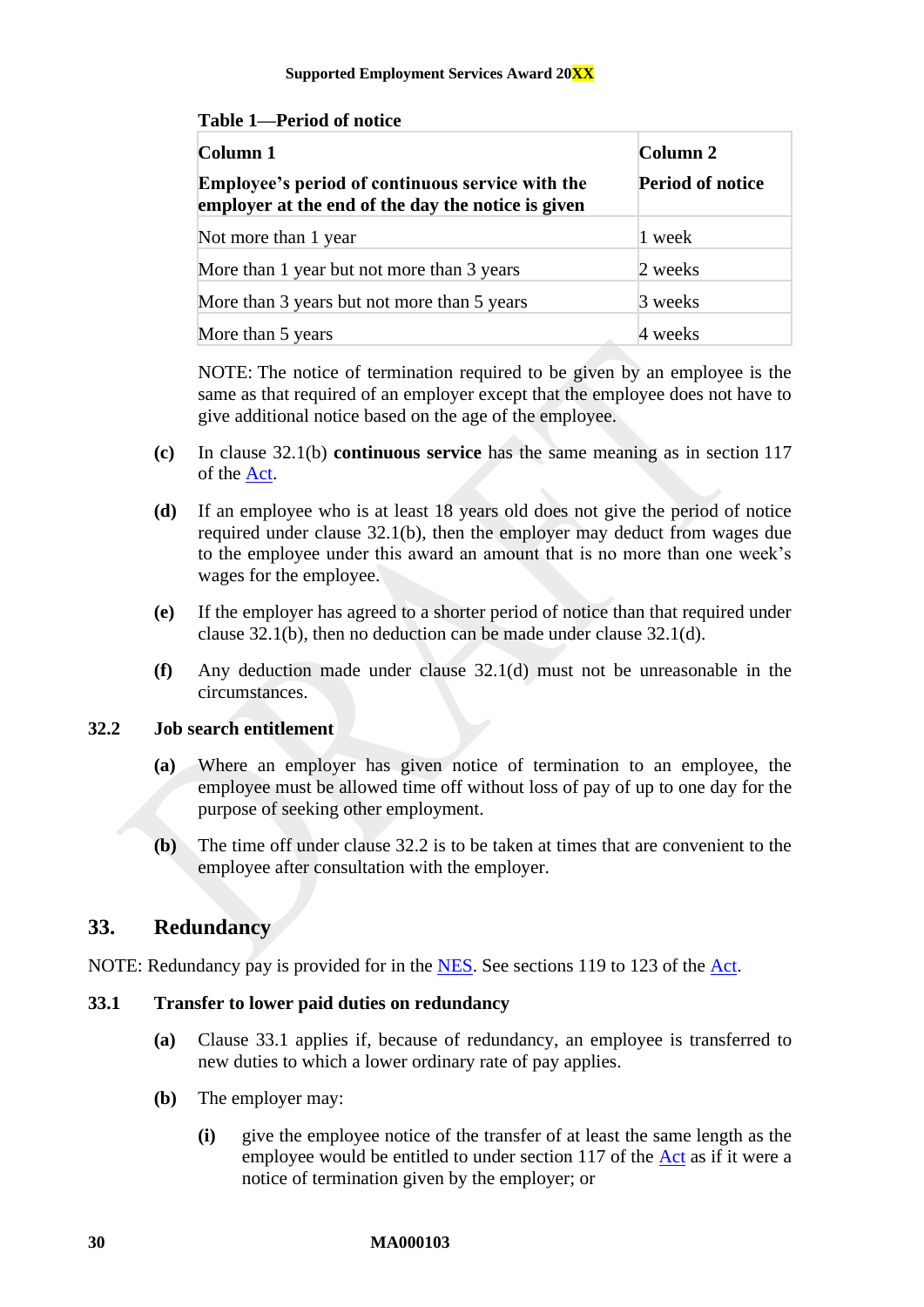- **(ii)** transfer the employee to the new duties without giving notice of transfer or before the expiry of a notice of transfer, provided that the employer pays the employee as set out in clause [33.1\(c\).](#page-31-0)
- <span id="page-31-1"></span><span id="page-31-0"></span>**(c)** If the employer acts as mentioned in clause [33.1\(b\)\(ii\),](#page-31-1) the employee is entitled to a payment of an amount equal to the difference between the ordinary rate of pay of the employee (inclusive of all-purpose allowances, shift rates and penalty rates applicable to ordinary hours) for the hours of work the employee would have worked in the first role, and the ordinary rate of pay (also inclusive of all-purpose allowances, shift rates and penalty rates applicable to ordinary hours) of the employee in the second role for the period for which notice was not given.

#### **33.2 Employee leaving during redundancy notice period**

- **(a)** An employee given notice of termination in circumstances of redundancy may terminate their employment during the minimum period of notice prescribed by section 117(3) of the [Act.](http://www.legislation.gov.au/Series/C2009A00028)
- **(b)** The employee is entitled to receive the benefits and payments they would have received under clause [33](#page-30-0) or under sections 119 to 123 of the [Act](http://www.legislation.gov.au/Series/C2009A00028) had they remained in employment until the expiry of the notice.
- **(c)** However, the employee is not entitled to be paid for any part of the period of notice remaining after the employee ceased to be employed.

#### <span id="page-31-2"></span>**33.3 Job search entitlement**

- **(a)** Where an employer has given notice of termination to an employee in circumstances of redundancy, the employee must be allowed time off without loss of pay of up to one day each week of the minimum period of notice prescribed by section 117(3) of the [Act](http://www.legislation.gov.au/Series/C2009A00028) for the purpose of seeking other employment.
- <span id="page-31-3"></span>**(b)** If an employee is allowed time off without loss of pay of more than one day under clause  $33.3(a)$ , the employee must, at the request of the employer, produce proof of attendance at an interview.
- **(c)** A statutory declaration is sufficient for the purpose of clause [33.3\(b\).](#page-31-3)
- **(d)** An employee who fails to produce proof when required under clause [33.3\(b\)](#page-31-3) is not entitled to be paid for the time off.
- **(e)** This entitlement applies instead of clause [32.2.](#page-30-3)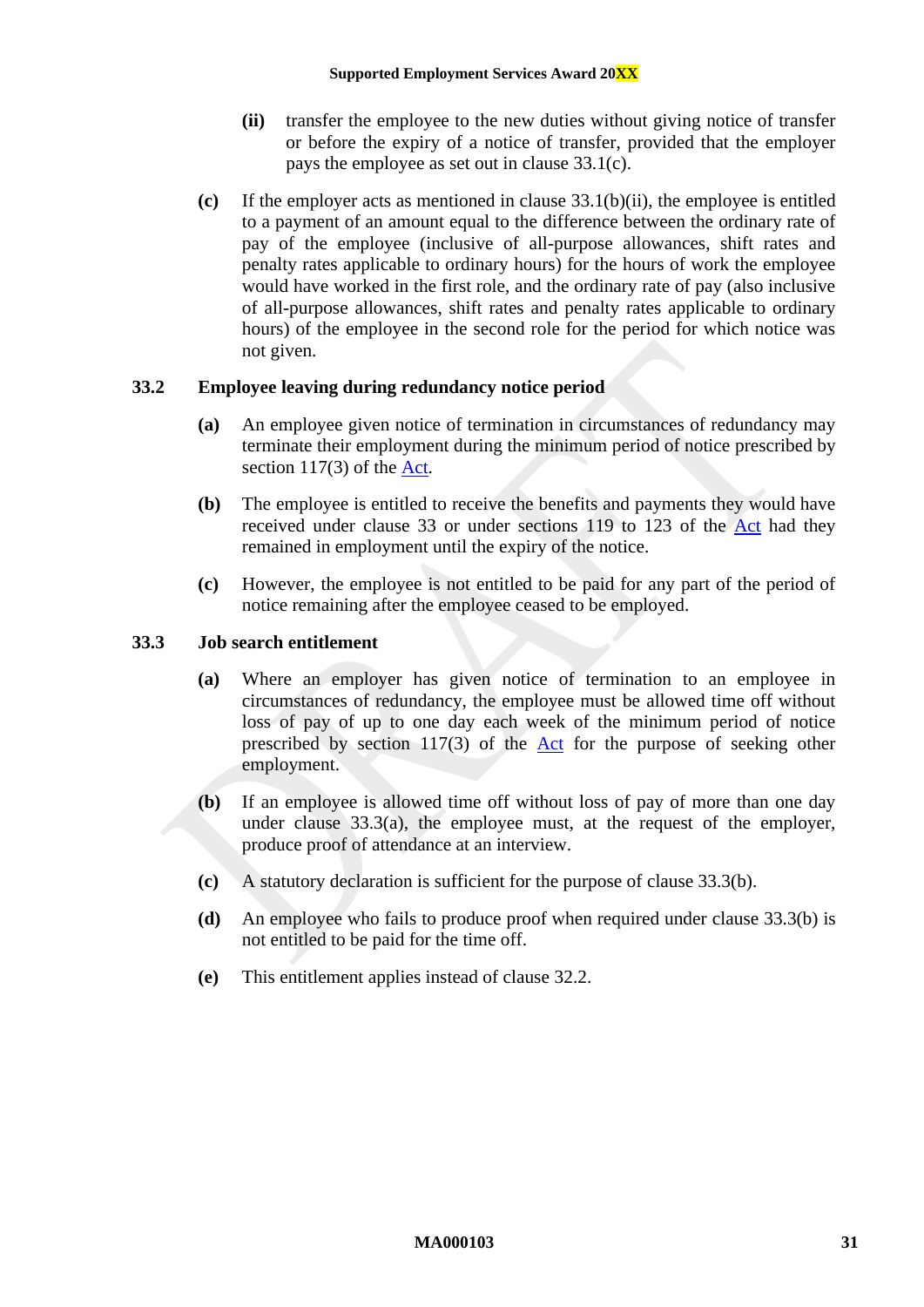## <span id="page-32-1"></span><span id="page-32-0"></span>**Schedule A—Classification Definitions**

## **A.1 Grade 1**

- **A.1.1** An employee engaged in this grade will undertake up to 38 hours induction training which may include information on the employer's business, conditions of employment, introduction to supervisors and fellow employees, training and career path opportunities, worksite layout, work and documentation procedures, work health and safety, equal employment opportunity and quality control/assurances.
- **A.1.2** An employee at this level performs basic routine duties essentially of a manual nature and to their level of training. Persons at this level exercise minimal judgment and work under direct supervision whilst undergoing structured training to Grade 2.
- **A.1.3** Examples of duties at this grade include basic cleaning within a kitchen or food preparation area including cleaning of dishes, tins and utensils, labouring, sorting, packing, labelling, clipping, document preparation and routine basic assembly tasks and basic picking, pruning and cultivation activities.

#### **A.1.4 Art Union seller**

This grade applies to Art Union sellers whose performance is at or near the minimum agreed level.

## **A.2 Grade 2**

- **A.2.1** An employee who has completed at least 3 months' structured training so as to enable them to perform work within the scope of this level.
- **A.2.2** An employee at this level:
	- **(a)** performs work above and beyond the skills of an employee at Grade 1 and to the level of their training;
	- **(b)** works under direct supervision either individually or in a team environment; and
	- **(c)** understands and undertakes basic quality control/assurance procedures including the ability to recognise basic quality deviation/faults.
- **A.2.3** Indicative of the tasks which an employee at this level may perform are the following:

#### **(a) Engineering**

- repetition work on automatic, semiautomatic or single purpose machines or equipment;
- assembles components using basic written, spoken and/or diagrammatic instructions in an assembly environment;
- uses selected hand tools;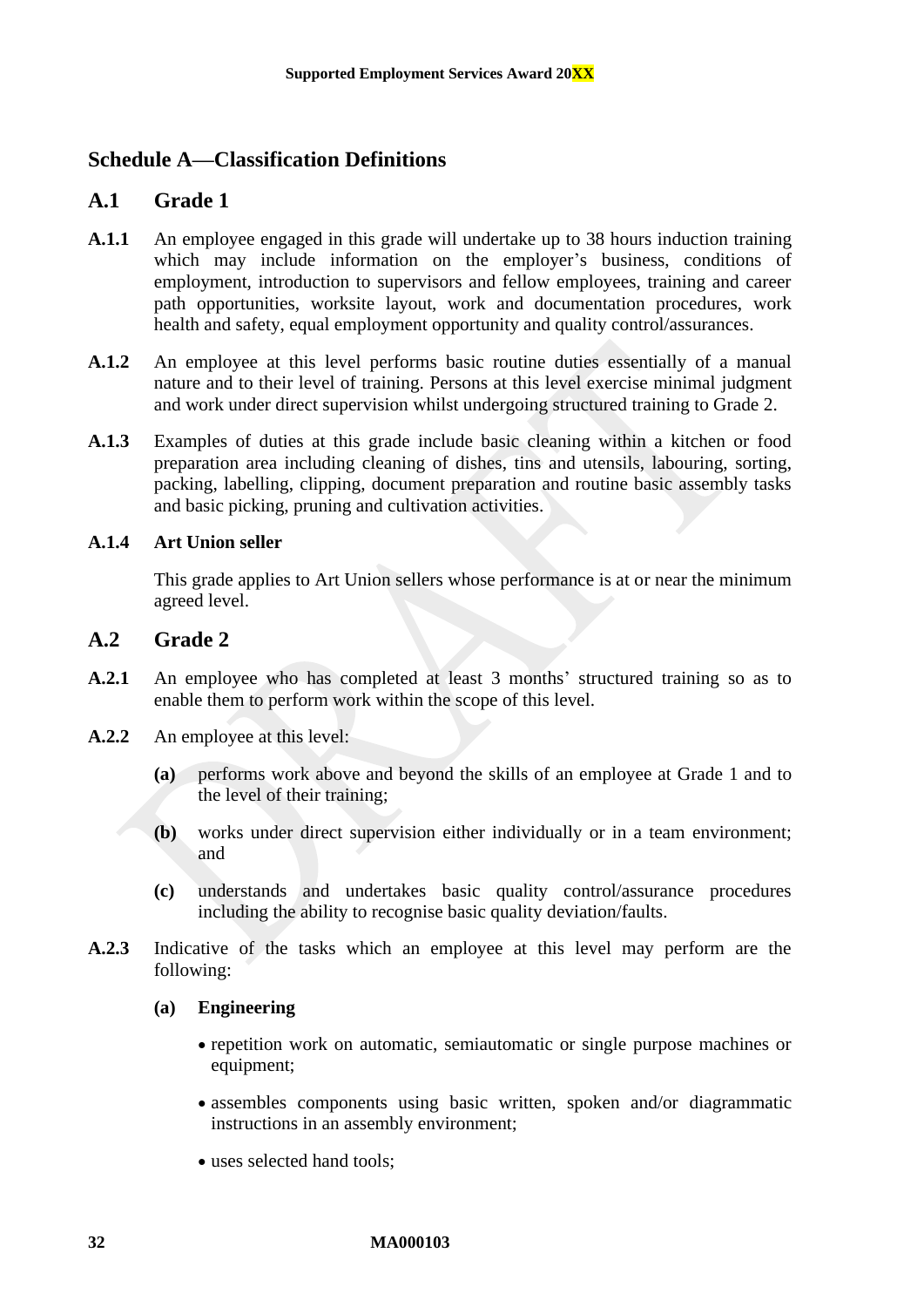- boiler cleaning; and/or
- uses hand trolleys and pallet trucks.

#### **(b) Microfilm**

- document copying;
- microfilm/scanner operator basic; and/or
- packaging, labelling and collating.

#### **(c) Catering**

- assistance to employees who are cooking and performing delivery tasks;
- removing food plates;
- setting and/or wiping down tables;
- cleaning and tidying of associated areas;
- general clearing duties within a kitchen or food preparation area and scullery; and/or
- assembly and preparation of ingredients for cooking.

#### **(d) Leather and canvas goods and sewing**

- repetition sewing work on automatic, semiautomatic or single purpose machines (including basic operation of sewing machines) requiring some discretion with respect to kind, quantity, pressure, temperature or running speed;
- rudimentary marking and hand cutting;
- gluing (making basic eyelets) of small items;
- manufactures components and/or assembles to finished product;
- die cutting using clicking press on canvas material within the scope of this grade; and/or
- sorting, checking and packing.

#### **(e) Clerical support**

- clerical or routine office duties including basic typing, checking figures, matching documents, simple calculating, collating, sorting or filing, photocopying and handling of mail; and/or
- cashier and banking functions under direct supervision.

#### **(f) Timberwork**

• labouring;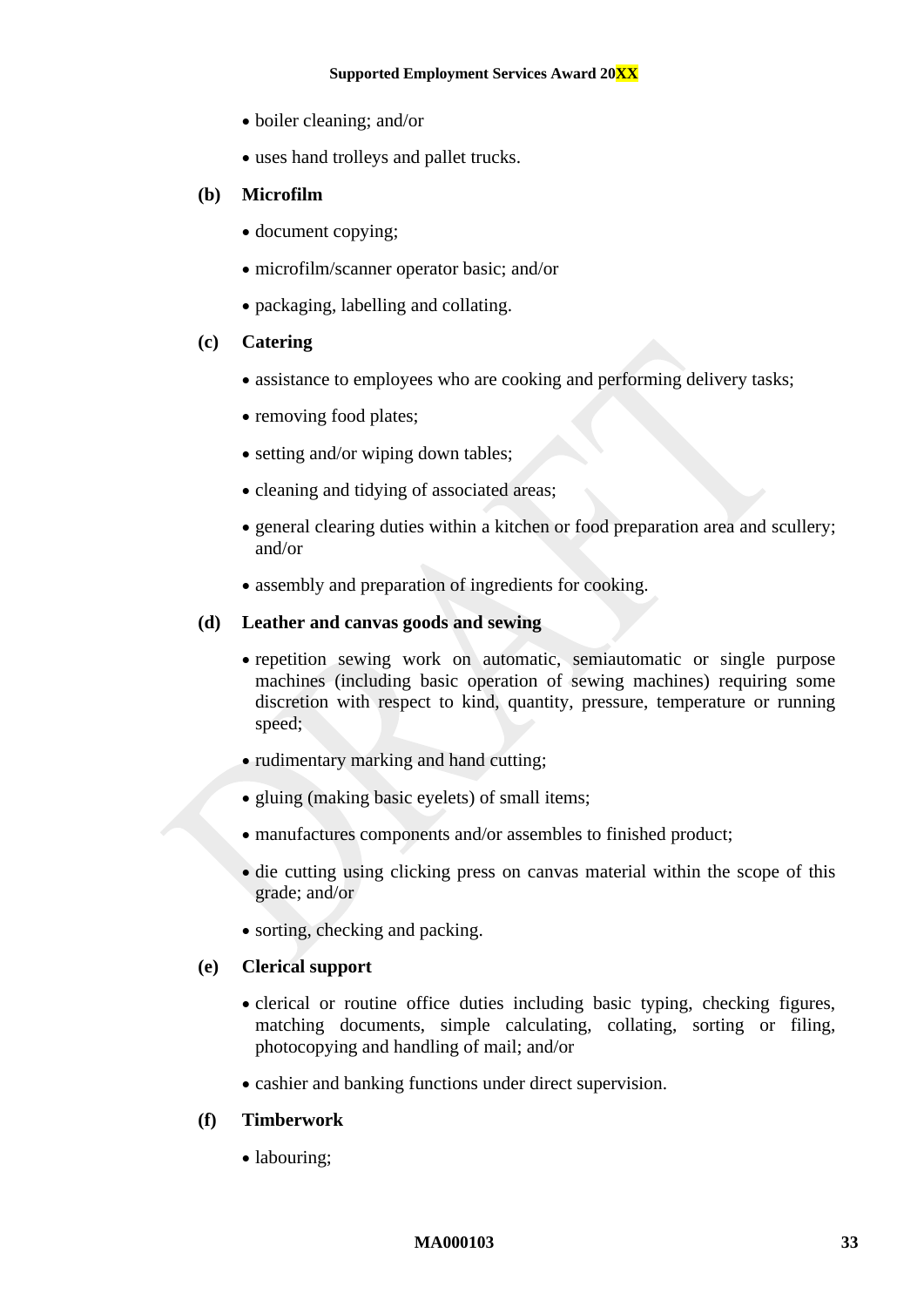#### **Supported Employment Services Award 20XX**

- repetition work on automatic, semi-automatic or single purpose machines or equipment;
- sorting;
- packing;
- undercoat painting; and/or
- assembly.

#### **(g) Gardening**

- basic grounds and lawn maintenance, including use of lawn-mower and whipper snipper;
- re-potting; and/or
- basic labouring.

#### **(h) Laundries**

- labouring (manual handling);
- folding; and/or
- loading.

## **(i) Specialist packaging**

- sorting (manual);
- labelling;
- folding;
- stacking;
- use of hand trolleys, pallet trucks;
- taping;
- heat sealing;
- stapling
- filling; and/or
- check weighing.

## **(j) Printing/Bookbinding**

- labouring;
- sorting;
- labelling;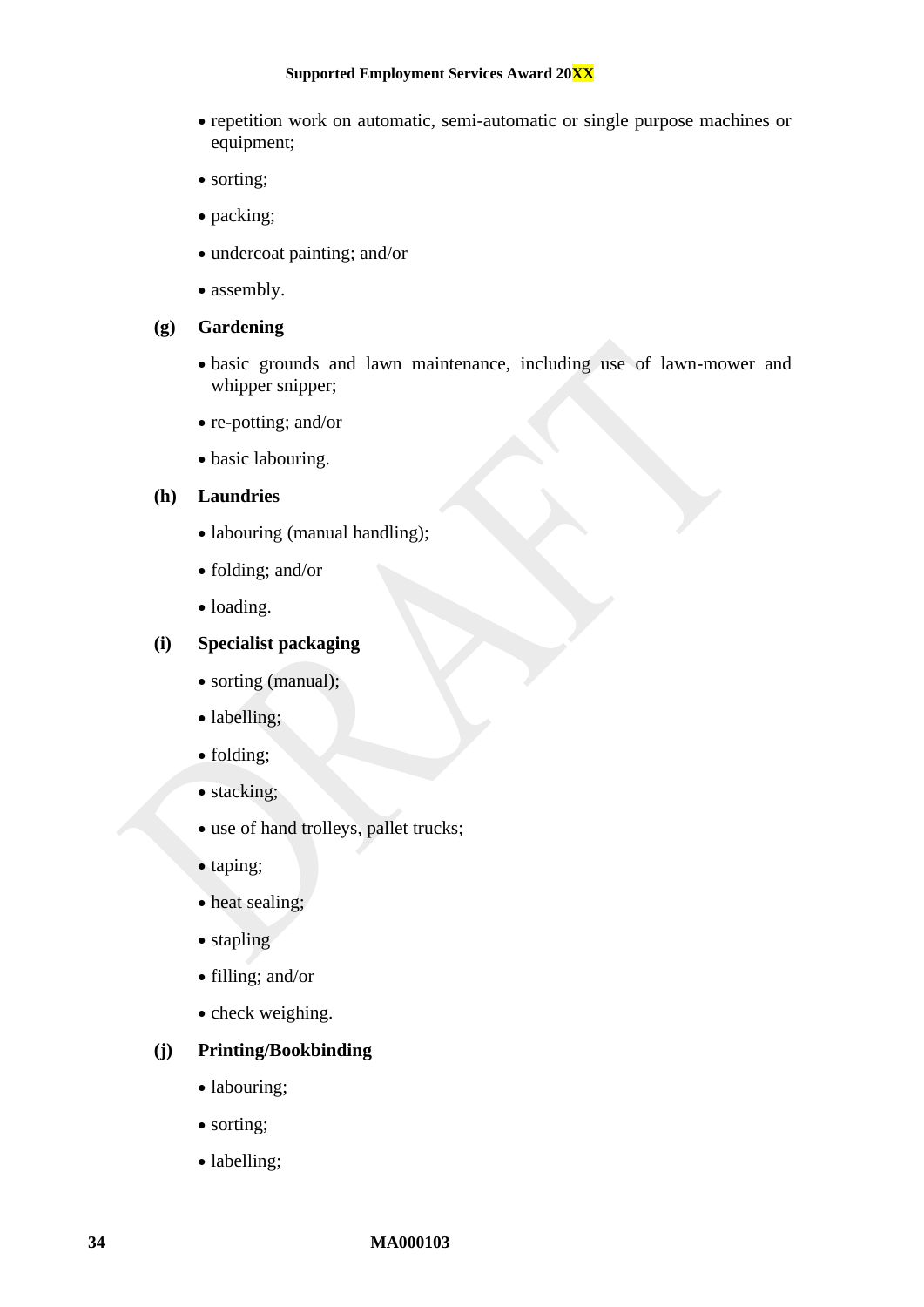- packaging;
- gluing (manual); and/or
- assembly.

#### **(k) Foam and plastic**

- reception work on automatic, semiautomatic or single purpose machine or equipment;
- maintaining records;
- performing basic test functions, with an ability to measure accurately using gauges and meters;
- operate hand-operated transport and lifting devices;
- operate granulating, reclaiming, crumbling and shedding machines;
- trimming, cutting, gluing, sealing, assembling or wrapping finished goods;
- operate slitting and/or setting machines;
- operate automatic and manual press machines;
- repair airbags, belts and cables, fit terminals and cables; and/or
- operate machinery that requires basic set-up skills.

#### **(l) Horticulture and related activities**

- operation of powered tools including picking and harvesting equipment not requiring a license:
- operation of irrigation of spraying equipment;
- operating tractors with engine capacity up to 70kW;
- grading, sorting and packing; and/or
- may be required to make sales from a restricted range of products.

#### **(m) Commercial biscuit and pastry making**

- biscuit forming machine operator able to set up, control and efficiently operate and maintain the web on at least one production plant;
- assists and periodically relieves mixer;
- general hand and line hand duties involving loading, unloading and handling ingredients and semi-processed ingredients, cleaning or washing utensils or equipment;
- weighing, checking, gauging product, packed products or packaging materials; and/or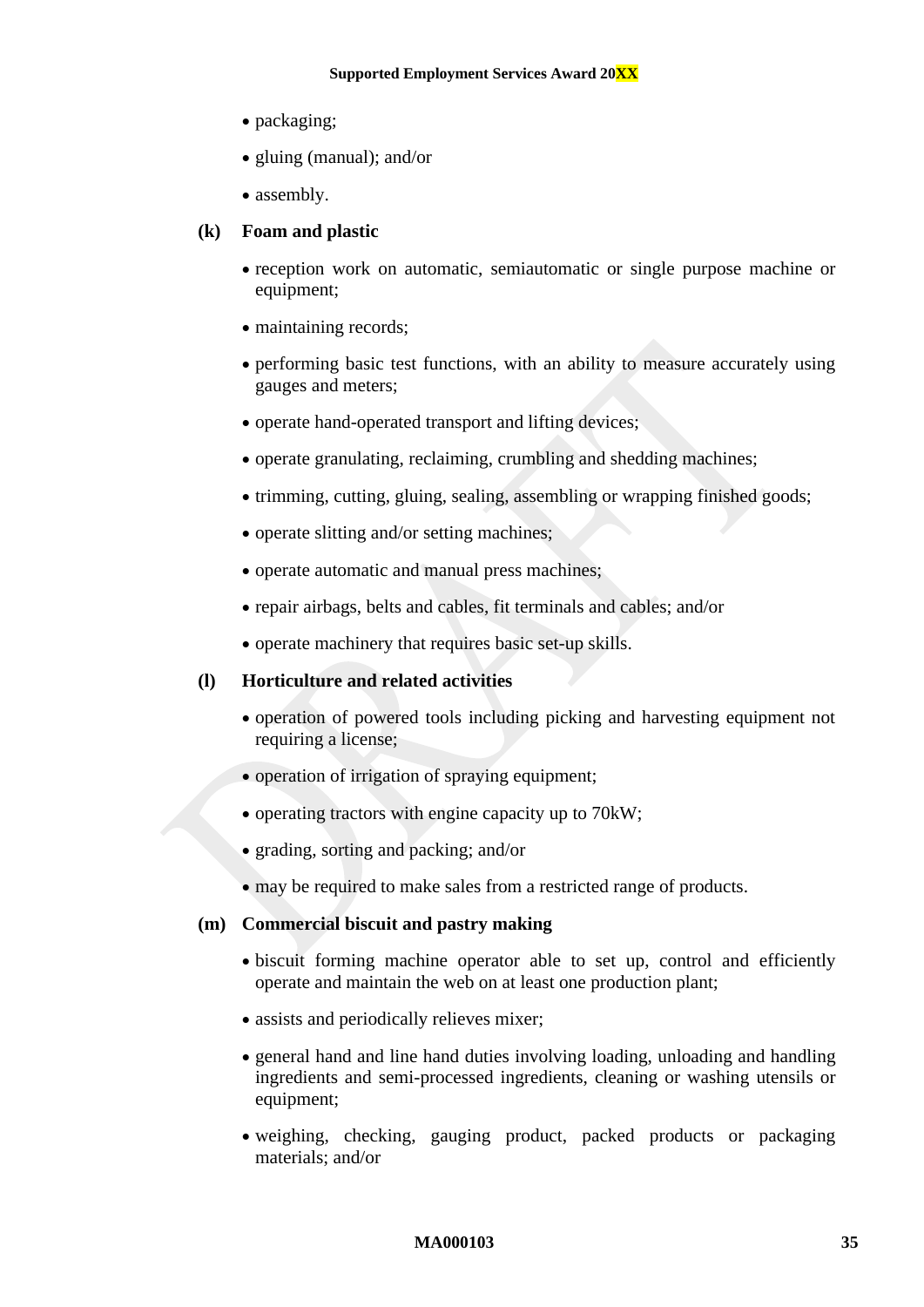- packing product for despatch.
- **(n) Recycling**
	- general labouring;
	- sorting:
	- loading bailing and strapping equipment; and/or
	- shredding.

#### **A.2.4 Art Union seller**

This grade applies to Art Union sellers whose performance during 2 consecutive Art Unions has met the enhanced performance levels of this grade.

### **A.3 Grade 3**

- A.3.1 An employee who has completed relevant training so as to enable the employee to perform work within the scope of this level.
- **A.3.2** An employee at this level:
	- **(a)** performs work above and beyond the skills of an employee at Grade 2 and to the level of their training;
	- **(b)** is responsible for the quality of their own work subject to routine supervision;
	- **(c)** works under routine supervision either individually or in a team environment; and
	- **(d)** exercises discretion within their level of skills and training.
- **A.3.3** Indicative of the tasks which an employee at this level may perform are the following:

#### **(a) Engineering**

- operates machinery and equipment requiring the exercise of skills and knowledge beyond that of an employee at Grade 2;
- non-trade engineering skills;
- sorting, checking, packing (other than repetitive packing in a standard container or containers in which such goods are ordinarily sold);
- basic soldering techniques;
- operation of forklifts, roving pendant type overhead cranes and winch operation;
- assists one or more tradespersons;
- third class machinist and/or welding operation, drilling/tapping machine operators; and/or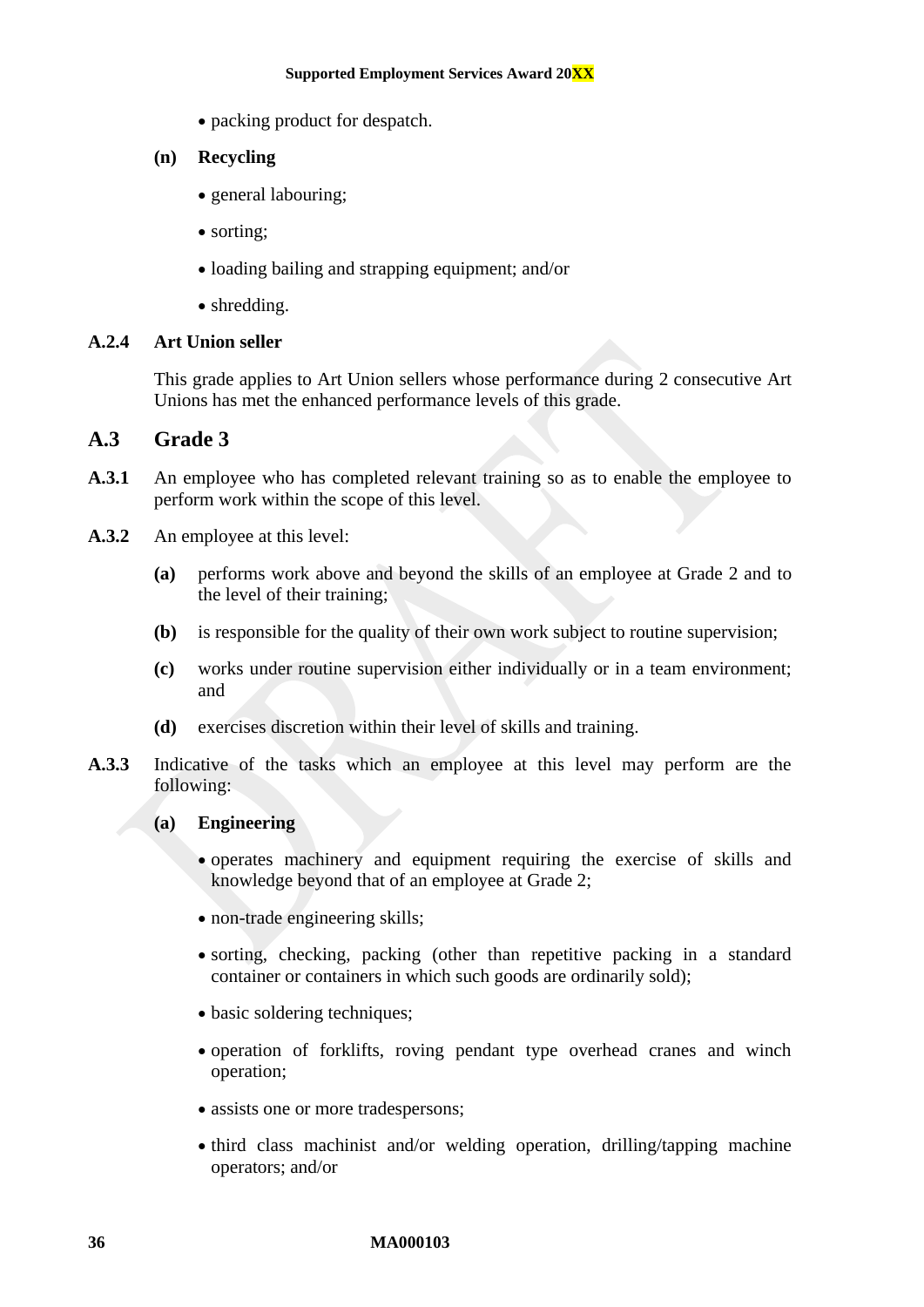• rewind machine operators.

#### **(b) Catering**

- specialised non-cooking duties in a kitchen or food preparation area; and/or
- elementary cooking including finger and take-away food.

#### **(c) Leather and canvas goods and sewing**

- operates machinery and equipment requiring the exercise of skill, knowledge and judgment in the layout of product beyond that of an employee at Grade 2;
- operates heavy duty and special duty application sewing machines including bias binders;
- ability to perform basic machine setting skills and control adjustments;
- assists one or more tradespersons; and/or
- die cutting using click press on canvas material with discretion, within the scope of this grade.

#### **(d) Microfilm**

- microfilm camera operator:
- microfilm jacketing; and/or
- dark room operators.

#### **(e) Clerical support**

- general clerical or office duties within a regular work routine such as typing. operates a switchboard and basic data entry; and/or
- receiving, despatching, documenting and recording of goods.

#### **(f) Timberwork**

- nail gun work;
- sewing (manual);
- cutting (manual);
- painting; and/or
- more complex assembly.

#### **(g) Gardening**

- propagation and gardening;
- uses self-drive lawn-mowers; and/or
- landscaping.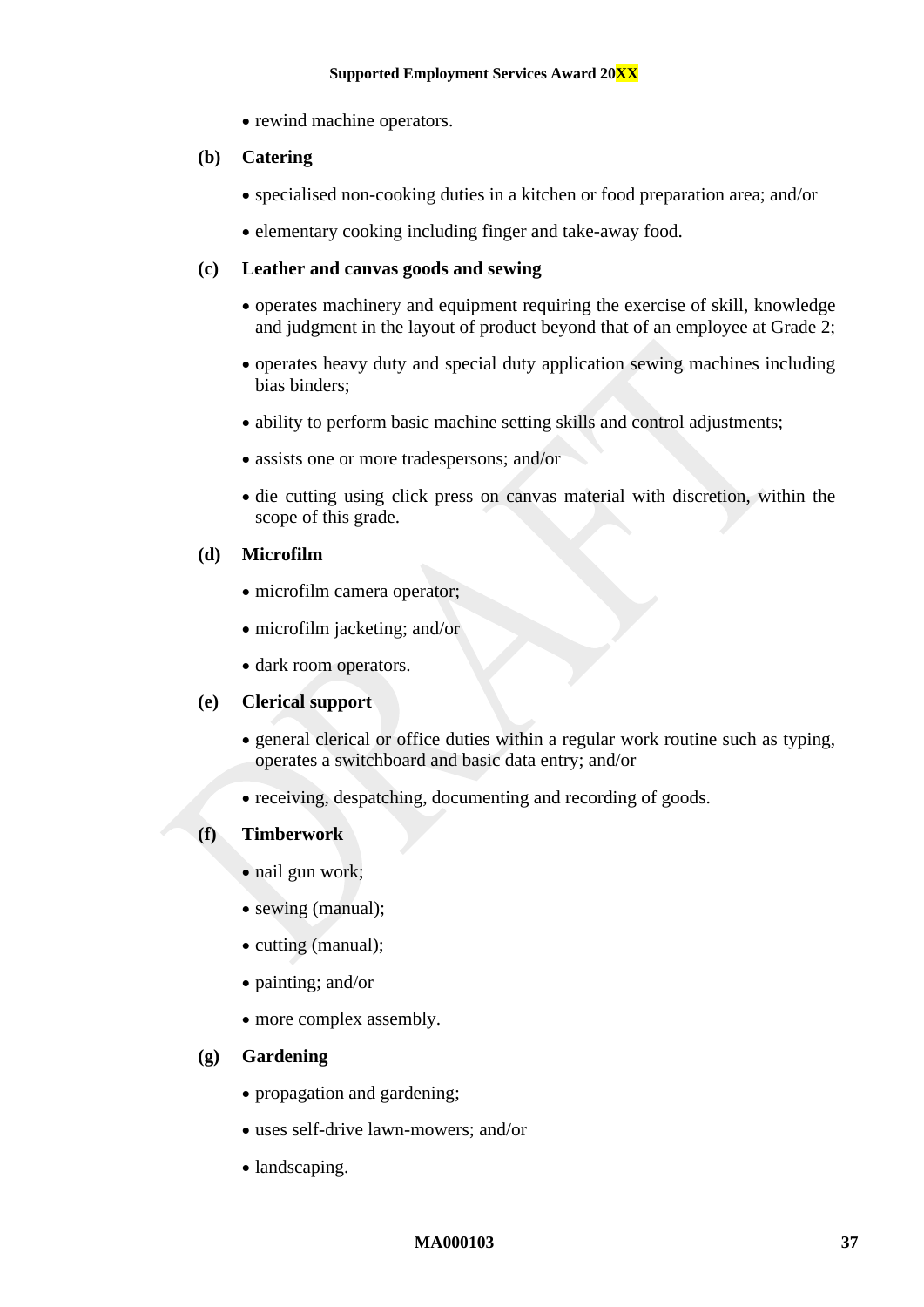#### **(h) Laundries**

- laundering (other than labouring);
- sealing;
- stamping; and/or
- basic machine operation.

#### **(i) Specialist packaging**

- more complex packaging blister packaging, shrink wrapping, flow wrapping, skin packing, pallet wrapping (including weighing and measuring);
- operation of more complex machinery; and/or
- operation of forklifts.

## **(j) Printing/bookbinding**

- strapping;
- stores assistant;
- basic machine operation;
- manual guillotine work;
- use of gluing machines; and/or
- more complex assembly.

#### **(k) Foam and plastic**

- operates with flexibility between assembly/process stations;
- basic inventory control in the contact of the production process;
- basic keyboard skills:
- operates mixing and milling machines that require set up and operating skills;
- ability to measure accurately using gauges and meters; and/or
- operation of mobile equipment including forklifts, hand trolleys and pallet trucks.

#### **(l) Cleaning**

- vacuuming and spot cleaning of carpets and soft furnishings;
- sweeping and mopping;
- toilet cleaning;
- rubbish collection;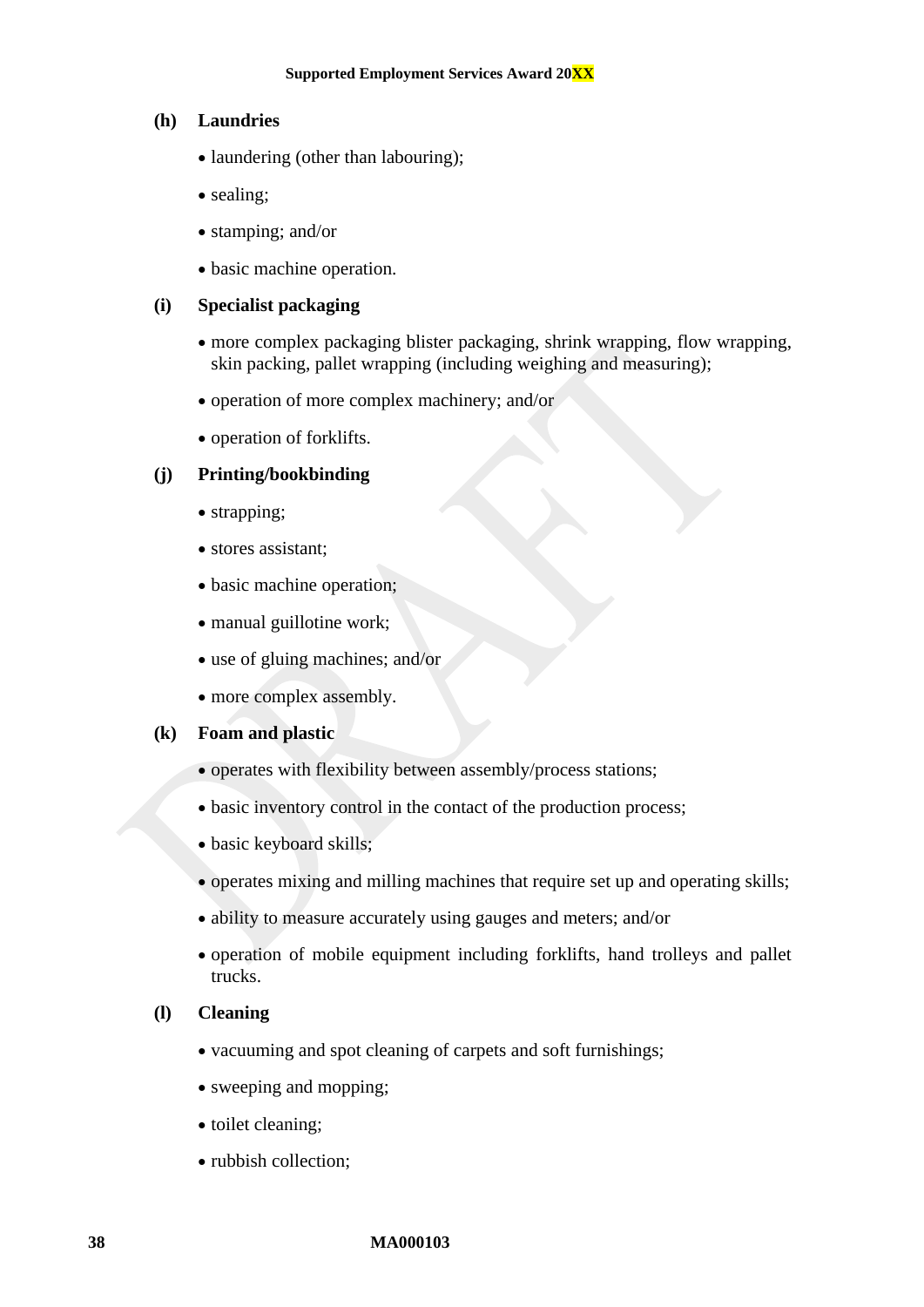- cleaning of glass, both internal and external; and/or
- polishing.

#### **(m) Commercial biscuit and pastry making**

- biscuit forming machine operator, able to set up, control and efficiently operate one or more pieces of biscuit forming and ancillary equipment and maintain all webs; and/or
- mixing ingredients for dough, batters and icings, melting chocolate and making jellies or syrups.

#### **(n) Horticulture and related activities**

- operation of forklifts; powered trolleys; and/or
- Box making.

#### **(o) Recycling**

- operate bailing and strapping equipment; and/or
- operate recycling equipment.

## **A.4 Grade 4**

- **A.4.1** An employee who has completed relevant training so as to enable the employee to perform work within the scope of this level.
- **A.4.2** An employee at this level:
	- **(a)** performs work above and beyond the skills of an employee at Grade 3 and to the level of their training;
	- **(b)** works from complex instructions and procedures;
	- **(c)** assists in the provision of on-the-job training to a limited degree;
	- **(d)** co-ordinates work in a team environment or works individually under general supervision; and
	- **(e)** is responsible for assuring the quality of their own work.
- **A.4.3** Indicative of the tasks which an employee at this level may perform are the following:

#### **(a) Engineering**

- uses precision measuring instruments;
- some machine setting, loading and operation;
- use of tools and equipment within the scope (basic non-trades maintenance);
- general welding to as 1554 standard at basic level;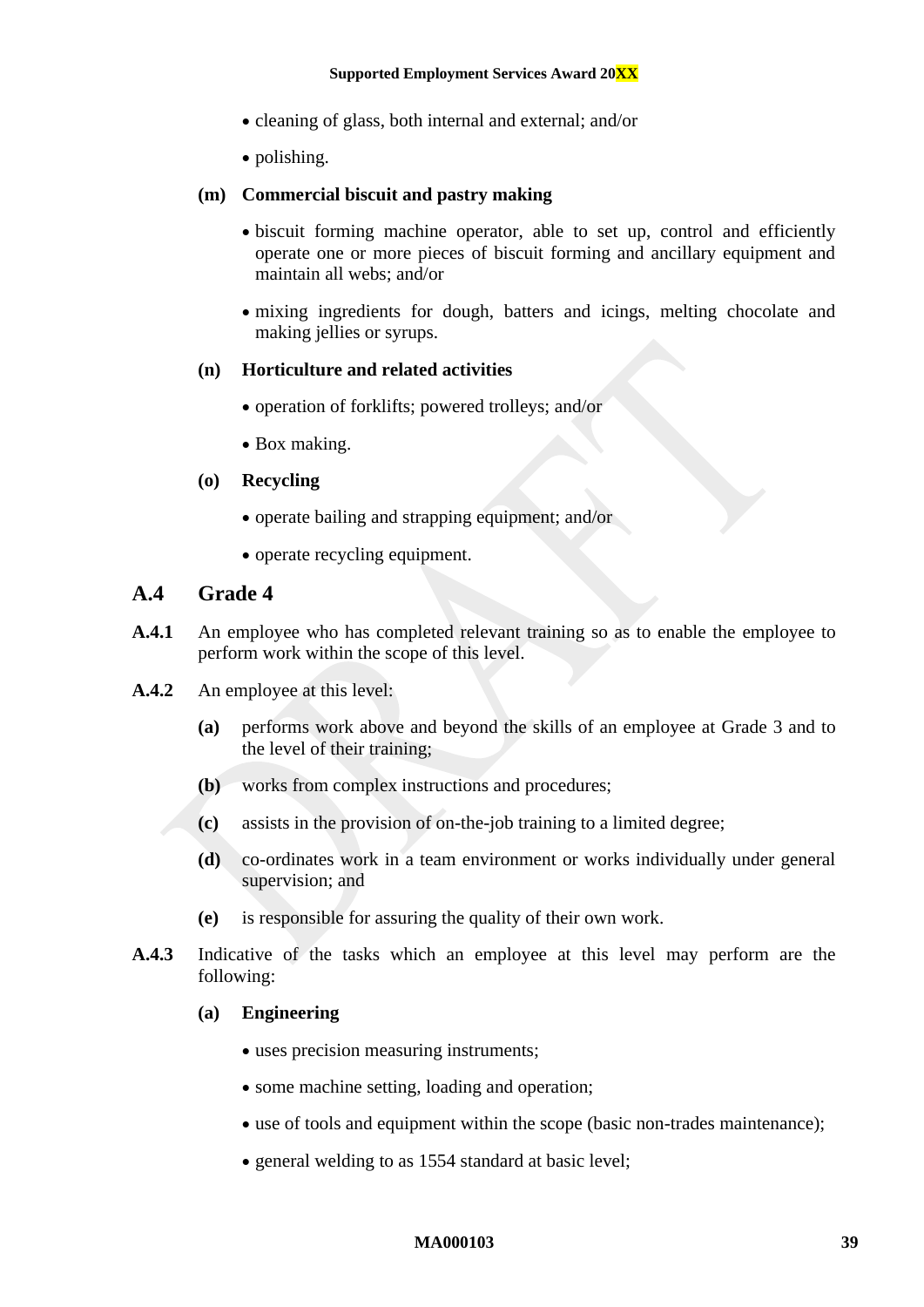- second class machinist operators;
- paint line operator;
- basic engineering and fault finding skills;
- performs basic quality checks on the work of others;
- licensed and certified for forklift, engine driving and crane driving operations to a level higher than Grade 3;
- has a knowledge of the employer's operation as it relates to production process;
- lubrication of production machinery equipment; and/or
- assists in the provision of on-the-job training in conjunction with tradespersons and supervisors/trainees.

#### **(b) Catering**

- undertaking general waiting duties of food including cleaning of tables with minimum supervision;
- assist in cookery class demonstrations; and/or
- basic cooking under general supervision.

#### **(c) Leather and canvas and sewing**

- cutter who has a knowledge of all types of weights of materials made and used in the trades and who is capable of laying out and cutting all types of material of work and who can mark out and prepare for the machinery and the finish for the work concerned;
- lays out, cuts, assembles and repairs canvas and related products such as awnings, tents, tarpaulins, horse rugs and caravan annexes;
- lays out full-scale drawings according to blueprints or sketches:
- cuts materials with power cutters;
- die cutting using clicking press (on leather where the employee is required to exercise discretion as to the kind and quality of material cut); and/or
- minor machine maintenance including lubrication of (automatic and semiautomatic) production equipment.

#### **(d) Clerical and support**

- clerical duties of audio typing, stenography, complex word processing, spread sheet and basic data processing, desk top publishing, tabulating machine operation, computer operator; and/or
- clerical duties under limited supervision.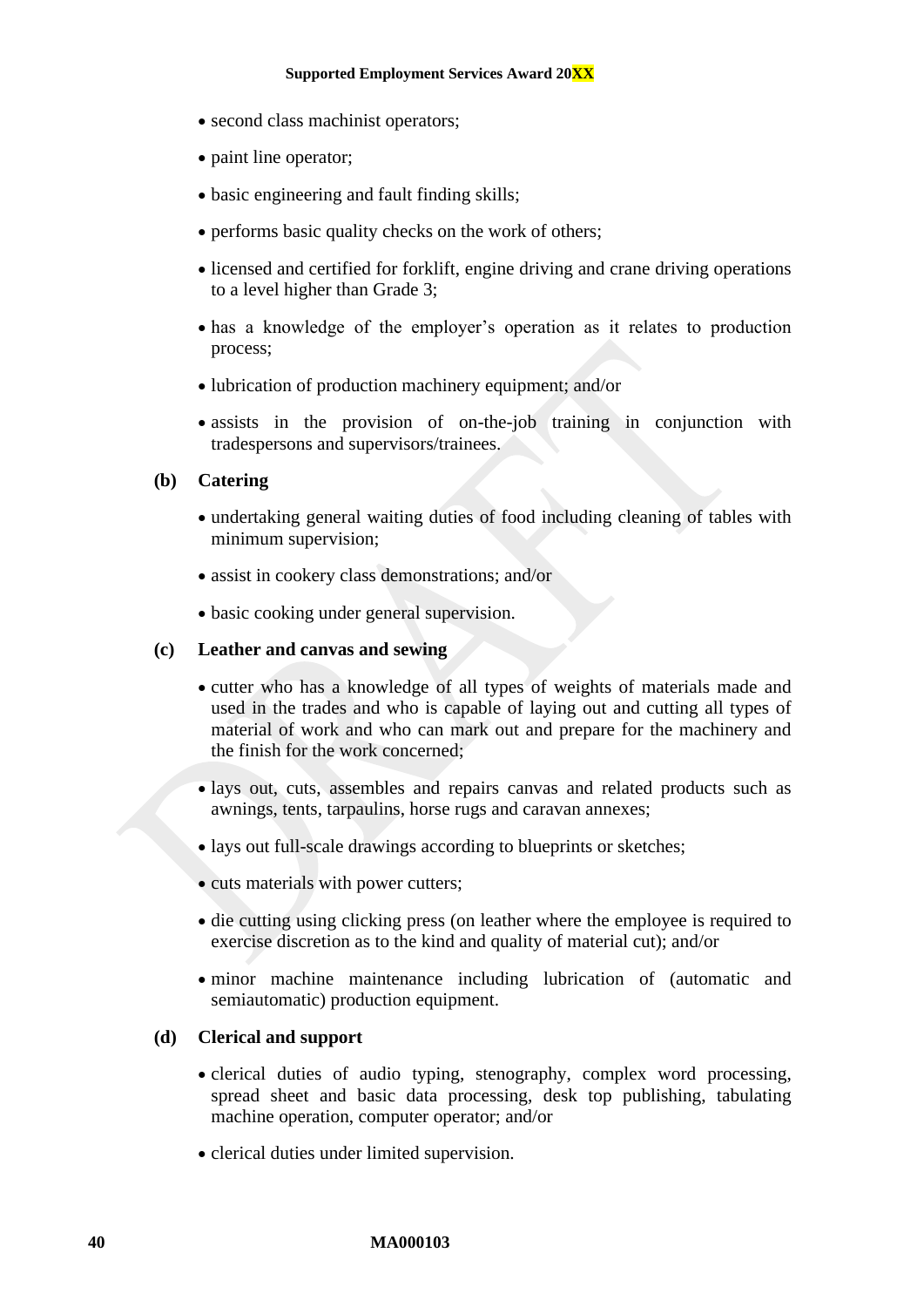#### **(e) Timberwork**

- complex painting (i.e. use of machines); and/or
- complex cutting and sewing (i.e. use of machines).

### **(f) Gardening**

- operates gardening machinery (including the use and care of lawn-mowers, edging machines and rotary hoes); and/or
- experienced gardening work and demonstrated competence in plant and lawn maintenance and development, tree and shrub identification.

#### **(g) Laundries**

- laundering (includes wide knowledge of machine operations, garment sorting and appropriate use of chemicals);
- repair of linen, clothing—general alterations; and/or
- basic tailoring.

### **(h) Specialist packaging**

- ordering:
- despatching; and/or
- inventory/record keeping.

## **(i) Printing/bookbinding**

- low level supervision;
- more complex binding;
- compactor operation;
- quality control (basic); and/or
- machine guillotine work.

## **(j) Foam and plastic**

- use precision measuring instruments;
- complex machine and die setting, loading, testing and operation;
- intermediate keyboard skills;
- basic engineering and fault finding skills;
- supervise and perform operations and calendar, mixing and milling machines;
- perform and implement quality control functions;
- basic inventory and stores control; and/or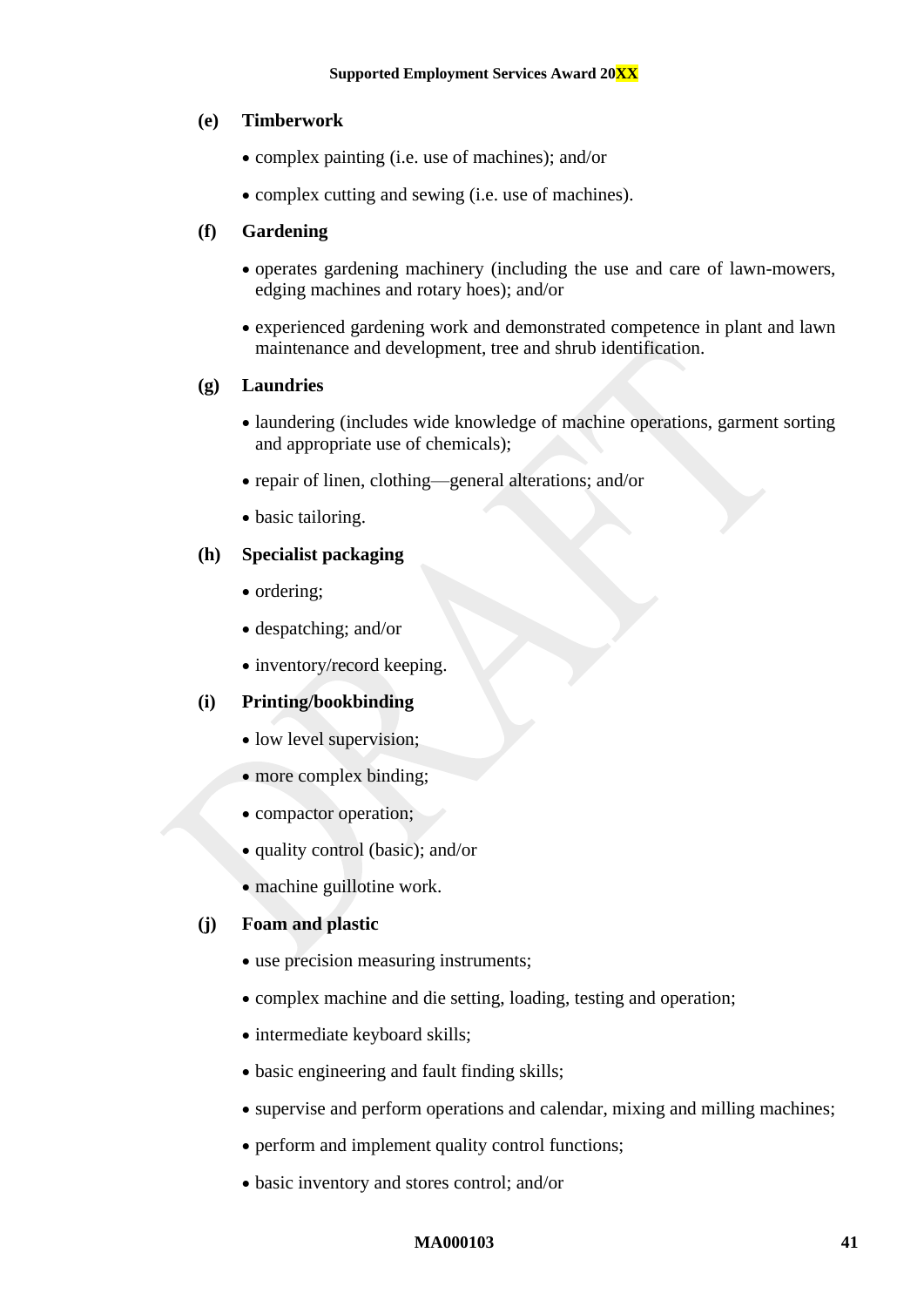• assists in the provision of on-the-job training in conjunction with tradespersons and supervisor/trainees.

#### **(k) Cleaning**

- ordering and distribution of cleaning stores;
- minor maintenance duties incidental and/or peripheral to cleaning;
- receiving deliveries;
- performing specialist cleaning functions for a greater part of each day or shifts; and/or
- operate cleaning equipment including steam cleaners.

#### **(l) Recycling**

- despatching product;
- quality control of recycled stock;
- operate and maintain bailing machinery, conveyors and specialised recycling equipment; and/or
- operate weighbridge.

#### **(m) Horticulture and related activities**

• receiving and despatching.

## **A.5 Grade 5**

- **A.5.1** An employee at this level may hold a Trade Certificate or equivalent qualifications and is able to exercise the skills and knowledge of that trade.
- **A.5.2** In the absence of formal qualifications and in non-trade areas, relevant experience may be sufficient to enable an employee to work at this grade.
- **A.5.3** Indicative skills include the following:
	- **(a)** understands and applies quality control techniques;
	- **(b)** exercises good interpersonal and communications skills;
	- **(c)** exercises discretion within the scope of this grade;
	- **(d)** performs work under limited supervision either individually or in team environment and assists with the supervision of others;
	- **(e)** operates all lifting equipment incidental to their work;
	- **(f)** performs non-trade tasks incidental to their work;
	- **(g)** performs work which while primarily involving the skills of the employee's trade is incidental or peripheral to the primary task and facilitates the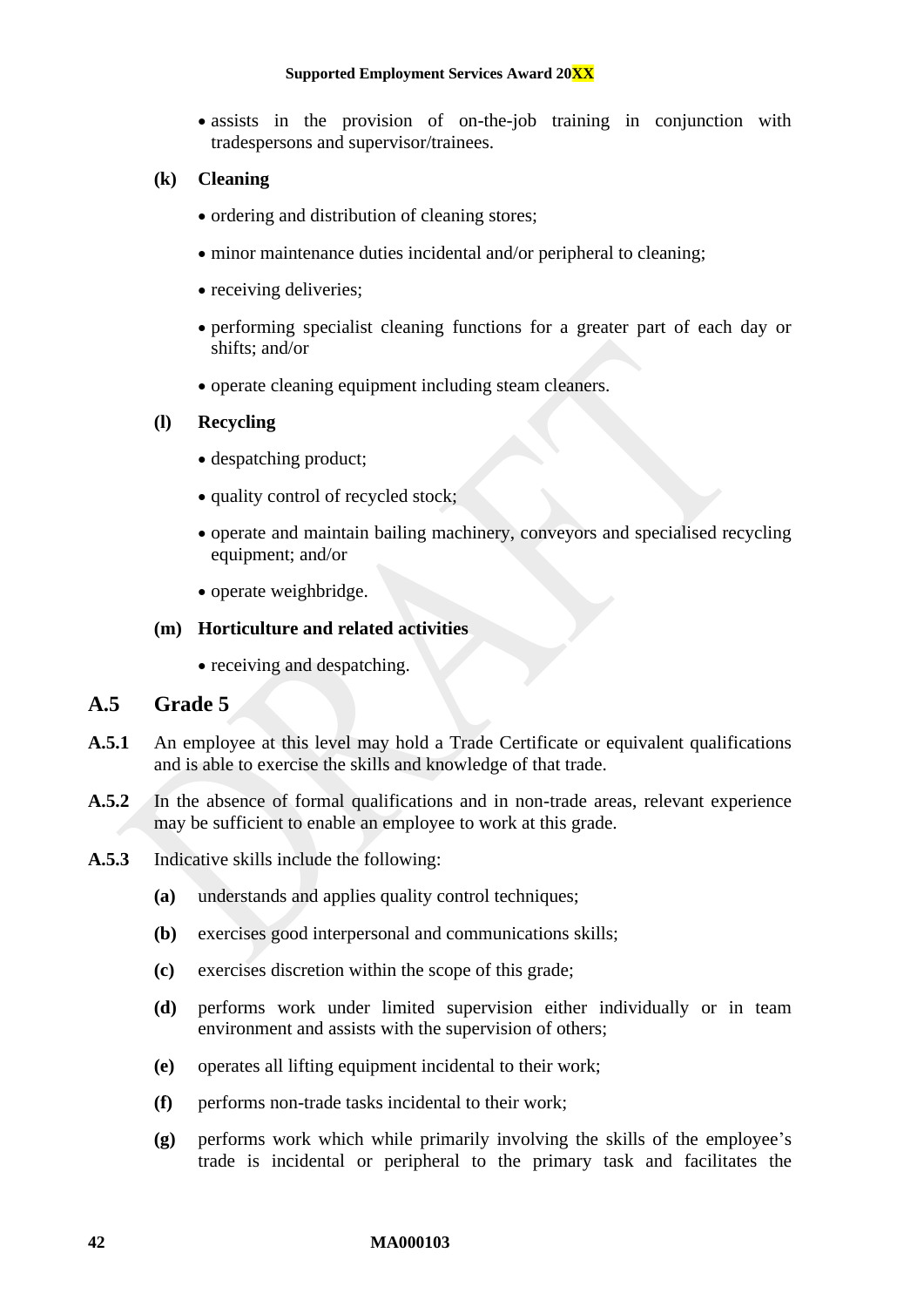completion of the whole task. Such incidental or peripheral work would not require additional formal technical training;

- **(h)** able to inspect products and/or materials for conformity with established operation service standards;
- **(i)** supervises the work of a section or unit engaged in work of a complex nature; and
- **(j)** co-ordinates and broadly oversees the work of one or more assistant supervisors/leading hands at Grade 4.
- **A.5.4** Typical duties may include:

#### **(a) Engineering**

• all relevant trade and associated duties.

#### **(b) Catering**

- gourmet chef engaged in cooking, baking, pastry cooking or butchering duties; and/or
- specialised catering and cookery demonstrator.

#### **(c) Leather, canvas and sewing clerical support**

• trade certificate.

#### **(d) Timberwork**

- tradesperson (e.g. carpenter/furnisher).
- **(e) Gardening**
	- trades certificate: and/or
	- all relevant trade and associated duties.

#### **(f) Laundries**

- dry cleaning:
- pressing; and/or
- tailoring.

#### **(g) Specialist packaging**

• complex machinery and computer operations.

#### **(h) Printing/bookbinding**

• tradesperson.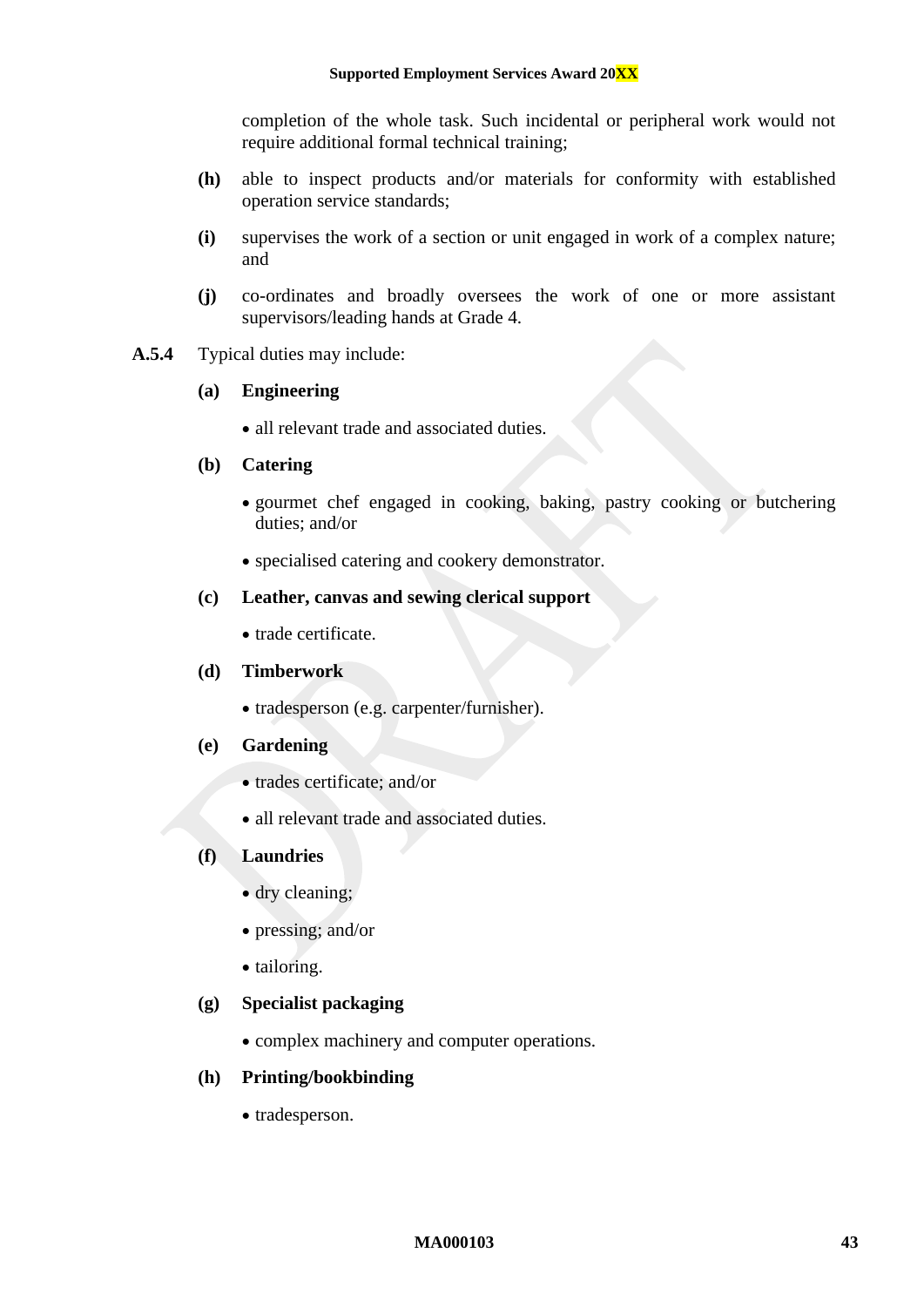#### **(i) Foam and plastic**

- approves and passes first off samples and maintains quality of product;
- works from production, drawings, prints or plans;
- operates, sets up and adjusts all production machinery in a plant;
- performs a range of engineering maintenance functions;
- basic production scheduling and material handling within the scope of the production process;
- understands and applies computer techniques as they relate to production process operations;
- high level stores and inventory responsibility; and/or
- has sound knowledge of employer's operations as it relates to the production process.

#### **(j) Cleaning**

- dealing with owners and tenants responsible, with respect to the proper cleaning and servicing of building;
- handling routine personnel, industrial relations and health and safety matters; and/or
- directly involved in the provision of on-the-job training.

#### **(k) Welfare officers**

Persons engaged at this level as welfare officers will not be required to possess more than the trade certificate or equivalent qualifications and/or experience.

#### **(l) Clerical support**

- advanced clerical duties including administration assistance, the supervision of office personnel and the checking of work; and/or
- work under limited supervision, receives limited instructions with little guidance, is regularly required to exercise substantial responsibility and independent initiative and judgment and possesses a requisite knowledge of office procedures.

## **A.6 Grade 6**

- **A.6.1** An employee who possesses trade qualifications or equivalent experience and skill to be capable of:
	- **(a)** assessing the ability, skill and competence of an employee with a disability to carry out specific work tasks or duties together with being able to design, develop and provide individual instructions and training for an employee with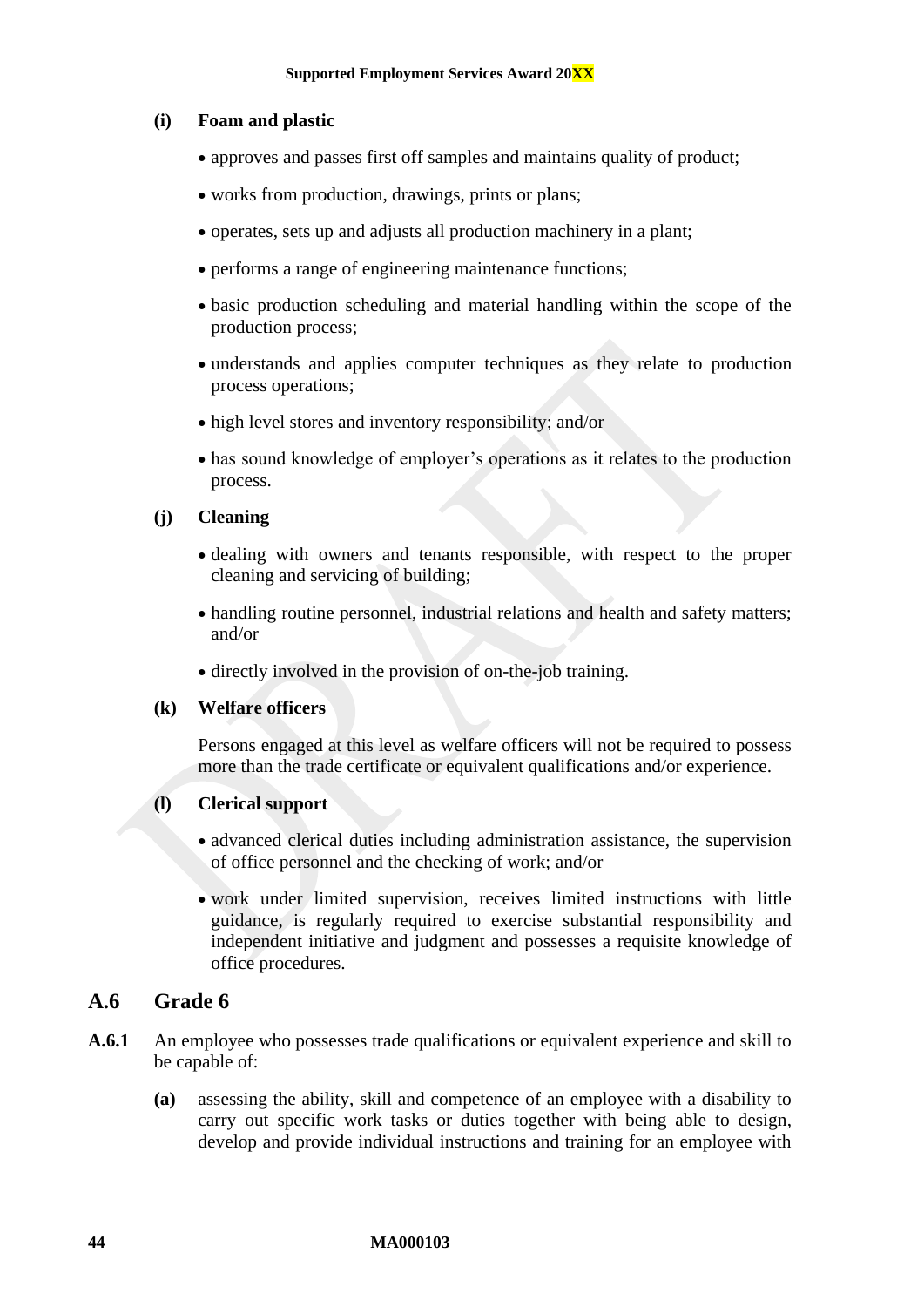a disability as required to assist the employee with a disability in attaining their identified vocational goals;

- **(b)** performing specialist tasks and is fully competent in their work, requires general supervision and little direct guidance in the performance thereof, exercises substantial responsibility and independent initiative and judgment with a requisite knowledge of their specific field and of the employer's business;
- **(c)** supervising the work of a section or unit engaged in work of a complex nature where trade skills or equivalent are required;
- **(d)** co-ordinating and broadly overseeing the work of one or more supervisors who are engaged at a lower level; and
- **(e)** exercising substantial responsibility and independent initiative and judgment with a requisite knowledge of their specific field and of the employer's business.
- **A.6.2** Positions typically considered Grade 6 include:
	- training/instructor;
	- purchasing officer;
	- developing officer;
	- marketing officer:
	- commis chef;
	- supervisor/welfare support staff; and/or
	- senior supervisor.

## **A.7 Grade 7**

- **A.7.1** An employee who is responsible for the work of other employees. Such an employee will hold a trades certificate or equivalent qualification, experience and skill level and have completed formal training in personnel supervision.
- **A.7.2** Employees graded at this level may be expected to:
	- organise, motivate and control subordinate staff;
	- understand and apply quality control techniques;
	- exercise good interpersonal and communication skills; and/or
	- capable of operating all equipment used by subordinates.
- **A.7.3** Positions typically considered to be at the Grade 7 level include:
	- senior supervisors—in charge of large and/or complex sections/units; and/or
	- senior training officers.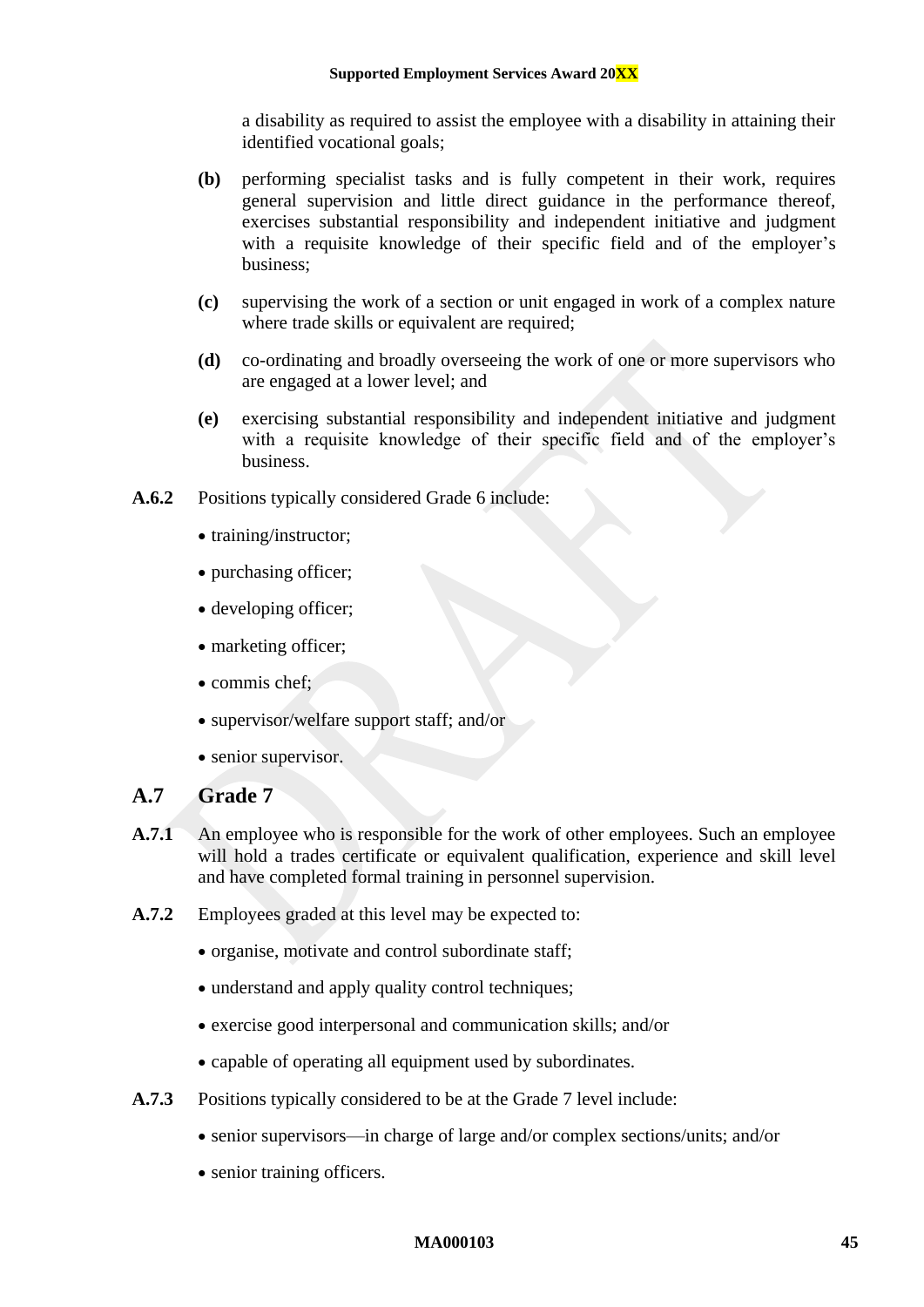## <span id="page-46-0"></span>**Schedule B—Summary of Hourly Rates of Pay**

## **B.1 Full-time and part-time employees**

- <span id="page-46-1"></span>**B.1.1 Ordinary hourly rate** is the minimum hourly rate of pay for an employee plus any allowance payable for all purposes to which the employee is entitled. Where an allowance is payable for all purposes in accordance with clause [19.2\(a\)](#page-17-3) this forms part of the employee's ordinary hourly rate and must be added to the minimum hourly rate prior to calculating penalties and overtime.
- <span id="page-46-2"></span>**B.1.2** The rates in the tables below are based on the **minimum hourly rates** in accordance with clause [15.2.](#page-13-2) Consistent with clause [B.1.1,](#page-46-1) all-purpose allowances need to be added to the rates in the table where they are applicable.

|         | Ordinary<br>hours | <b>Saturday</b> |                                          | <b>Sunday</b>          | <b>Public</b><br>holidays |
|---------|-------------------|-----------------|------------------------------------------|------------------------|---------------------------|
|         |                   |                 | <b>Catering</b><br>services<br>employees | All other<br>employees |                           |
|         |                   |                 | % of ordinary hourly rate <sup>1</sup>   |                        |                           |
|         | 100%              | 150%            | 175%                                     | 200%                   | 250%                      |
|         | \$                | \$              | \$                                       | \$                     | \$                        |
| Grade 1 | 19.49             | 29.24           | 34.11                                    | 38.98                  | 48.73                     |
| Grade 2 | 20.06             | 30.09           | 35.11                                    | 40.12                  | 50.15                     |
| Grade 3 | 20.82             | 31.23           | 36.44                                    | 41.64                  | 52.05                     |
| Grade 4 | 21.54             | 32.31           | 37.70                                    | 43.08                  | 53.85                     |
| Grade 5 | 22.70             | 34.05           | 39.73                                    | 45.40                  | 56.75                     |
| Grade 6 | 24.77             | 37.16           | 43.35                                    | 49.54                  | 61.93                     |
| Grade 7 | 25.77             | 38.66           | 45.10                                    | 51.54                  | 64.43                     |

#### **B.1.3 Full-time and part-time employees—ordinary and penalty rates**

**<sup>1</sup>** Rates in table are calculated based on the minimum hourly rate, see clauses [B.1.1](#page-46-1) and [B.1.2.](#page-46-2)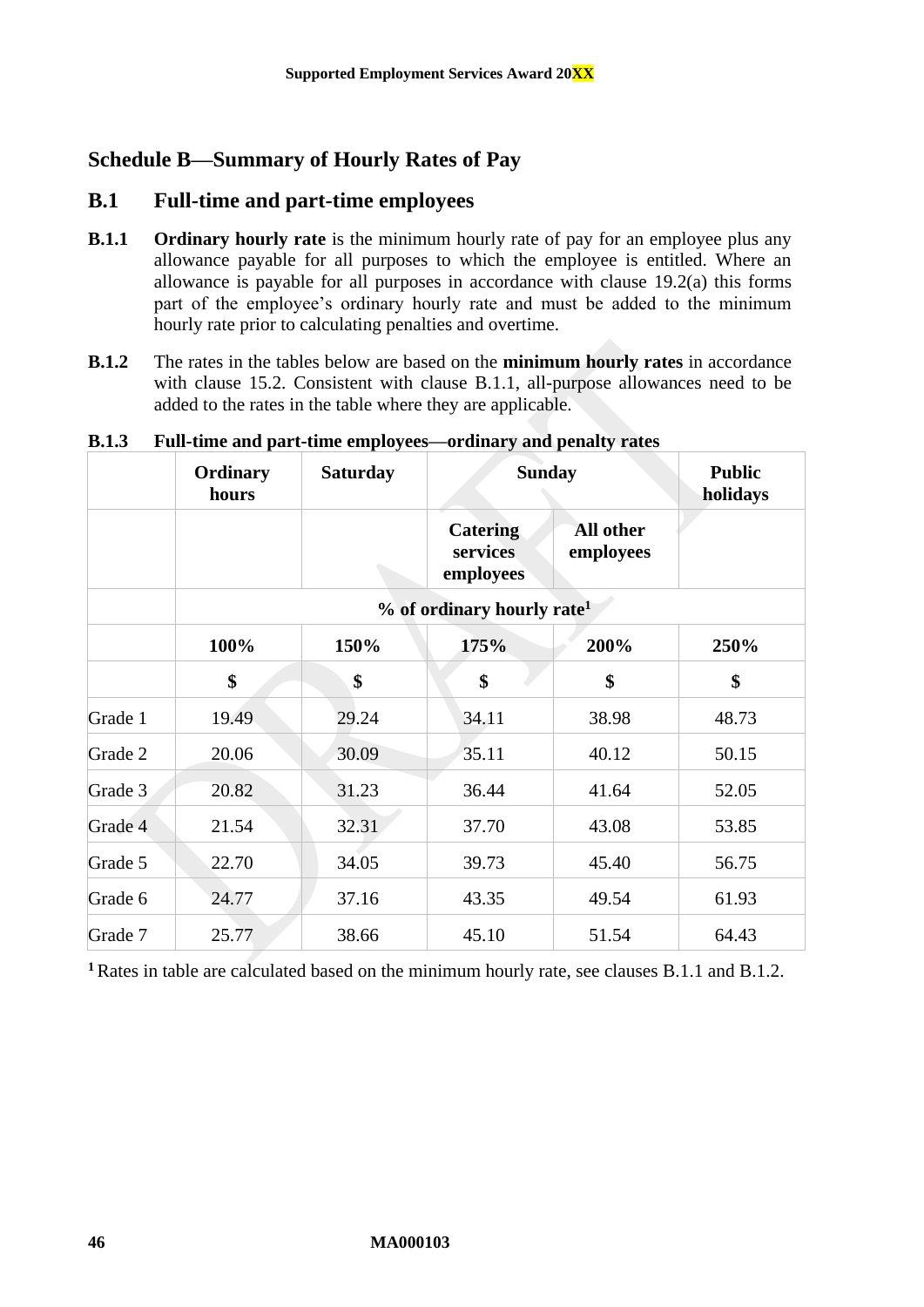|         | Afternoon shift <sup>1</sup><br>(paid for whole shift) | Night shift <sup>2</sup><br>(paid for whole shift) |  |  |  |
|---------|--------------------------------------------------------|----------------------------------------------------|--|--|--|
|         |                                                        | $%$ of ordinary hourly rate <sup>3</sup>           |  |  |  |
|         | 115%                                                   | 130%                                               |  |  |  |
|         | \$                                                     | \$                                                 |  |  |  |
| Grade 1 | 22.41                                                  | 25.34                                              |  |  |  |
| Grade 2 | 23.07                                                  | 26.08                                              |  |  |  |
| Grade 3 | 23.94                                                  | 27.07                                              |  |  |  |
| Grade 4 | 24.77                                                  | 28.00                                              |  |  |  |
| Grade 5 | 26.11                                                  | 29.51                                              |  |  |  |
| Grade 6 | 28.49                                                  | 32.20                                              |  |  |  |
| Grade 7 | 29.64                                                  | 33.50                                              |  |  |  |

**B.1.4 Full-time and part-time employees—shiftwork**

**<sup>1</sup> Afternoon shift** means an ordinary hours in a shift which finishes after 6.00pm and at or before 12.00 midnight, Monday to Friday (see clause [22.1\)](#page-21-2).

**<sup>2</sup> Night shift** means hours in a rotating roster shift which finishes after 12.00 midnight and at or before 8.00am Monday to Friday (see clause [22.2\)](#page-22-4).

**<sup>3</sup>** Rates in table are calculated based on the minimum hourly rate, see clauses [B.1.1](#page-46-1) and [B.1.2.](#page-46-2)

|         | <b>Monday to Saturday</b>              |                      | <b>Saturday</b>                                                      | <b>Sunday</b> | <b>Public</b> |  |  |
|---------|----------------------------------------|----------------------|----------------------------------------------------------------------|---------------|---------------|--|--|
|         | <b>First 2 hours</b>                   | <b>After 2 hours</b> | After 12.00 noon where<br>such time is not part of<br>ordinary shift |               | holidays      |  |  |
|         | % of ordinary hourly rate <sup>1</sup> |                      |                                                                      |               |               |  |  |
|         | 150%                                   | 200%                 | 200%                                                                 | 200%          | 250%          |  |  |
|         | \$                                     | \$                   | \$                                                                   | \$            | \$            |  |  |
| Grade 1 | 29.24                                  | 38.98                | 38.98                                                                | 38.98         | 48.73         |  |  |
| Grade 2 | 30.09                                  | 40.12                | 40.12                                                                | 40.12         | 50.15         |  |  |
| Grade 3 | 31.23                                  | 41.64                | 41.64                                                                | 41.64         | 52.05         |  |  |
| Grade 4 | 32.31                                  | 43.08                | 43.08                                                                | 43.08         | 53.85         |  |  |
| Grade 5 | 34.05                                  | 45.40                | 45.40                                                                | 45.40         | 56.75         |  |  |

**B.1.5 Full-time and part-time employees—overtime**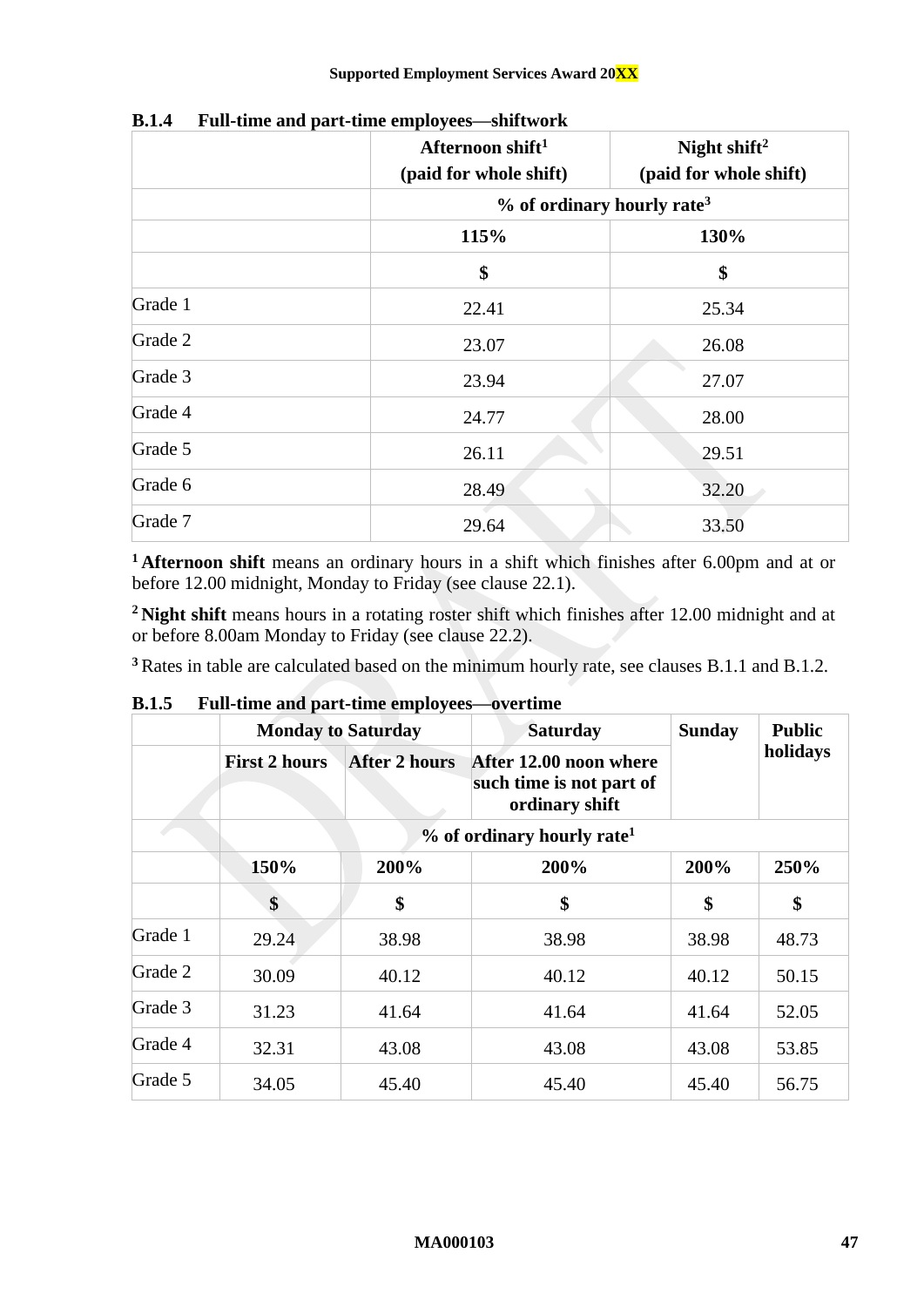|         | <b>Monday to Saturday</b> |                                        | <b>Saturday</b>                                                      | <b>Sunday</b> | <b>Public</b> |  |
|---------|---------------------------|----------------------------------------|----------------------------------------------------------------------|---------------|---------------|--|
|         | <b>First 2 hours</b>      | After 2 hours                          | After 12.00 noon where<br>such time is not part of<br>ordinary shift |               | holidays      |  |
|         |                           | % of ordinary hourly rate <sup>1</sup> |                                                                      |               |               |  |
|         | 150%                      | 200%                                   | 200%                                                                 | 200%          | 250%          |  |
| Grade 6 | 37.16                     | 49.54                                  | 49.54                                                                | 49.54         | 61.93         |  |
| Grade 7 | 38.66                     | 51.54                                  | 51.54                                                                | 51.54         | 64.43         |  |

**<sup>1</sup>** Rates in table are calculated based on the minimum hourly rate, see clauses [B.1.1](#page-46-1) and [B.1.2.](#page-46-2)

## **B.2 Casual employees**

**B.2.1 Casual ordinary hourly rate** includes the casual loading which is payable for all purposes.

## **B.2.2 Casual employees—ordinary and penalty rates**

|         | Ordinary<br>hours                             | <b>Saturday</b> | <b>Sunday</b>                         |                        |  |
|---------|-----------------------------------------------|-----------------|---------------------------------------|------------------------|--|
|         |                                               |                 | <b>Catering services</b><br>employees | All other<br>employees |  |
|         | % of casual ordinary hourly rate <sup>1</sup> |                 |                                       |                        |  |
|         | 100%                                          | 150%            | 175%                                  | 200%                   |  |
|         | \$                                            | \$              | \$                                    | \$                     |  |
| Grade 1 | 24.36                                         | 36.54           | 42.63                                 | 48.72                  |  |
| Grade 2 | 25.08                                         | 37.62           | 43.89                                 | 50.16                  |  |
| Grade 3 | 26.03                                         | 39.05           | 45.55                                 | 52.06                  |  |
| Grade 4 | 26.93                                         | 40.40           | 47.13                                 | 53.86                  |  |
| Grade 5 | 28.38                                         | 42.57           | 49.67                                 | 56.76                  |  |
| Grade 6 | 30.96                                         | 46.44           | 54.18                                 | 61.92                  |  |
| Grade 7 | 32.21                                         | 48.32           | 56.37                                 | 64.42                  |  |

**<sup>1</sup> Casual ordinary hourly rate** includes the casual loading payable for all purposes. Any allpurpose allowances applicable need to be added to these rates, see clauses [B.1.1](#page-46-1) and [B.1.2.](#page-46-2)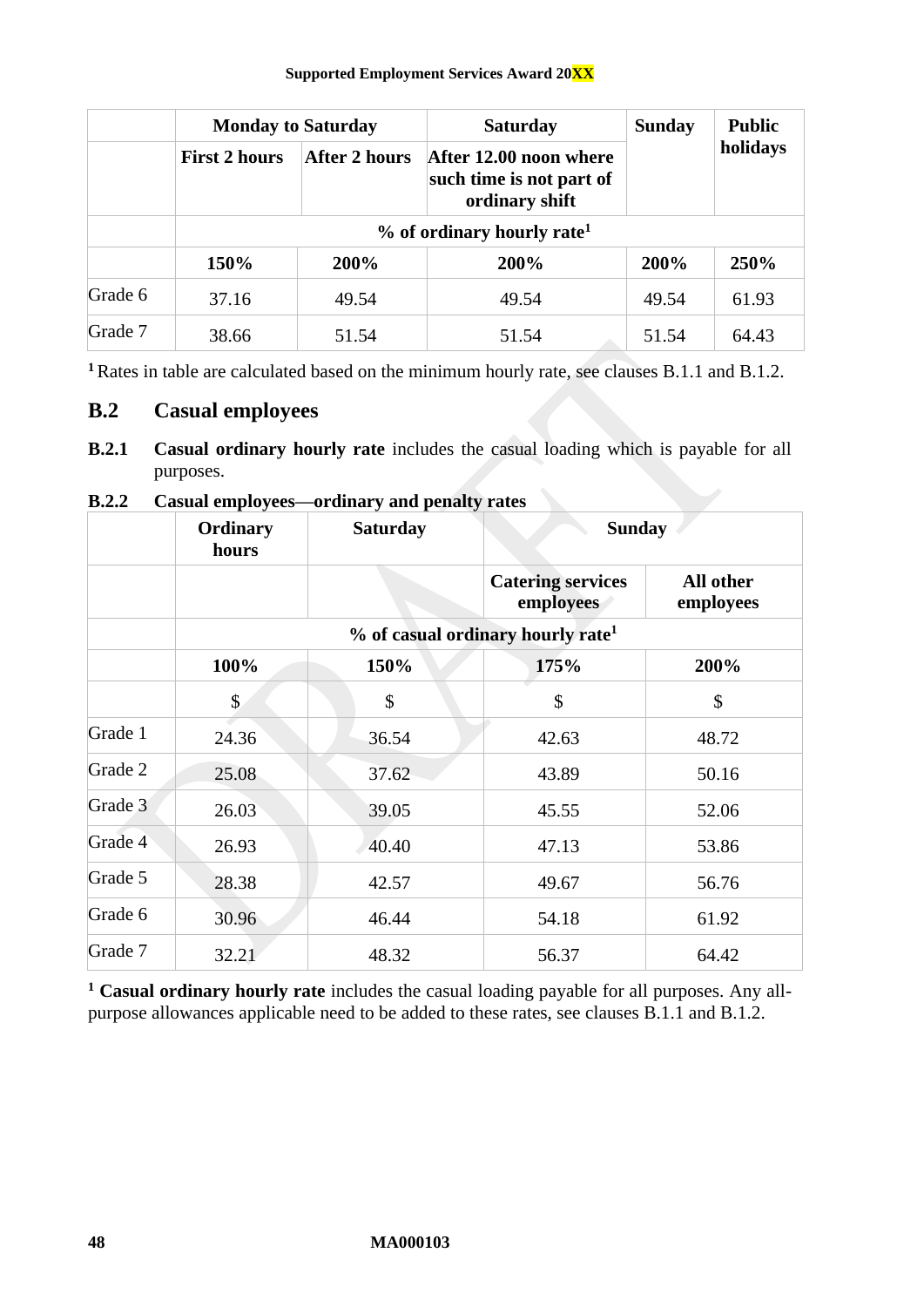|         | Afternoon shift <sup>1</sup><br>(paid for whole shift) | Night shift <sup>2</sup><br>(paid for whole shift) |  |  |
|---------|--------------------------------------------------------|----------------------------------------------------|--|--|
|         |                                                        | $%$ of casual ordinary hourly rate <sup>3</sup>    |  |  |
|         | 115%                                                   | 130%                                               |  |  |
|         | $\boldsymbol{\mathsf{S}}$                              | \$                                                 |  |  |
| Grade 1 | 28.01                                                  | 31.67                                              |  |  |
| Grade 2 | 28.84                                                  | 32.60                                              |  |  |
| Grade 3 | 29.93                                                  | 33.84                                              |  |  |
| Grade 4 | 30.97                                                  | 35.01                                              |  |  |
| Grade 5 | 32.64                                                  | 36.89                                              |  |  |
| Grade 6 | 35.60                                                  | 40.25                                              |  |  |
| Grade 7 | 37.04                                                  | 41.87                                              |  |  |

**B.2.3 Casual employees—shiftwork**

**<sup>1</sup> Afternoon shift** means an ordinary hours in a shift which finishes after 6.00pm and at or before 12.00 midnight, Monday to Friday (see clause [22.1\)](#page-21-2).

**<sup>2</sup> Night shift** means hours in a rotating roster shift which finishes after 12.00 midnight and at or before 8.00am Monday to Friday (see clause [22.2\)](#page-22-4).

**<sup>3</sup> Casual ordinary hourly rate** includes the casual loading payable for all purposes. Any allpurpose allowances applicable need to be added to these rates, see clauses [B.1.1](#page-46-1) and [B.1.2.](#page-46-2)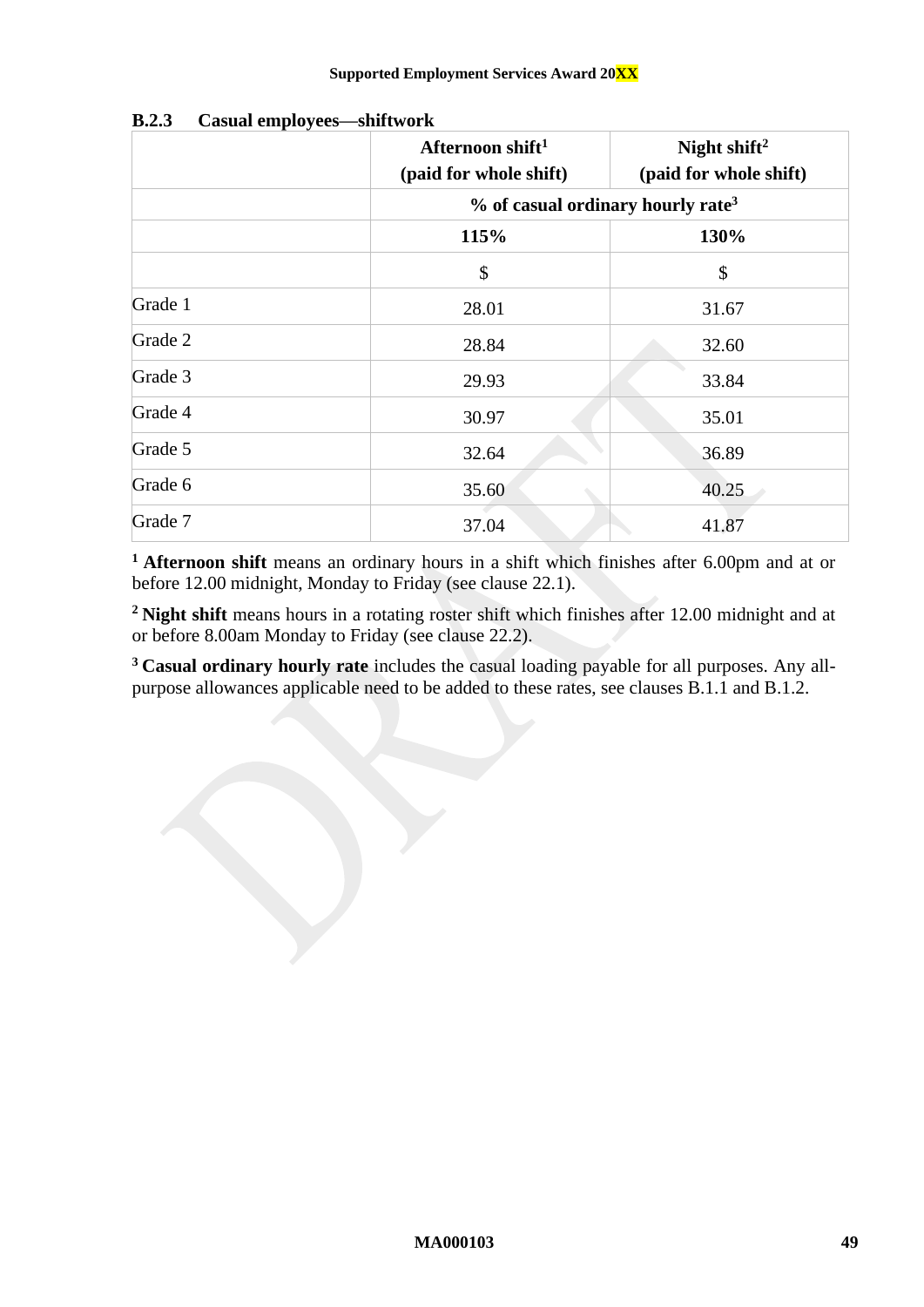## <span id="page-50-0"></span>**Schedule C—Summary of Monetary Allowances**

See clause [19—Allowances](#page-17-0) for full details of allowances payable under this award.

## **C.1 Wage-related allowances**

**C.1.1** The wage-related allowances in this award are based on the [standard rate](#page-4-4) as defined in clause [2—Definitions](#page-3-2) as the minimum weekly rate for a Grade 5 (trade qualified) employee in clause [15.2](#page-13-2) = **\$862.50**.

| <b>Allowance</b>                                                   | <b>Clause</b>       | $%$ of<br>standard<br>rate | \$    | Payable   |
|--------------------------------------------------------------------|---------------------|----------------------------|-------|-----------|
| Leading hand, in charge of-<br>3 to 10 employees <sup>1</sup>      | 19.2(b)             | 4.52%                      | 38.99 | per week  |
| Leading hand, in charge of-<br>11 to 20 employees <sup>1</sup>     | 19.2(b)             | 6.76%                      | 58.31 | per week  |
| Leading hand, in charge of-<br>more than 20 employees <sup>1</sup> | 19.2(b)             | 8.58%                      | 74.00 | per week  |
| First aid allowance                                                | 19.2(c)             | 2.03%                      | 17.51 | per week  |
| Toilet cleaning allowance—<br>per week                             | 19.2 <sub>(d)</sub> | 1.615%                     | 13.93 | per week  |
| Toilet cleaning allowance—<br>per shift                            | 19.2 <sub>(d)</sub> | 0.329%                     | 2.84  | per shift |

<sup>1</sup> This allowance applies for all purposes of this award.

## **C.1.2 Adjustment of wage-related allowances**

Wage-related allowances are adjusted in accordance with increases to wages and are based on a percentage of the [standard rate](#page-4-4) as specified.

## **C.2 Expense-related allowances**

**C.2.1** The following expense-related allowances will be payable to employees in accordance with clause  $19.3$ 

| <b>Allowance</b>         | <b>Clause</b> |       | <b>Payable</b> |
|--------------------------|---------------|-------|----------------|
| Use of vehicle allowance | 19.3(a)       | 0.78  | per km         |
| Meal allowance—overtime  | 19.3(b)       | 11.24 | per meal       |
| Laundry allowance        | 19.3(c)       | 0.70  | per day        |

#### **C.2.2 Adjustment of expense-related allowances**

**(a)** At the time of any adjustment to the [standard rate,](#page-4-4) each expense-related allowance will be increased by the relevant adjustment factor. The relevant adjustment factor for this purpose is the percentage movement in the applicable index figure most recently published by the Australian Bureau of Statistics since the allowance was last adjusted.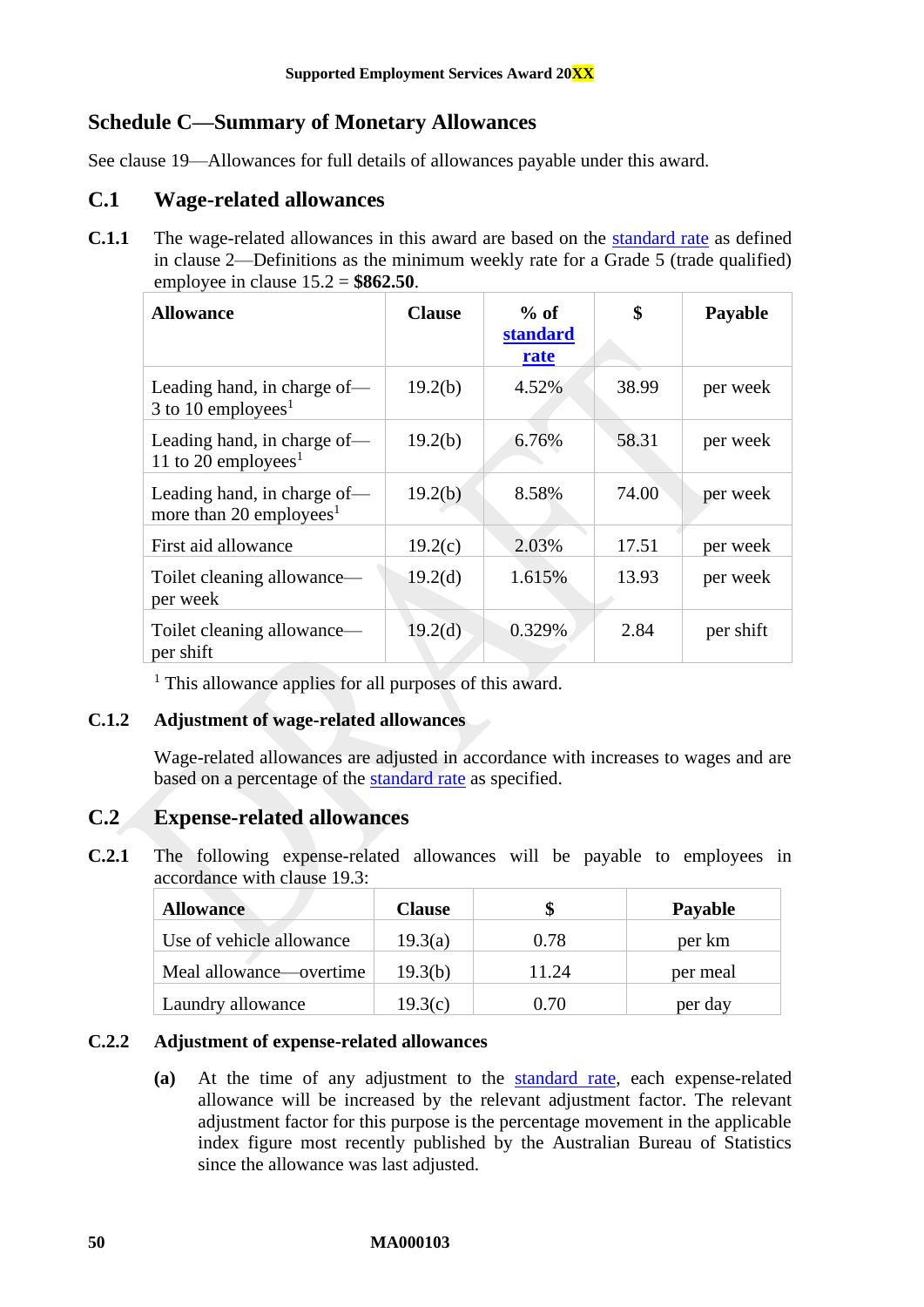#### **Supported Employment Services Award 20XX**

**(b)** The applicable index figure is the index figure published by the Australian Bureau of Statistics for the Eight Capitals Consumer Price Index (Cat No. 6401.0), as follows:

| <b>Allowance</b>  | Applicable Consumer Price Index figure |
|-------------------|----------------------------------------|
| Meal allowance    | Take away and fast foods sub-group     |
| Laundry allowance | Clothing and footwear group            |
| Vehicle allowance | Private motoring sub-group             |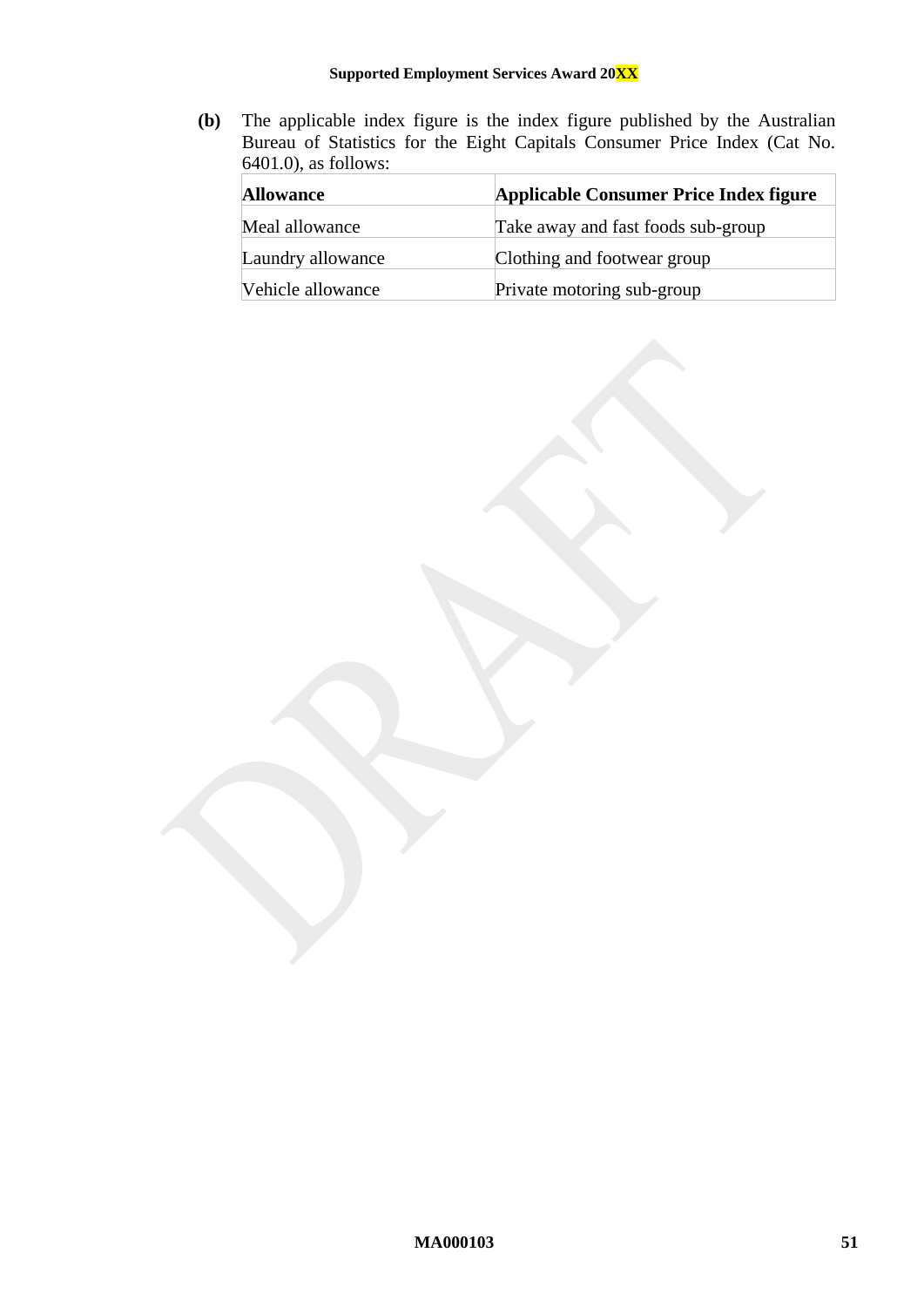## <span id="page-52-0"></span>**Schedule D—Supported Wage System**

- **D.1** This schedule defines the conditions which will apply to an employee with a disability where an employer uses the Supported Wage System as the approved wage assessment tool with respect to the employee.
- **D.2** In this schedule:

**approved assessor** means a person accredited by the management unit established by the Commonwealth under the supported wage system to perform assessments of an individual's productive capacity within the supported wage system.

**assessment instrument** means the tool provided for under the supported wage system that records the assessment of the productive capacity of the person to be employed under the supported wage system.

**disability support pension** means the Commonwealth pension scheme to provide income security for persons with a disability as provided under the Social Security Act 1991, as amended from time to time, or any successor to that scheme.

**relevant minimum wage** means the minimum wage prescribed in this award for the class of work for which an employee is engaged.

**supported wage system** means the Commonwealth Government system to promote employment for people who cannot work at full award wages because of a disability, as documented in the Supported Wage System Handbook. The Handbook is available from the following website: [www.jobaccess.gov.au.](http://www.jobaccess.gov.au/)

**SWS wage assessment agreement** means the document in the form required by the Department of Social Services that records the employee's productive capacity and agreed wage rate.

**workplace data** means data collected by an employer with respect to an employee's productive capacity in accordance with the Supported Wage System Handbook.

## **D.3 Eligibility criteria**

- **D.3.1** Employees covered by this schedule will be those who are unable to perform the range of duties to the competence level required within the class of work for which the employee is engaged under this award, because of the effects of a disability on their productive capacity and who meet the impairment criteria for receipt of a disability support pension.
- **D.3.2** This schedule does not apply to any existing employee who has a claim against the employer which is subject to the provisions of workers compensation legislation or any provision of this award relating to the rehabilitation of employees who are injured in the course of their employment.

## <span id="page-52-1"></span>**D.4 Supported wage rates**

<span id="page-52-2"></span>**D.4.1** Employees to whom this schedule applies will be paid the applicable percentage of the relevant minimum hourly rate of pay. The applicable percentage will be the higher of: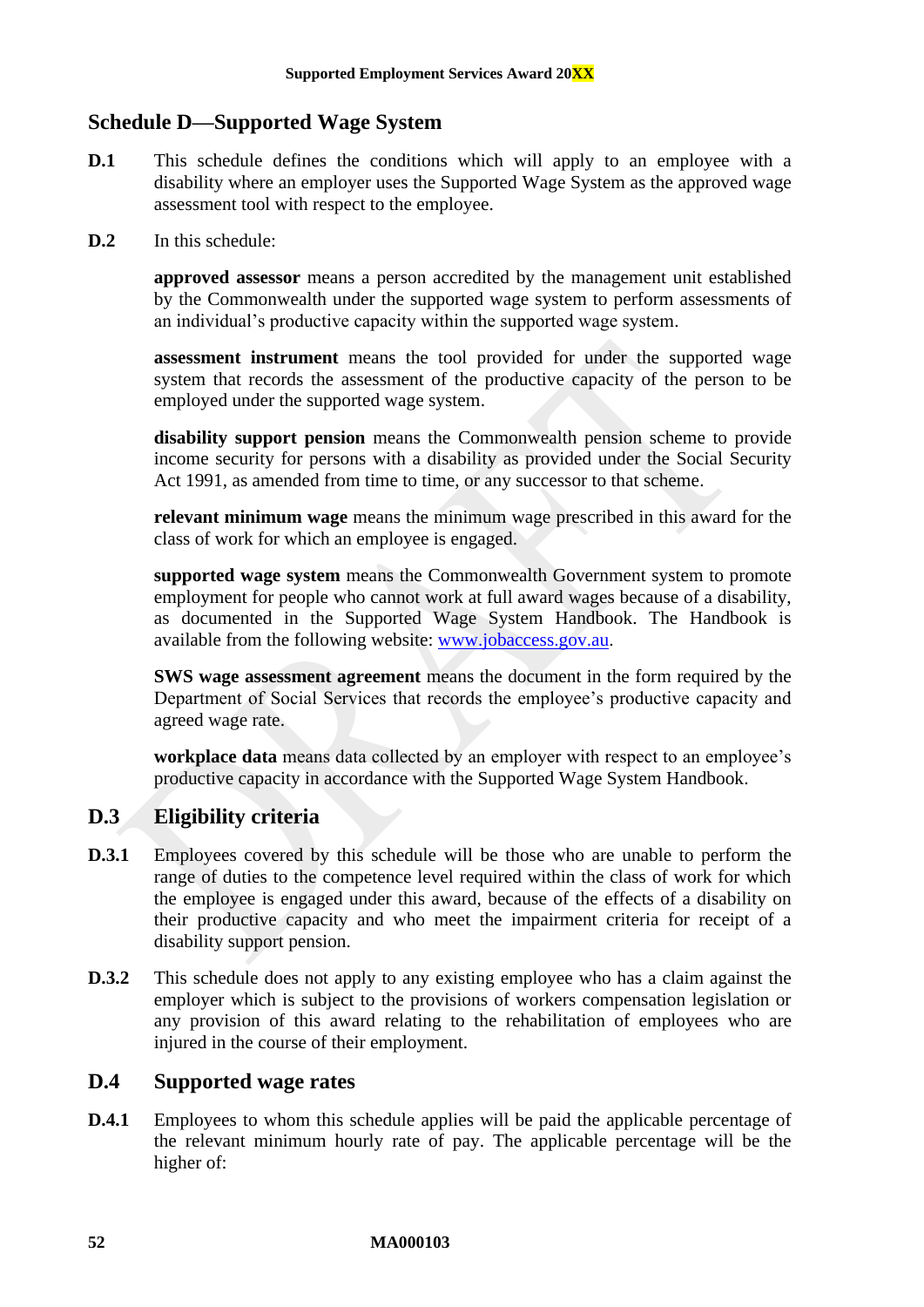- **(a)** the assessed productive capacity of the employee determined in accordance with clause [D.5](#page-53-0) rounded to the nearest whole percentage; and
- **(b) 12.5%**, if the assessed productive capacity of the employee determined in accordance with clause [D.5](#page-53-0) is less than **12.5%**.
- **D.4.2** For the avoidance of doubt, there is no minimum amount payable to an employee per week.

## <span id="page-53-0"></span>**D.5 Assessment of capacity**

- **D.5.1** For the purpose of establishing the percentage of the relevant minimum wage, the productive capacity of the employee will be assessed in accordance with the SWS by an approved assessor, having consulted the employer and employee and, if the employee so desires, a union which the employee is eligible to join.
- **D.5.2** All assessments made under this schedule must be documented in an SWS wage assessment agreement, and retained by the employer as a time and wages record in accordance with the [Act.](http://www.legislation.gov.au/Series/C2009A00028)
- <span id="page-53-1"></span>**D.5.3** The approved assessor will assess the productive capacity of the employee having regard to:
	- **(a)** where an employer has collected workplace data with respect to an employee:
		- **(i)** the workplace data—**50%** weighting; and
		- **(ii)** the data collected by the approved assessor in accordance with the SWS—**50%** weighting;
	- **(b)** otherwise—the data collected by the approved assessor in accordance with the SWS.
- <span id="page-53-3"></span><span id="page-53-2"></span>**D.5.4** Where, in undertaking an assessment in accordance with clause [D.5.3\(a\),](#page-53-1) there is a disparity of greater than **20%** between the overall productivity percentage calculated from the workplace data and the overall productivity percentage calculated from the data collected by the approved assessor, the employee, employer and approved assessor may agree to collect additional data. The additional data should be collected as soon as practicable and added to the existing data with respect to the employee for the purpose of undertaking the assessment in clause [D.5.3\(a\).](#page-53-1)
- **D.5.5** If, in undertaking an assessment in accordance with clause [D.5.3\(a\),](#page-53-1) including in circumstances where additional data is collected in accordance with clause [D.5.4:](#page-53-2)
	- **(a)** the disparity between the overall productivity percentage calculated from the workplace data and the overall productivity percentage calculated from the data collected by the approved assessor is **20%** or less, then the productive capacity of the employee will be determined in accordance with clause [D.5.3\(a\);](#page-53-1) or
	- **(b)** the disparity between the overall productivity percentage calculated from the workplace data and the overall productivity percentage calculated from the data collected by the approved assessor is greater than **20%**, then the productive capacity of the employee will be assessed in accordance with clause [D.5.3\(b\).](#page-53-3)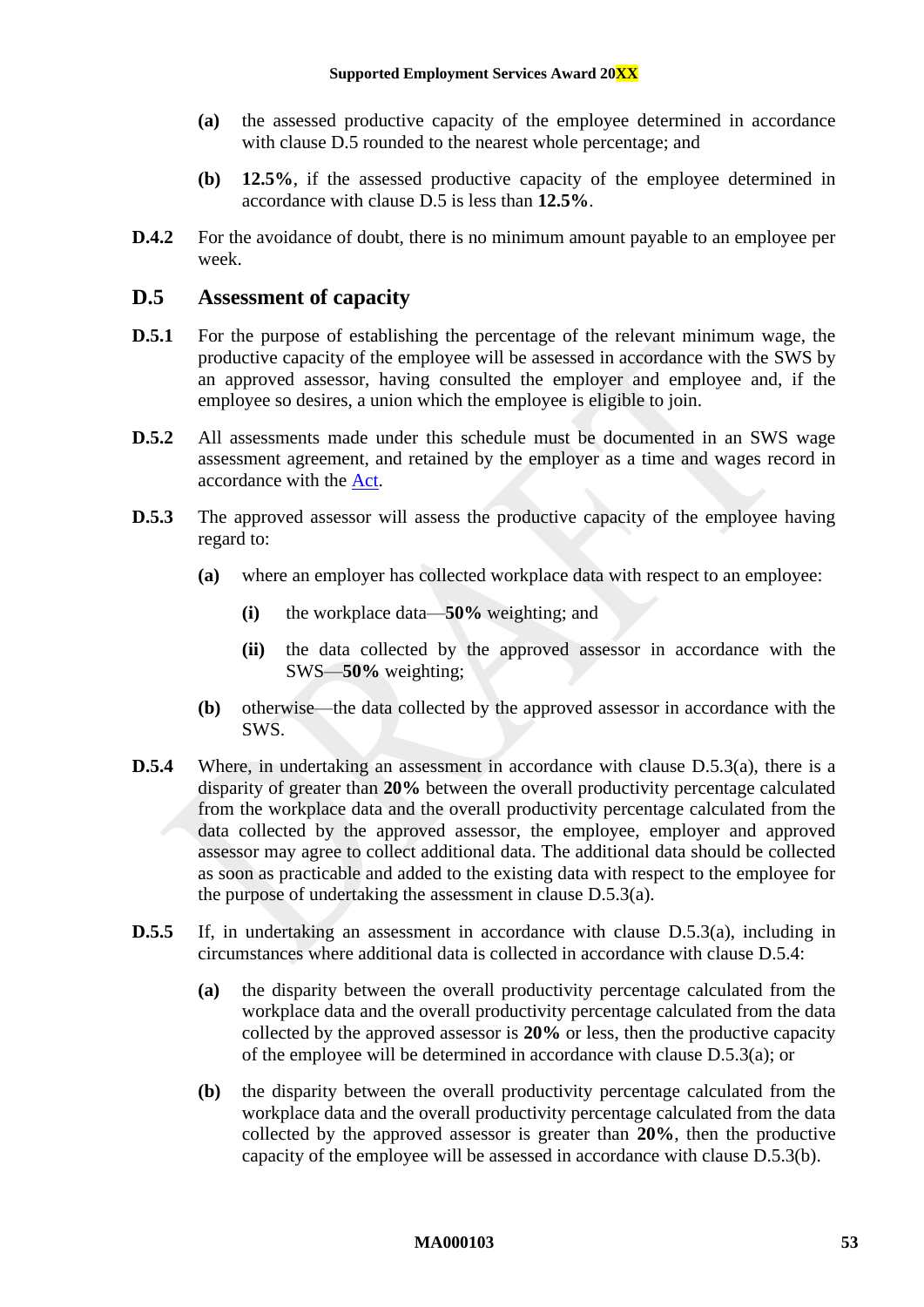- <span id="page-54-0"></span>**D.5.6** In addition to an employee's general right to access clause [31—Dispute resolution,](#page-28-1) an employee or an employer may:
	- **(a)** raise a dispute in accordance with the dispute processes outlined in the SWS Handbook; and
	- **(b)** after exhausting the process provided in clause [D.5.6\(a\),](#page-54-0) raise a dispute in relation to the assessment of the employee's assessed productive capacity in accordance with clause [31—Dispute resolution.](#page-28-1) In those circumstances, the Commission may, in exercising its powers under clause [31.6](#page-29-6) make a determination as to the employee's productive capacity, having regard to the reasonableness of the workplace data and the data collected by the approved assessor and fairness between the parties in all of the circumstances.

## **D.6 Lodgement of SWS wage assessment agreement**

- **D.6.1** All SWS wage assessment agreements under the conditions of this schedule, including the appropriate percentage of the relevant minimum wage to be paid to the employee, must be lodged by the employer with the Fair Work Commission.
- **D.6.2** All SWS wage assessment agreements must be agreed and signed by the employee and employer parties to the assessment. Where a union which has an interest in the award is not a party to the assessment, the assessment will be referred by the Fair Work Commission to the union by email to the union's nominated email address and the agreement will take effect unless an objection is notified to the Fair Work Commission within 10 working days.

#### **D.7 Review of assessment**

- **D.7.1** Clause [18.7](#page-16-1) does not apply.
- **D.7.2** For the purpose of clause [18.1:](#page-15-5)
	- **(a)** the wage assessment of each employee will be reviewed after 12 months' service with the employer since the initial assessment, and the rate of pay adjusted accordingly;
	- **(b)** subsequently, the wage assessment of each employee will be reviewed within a period not exceeding 3 years' service with the employer since the previous assessment, and the rate of pay adjusted accordingly; and
	- **(c)** a wage assessment may be reviewed at the initiative of either the employee or the employer, once every 6 months and not more than 4 times every 3 years, and the rate of pay adjusted accordingly. Unless an employer and an employee agreed prior to 1 May 2017 to undertake reviews in other circumstances, such a review may only be initiated in circumstances where an employee has changed jobs or the processes involved in the work undertaken by the employee have changed.

## **D.8 Other terms and conditions of employment**

Where an assessment has been made, the applicable percentage will apply to the relevant minimum wage only. Employees covered by the provisions of this schedule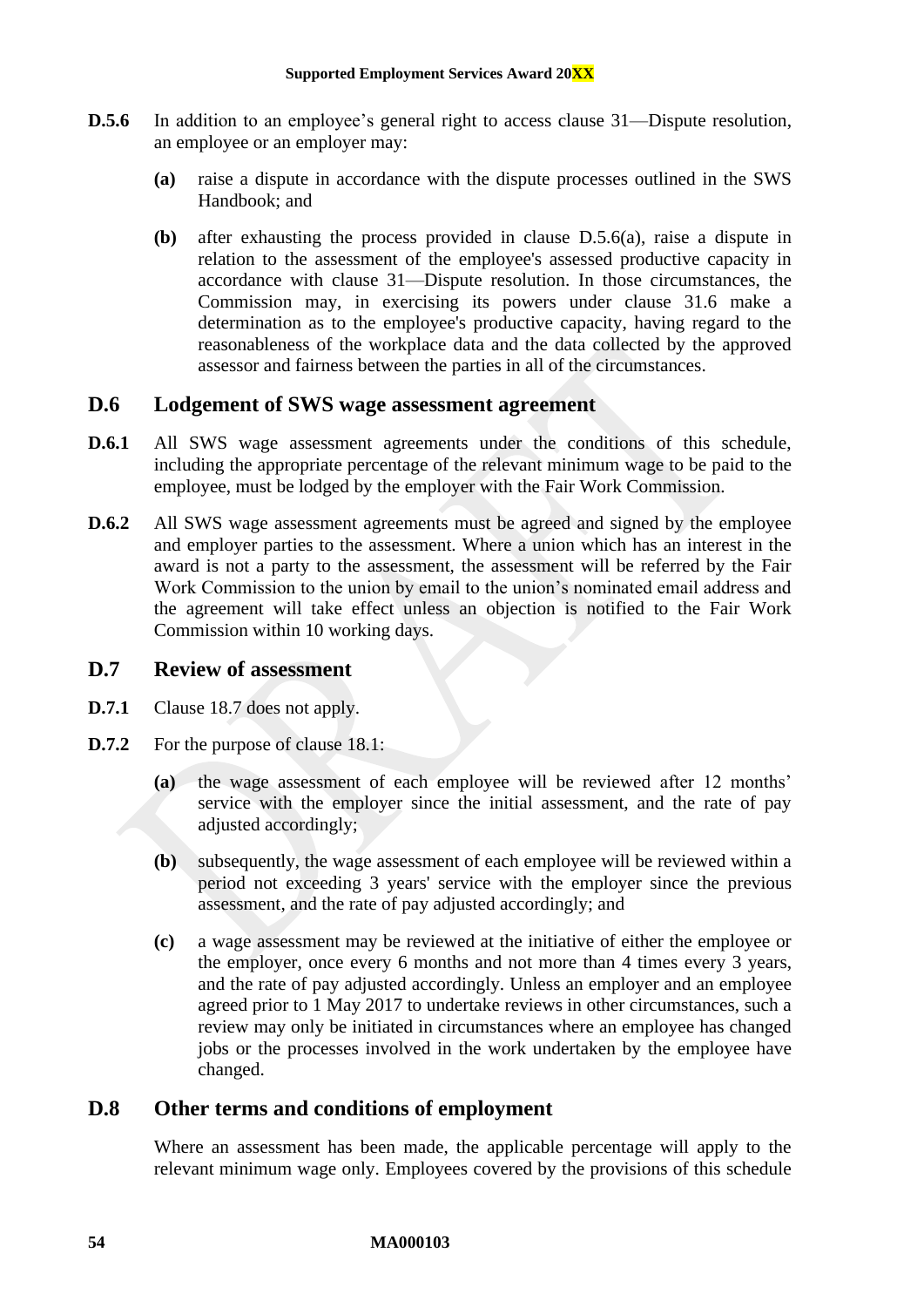will be entitled to the same terms and conditions of employment as other workers covered by this award on a pro rata basis.

## **D.9 Workplace adjustment**

An employer wishing to employ a person under the provisions of this schedule must take reasonable steps to make changes in the workplace to enhance the employee's capacity to do the job. Changes may involve re-design of job duties, working time arrangements and work organisation in consultation with other workers in the area.

## **D.10 Trial period**

- **D.10.1** In order for an adequate assessment of the employee's capacity to be made, an employer will employ a person under the provisions of this schedule for a trial period of at least 13 weeks, but no longer than 26 weeks.
- **D.10.2** During that trial period the assessment of capacity will be undertaken and the percentage of the relevant minimum hourly rate of pay for a continuing employment relationship will be determined in accordance with clause [D.4](#page-52-1) and clause [D.5.](#page-53-0)
- **D.10.3** The employee must be paid at least 12.5% of the relevant minimum hourly rate of pay for each hour worked during the trial period.
- **D.10.4** Once an assessment of capacity has been undertaken pursuant to clause [D.5](#page-53-0) and the employee's rate of pay is determined in accordance with clause [D.4,](#page-52-1) the employer will apply any higher rate of pay determined in accordance with clause [D.4.1](#page-52-2) with effect from thirteen weeks after the commencement of the trial period.
- **D.10.5** Work trials should include induction or training as appropriate to the job being trialled.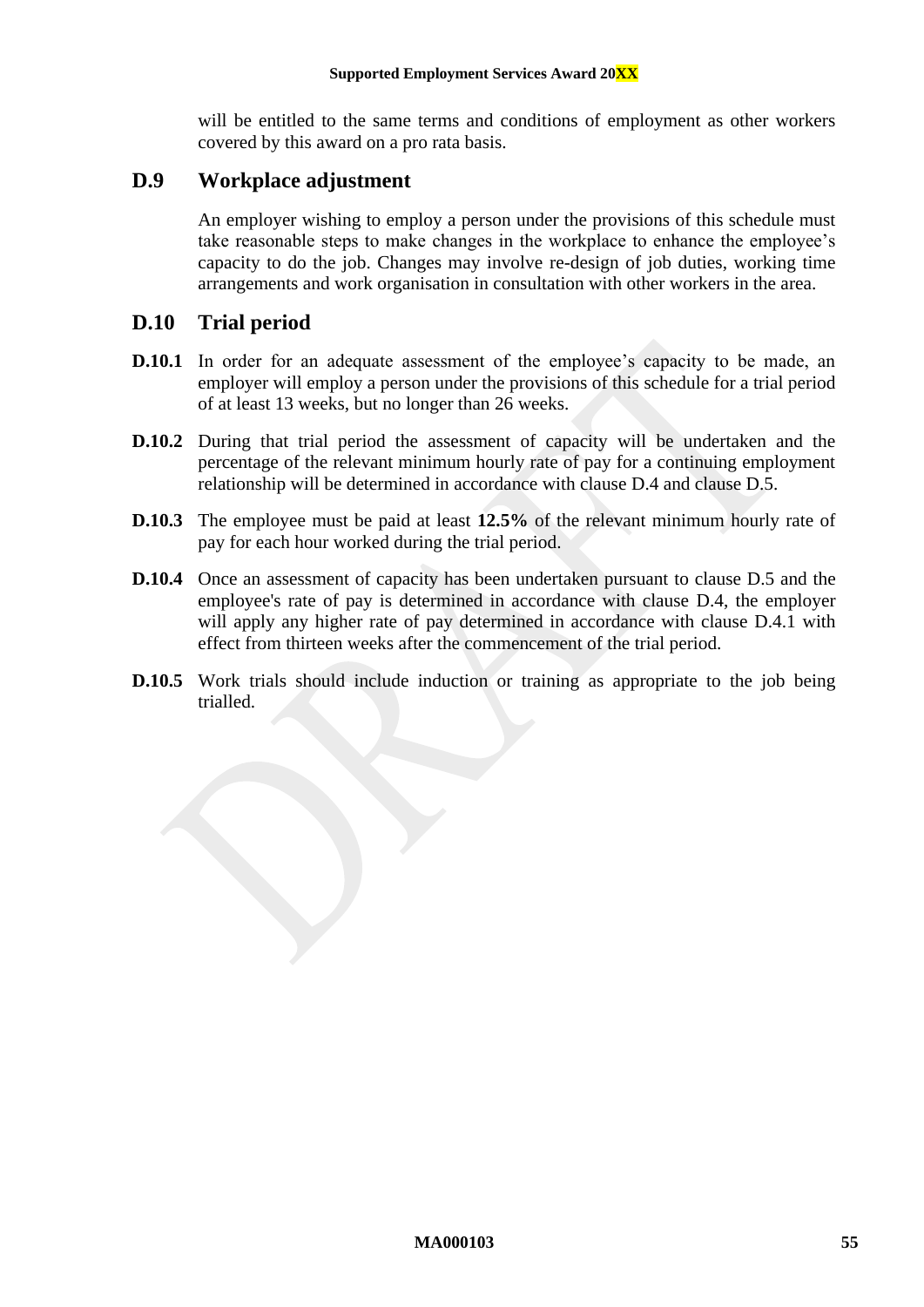## <span id="page-56-0"></span>**Schedule E—Agreement for Time Off Instead of Payment for Overtime**

Link to PDF copy of [Agreement for Time Off Instead of Payment for Overtime.](http://www.fwc.gov.au/documents/documents/modern_awards/toil-agreement.pdf)

Name of employee: \_\_\_\_\_\_\_\_\_\_\_\_\_\_\_\_\_\_\_\_\_\_\_\_\_\_\_\_\_\_\_\_\_\_\_\_\_\_\_\_\_\_\_\_\_

Name of employer: \_\_\_\_\_\_\_\_\_\_\_\_\_\_\_\_\_\_\_\_\_\_\_\_\_\_\_\_\_\_\_\_\_\_\_\_\_\_\_\_\_\_\_\_\_

#### **The employer and employee agree that the employee may take time off instead of being paid for the following amount of overtime that has been worked by the employee:**

Date and time overtime started:  $\frac{\sqrt{20}}{\sqrt{20}}$  am/pm

Date and time overtime ended:  $\frac{1}{20}$  /20\_\_\_ \_\_\_\_ am/pm

Amount of overtime worked: hours and hours and hours and  $\sim$ 

**The employer and employee further agree that, if requested by the employee at any time, the employer must pay the employee for overtime covered by this agreement but not taken as time off. Payment must be made at the overtime rate applying to the overtime when worked and must be made in the next pay period following the request.**

| Signature of employee:                |  |
|---------------------------------------|--|
| Date signed: $\angle$ /20             |  |
|                                       |  |
| Name of employer representative:      |  |
| Signature of employer representative: |  |
| Date signed:                          |  |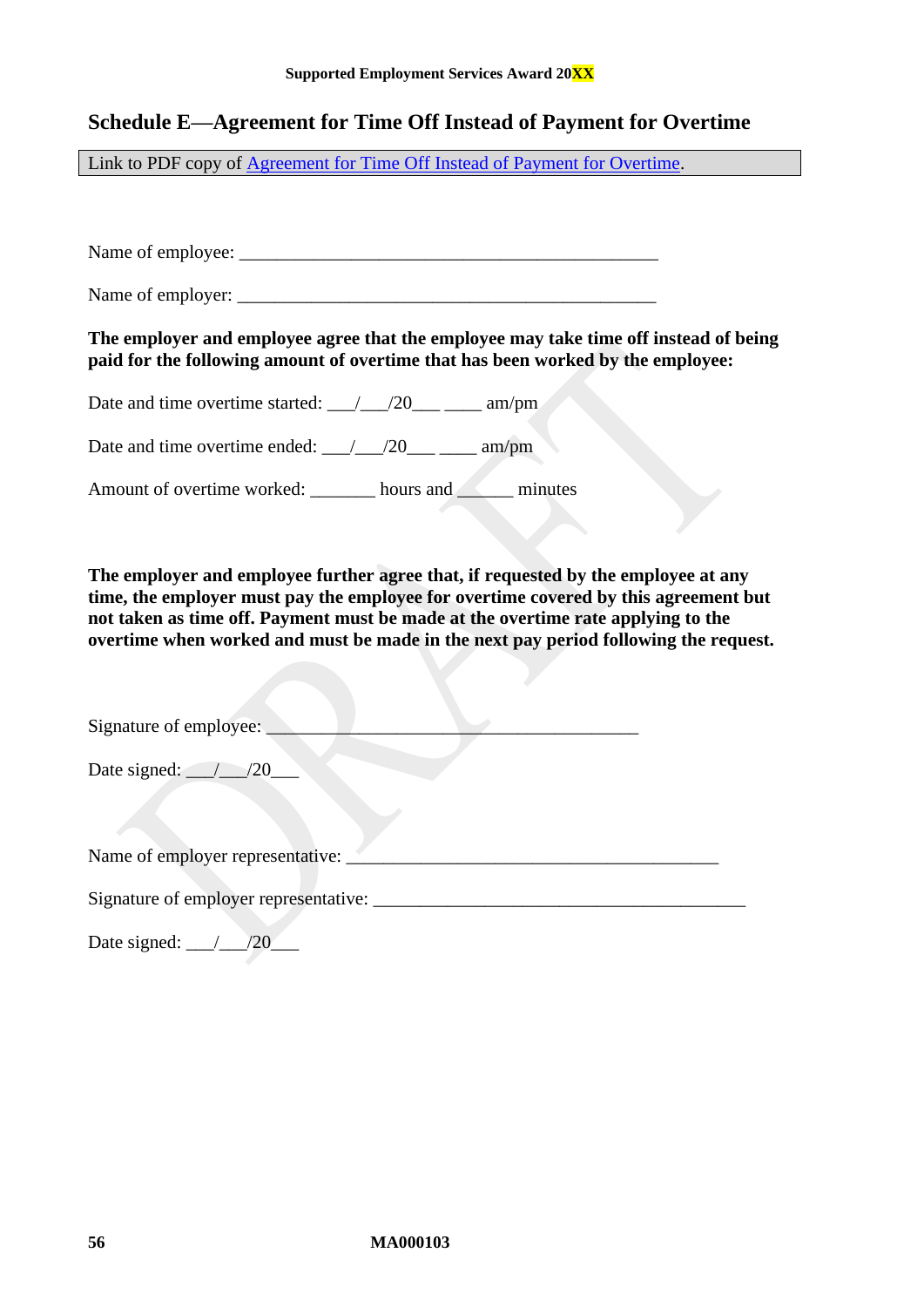## <span id="page-57-0"></span>**Schedule F—Agreement to Take Annual Leave in Advance**

Link to PDF copy of [Agreement to Take Annual Leave in Advance.](http://www.fwc.gov.au/documents/documents/modern_awards/leave-in-advance-agreement.pdf)

Name of employee:

Name of employer: \_\_\_\_\_\_\_\_\_\_\_\_\_\_\_\_\_\_\_\_\_\_\_\_\_\_\_\_\_\_\_\_\_\_\_\_\_\_\_\_\_\_\_\_\_

**The employer and employee agree that the employee will take a period of paid annual leave before the employee has accrued an entitlement to the leave:**

The amount of leave to be taken in advance is: \_\_\_\_\_ hours/days

The leave in advance will commence on:  $\frac{1}{20}$ 

Signature of employee: \_\_\_\_\_\_\_\_\_\_\_\_\_\_\_\_\_\_\_\_\_\_\_\_\_\_\_\_\_\_\_\_\_\_\_\_\_\_\_\_

Date signed:  $\frac{\ }{\ }$  /20

Name of employer representative:

Signature of employer representative:

Date signed: \_\_\_/\_\_\_/20\_\_\_

*[If the employee is under 18 years of age - include:]*

**I agree that:**

**if, on termination of the employee's employment, the employee has not accrued an entitlement to all of a period of paid annual leave already taken under this agreement, then the employer may deduct from any money due to the employee on termination an amount equal to the amount that was paid to the employee in respect of any part of the period of annual leave taken in advance to which an entitlement has not been accrued.**

Name of parent/guardian:

Signature of parent/guardian:

Date signed:  $\angle 20$   $\angle$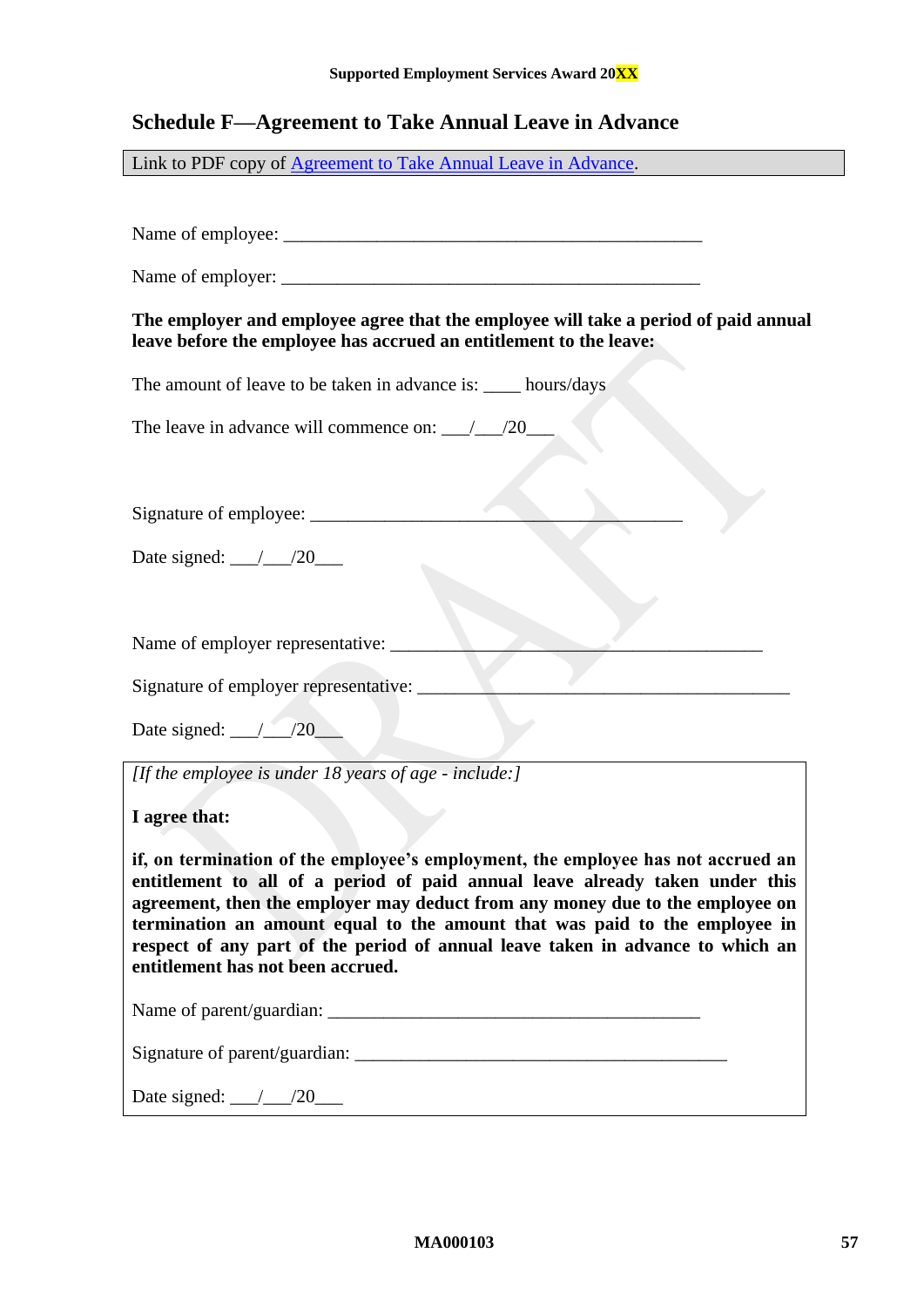## <span id="page-58-0"></span>**Schedule G—Agreement to Cash Out Annual Leave**

Link to PDF copy of [Agreement to Cash Out Annual Leave.](http://www.fwc.gov.au/documents/documents/modern_awards/cash-out-agreement.pdf)

Name of employee: \_\_\_\_\_\_\_\_\_\_\_\_\_\_\_\_\_\_\_\_\_\_\_\_\_\_\_\_\_\_\_\_\_\_\_\_\_\_\_\_\_\_\_\_\_

Name of employer: \_\_\_\_\_\_\_\_\_\_\_\_\_\_\_\_\_\_\_\_\_\_\_\_\_\_\_\_\_\_\_\_\_\_\_\_\_\_\_\_\_\_\_\_\_

#### **The employer and employee agree to the employee cashing out a particular amount of the employee's accrued paid annual leave:**

The amount of leave to be cashed out is: hours/days

The payment to be made to the employee for the leave is: \$\_\_\_\_\_\_\_\_ subject to deduction of income tax/after deduction of income tax (strike out where not applicable)

The payment will be made to the employee on:  $\frac{1}{20}$ 

Signature of employee:

Date signed:  $\frac{1}{20}$ 

Name of employer representative:

Signature of employer representative:

Date signed:  $\angle$  /20

*Include if the employee is under 18 years of age:*

Name of parent/guardian: \_\_\_\_\_\_\_\_\_\_\_\_\_\_\_\_\_\_\_\_\_\_\_\_\_\_\_\_\_\_\_\_\_\_\_\_\_\_\_\_

Signature of parent/guardian:

Date signed: \_\_\_/\_\_\_/20\_\_\_